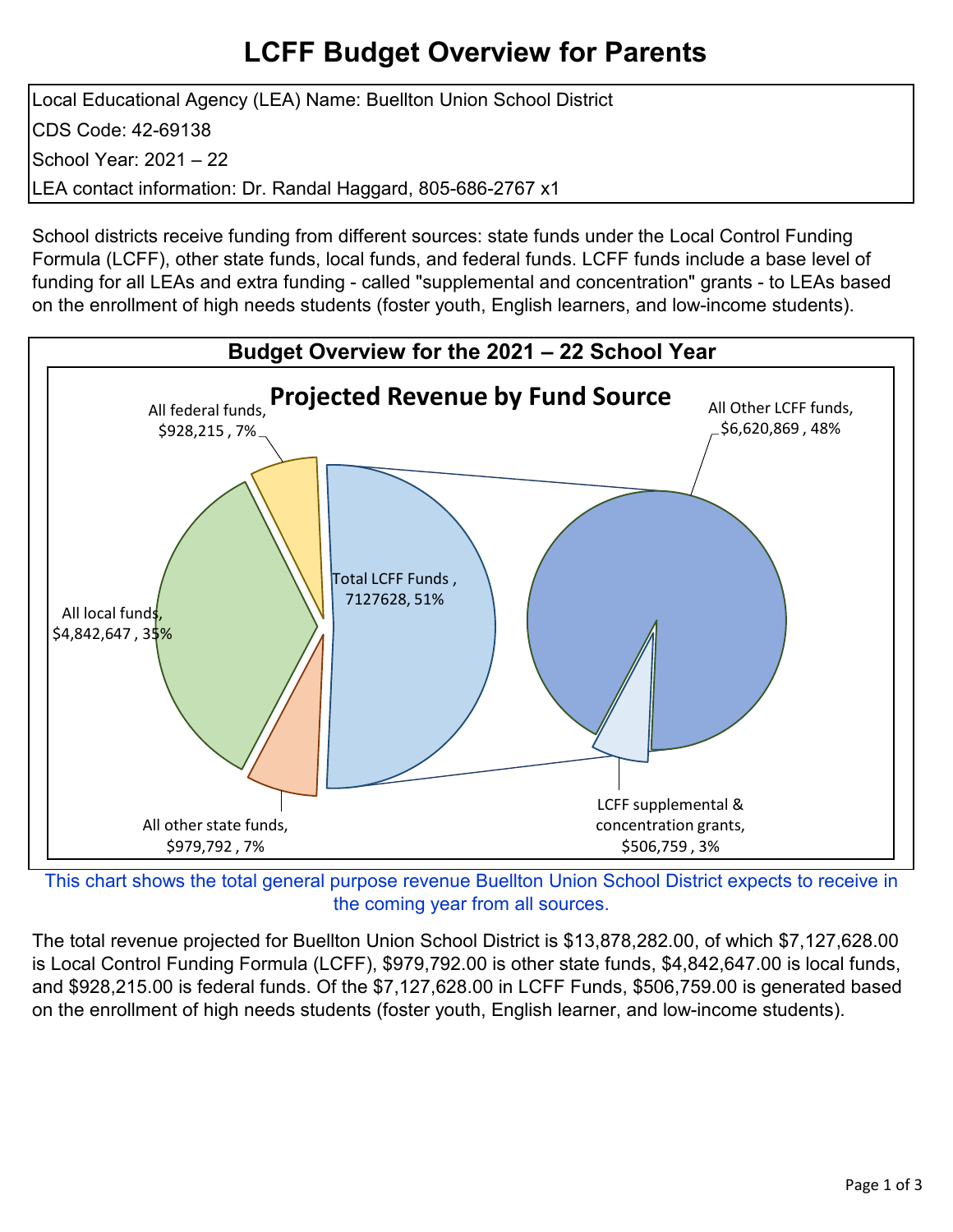# **LCFF Budget Overview for Parents**

The LCFF gives school districts more flexibility in deciding how to use state funds. In exchange, school districts must work with parents, educators, students, and the community to develop a Local Control and Accountability Plan (LCAP) that shows how they will use these funds to serve students.



This chart provides a quick summary of how much Buellton Union School District plans to spend for 2021 – 22. It shows how much of the total is tied to planned actions and services in the LCAP.

Buellton Union School District plans to spend \$13,991,487.32 for the 2021 – 22 school year. Of that amount, \$1,143,642.00 is tied to actions/services in the LCAP and \$12,847,845.32 is not included in the LCAP. The budgeted expenditures that are not included in the LCAP will be used for the following:

Buellton Union School District is the Administrative Unit for the Santa Ynez Valley Special Education Consortium serving 7 school districts. Approximately \$8.1 million of expenditures are for the Santa Ynez Valley Special Education Consortium. Another \$1.3 million reflect the Special Education direct and shared cost expenditures. The remaining amounts reflect General Fund (01) salaries & benefits, books/supplies, services, and capital outlay expenditures.

## Increased or Improved Services for High Needs Students in the LCAP for the 2021 – 22 School Year

In 2021 – 22, Buellton Union School District is projecting it will receive \$506,759.00 based on the enrollment of foster youth, English learner, and low-income students. Buellton Union School District must describe how it intends to increase or improve services for high needs students in the LCAP. Buellton Union School District plans to spend \$696,934.00 towards meeting this requirement, as described in the LCAP.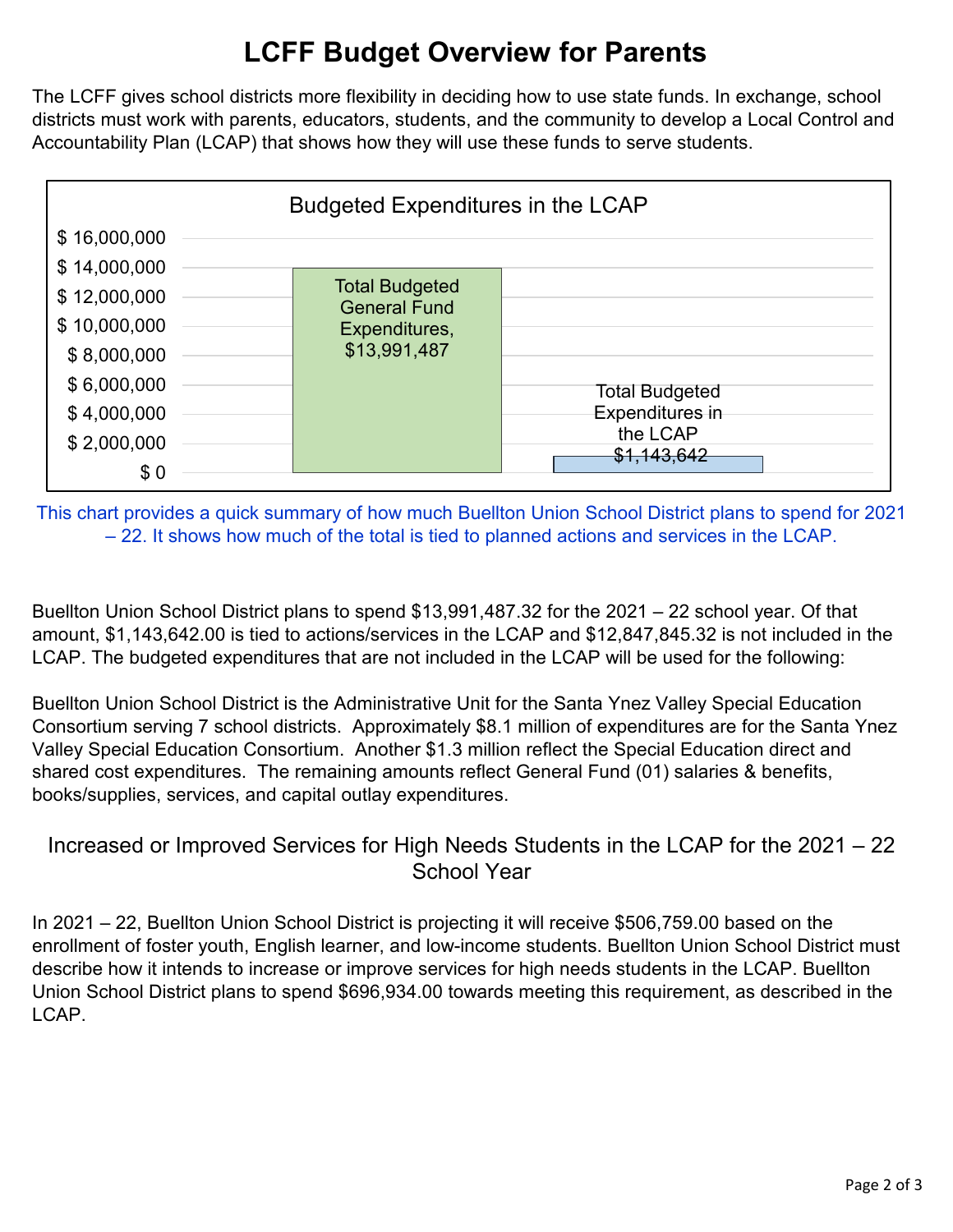## **LCFF Budget Overview for Parents**

### **Update on Increased or Improved Services for High Needs Students in 2020 – 21**



This chart compares what Buellton Union School District budgeted last year in the Learning Continuity Plan for actions and services that contribute to increasing or improving services for high needs students with what Buellton Union School District estimates it has spent on actions and services that contribute to increasing or improving services for high needs students in the current year.

In 2020 – 21, Buellton Union School District's Learning Continuity Plan budgeted \$390,843.28 for planned actions to increase or improve services for high needs students. Buellton Union School District actually spent \$506,174.00 for actions to increase or improve services for high needs students in 2020 – 21.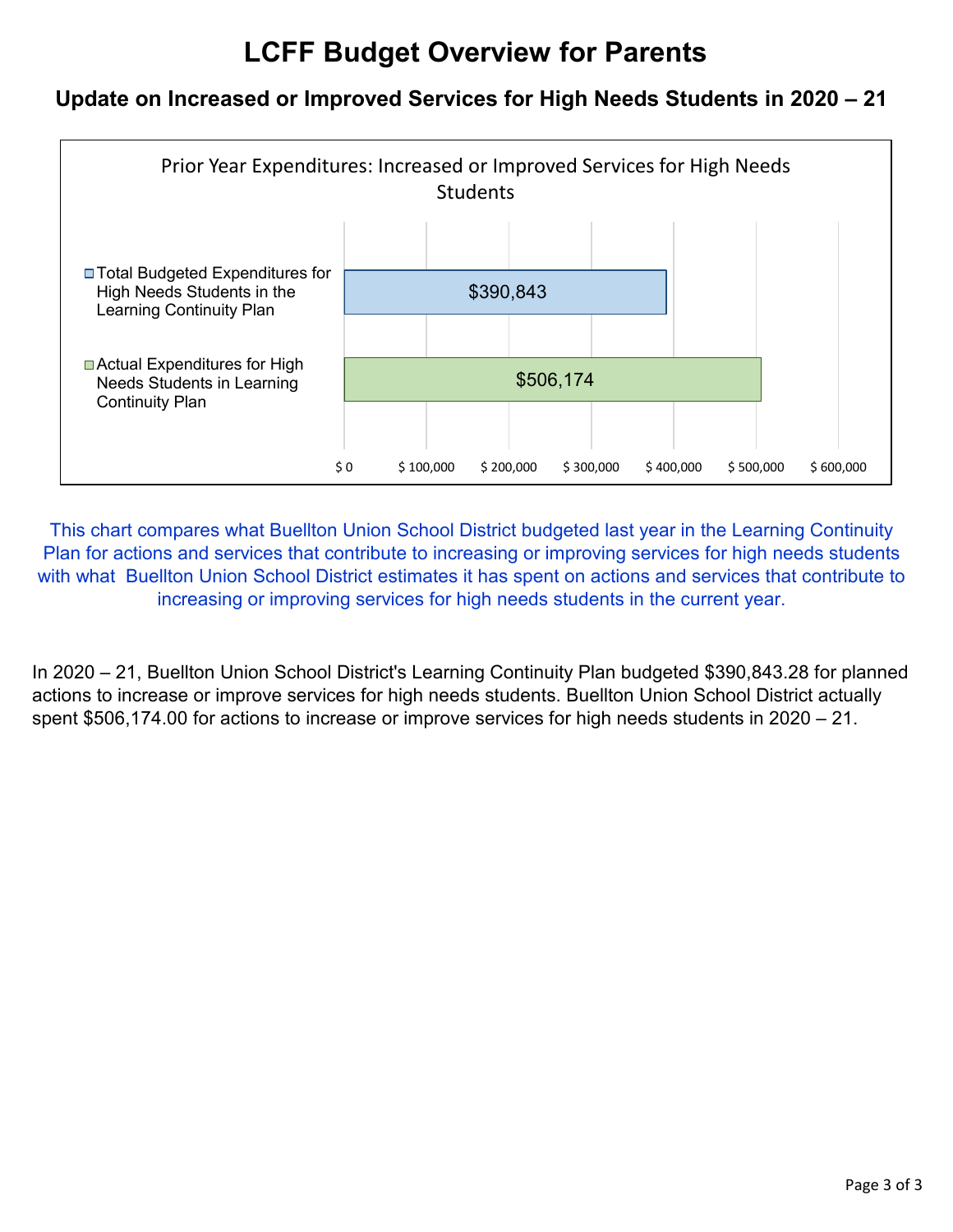

# **Local Control Accountability Plan**

**The instructions for completing the Local Control and Accountability Plan (LCAP) follow the template.**

| Local Educational Agency (LEA) Name | <b>Contact Name and Title</b>        | <b>Email and Phone</b>                                 |
|-------------------------------------|--------------------------------------|--------------------------------------------------------|
| Buellton Union School District      | Dr. Randal Haggard<br>Superintendent | rhaggard@buelltonusd.org<br>$(805)$ 686-2767, option 1 |

# **Plan [Summary](http://www.doc-tracking.com/screenshots/21LCAP/Instructions/21LCAPInstructions.htm#PlanSummary) [2021-22]**

## **General [Information](http://www.doc-tracking.com/screenshots/21LCAP/Instructions/21LCAPInstructions.htm#generalinformation)**

A description of the LEA, its schools, and its students.

The community and students of Buellton, California have been served by the schools of the Buellton Union School District since 1889. The historic one-room Jonata School served the community in its original location just east of the intersection of Highway 101 and Highway 246 (The Mission Road), and the school facility constructed in 1959 continues its tradition of excellent service to the community as Jonata Middle School (grades 6-8). Oak Valley Elementary School opened in 2002 and now serves grades TK-5. The diverse community of Buellton is a small city of just over 5,000 residents. Current enrollment in the district's schools is 550 students with significant loss of enrollment due to the pandemic.

Students at the two schools reflect the diversity of the broader community with approximately 17% identified as English Learners, and 46% as socio-economically disadvantaged. Students with disabilities comprise 14% of the student population. The ethnic break-down of the students served by district schools is as follows: White, 37%; Hispanic/Latino, 49%; Two or more races, 5%; Asian, 1%; American Indian or Alaskan Native, <1%; Black or African American, <1%; Declined to state, 6%.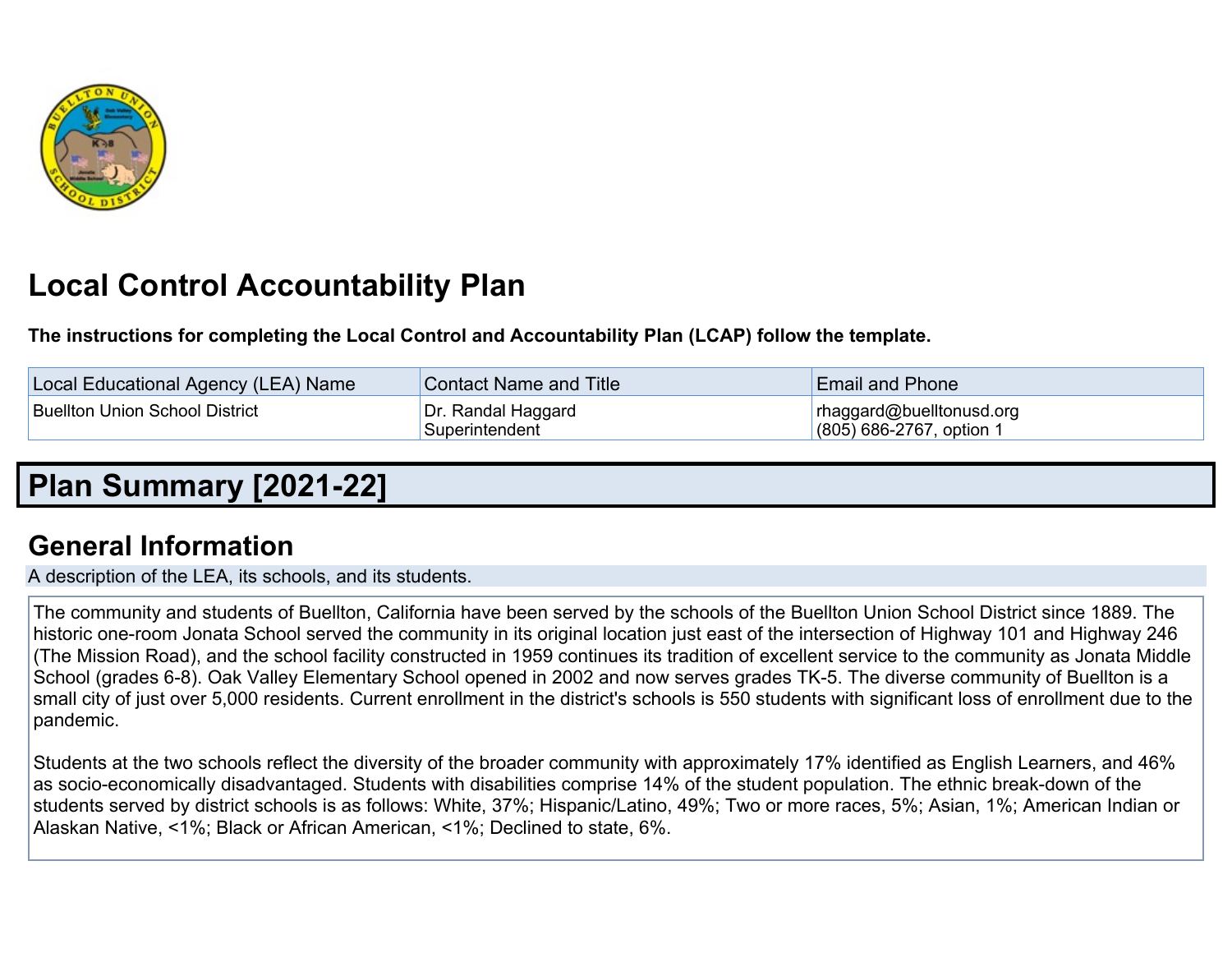The district provides a rigorous curriculum for all students with special attention to equal access for all students. Students consistently demonstrate high achievement as a result of exceptional instruction by a highly professional, experienced staff. At Oak Valley Elementary the staff is proud of a successful reading and math intervention program supervised by an Intervention Coordinator to ensure effective delivery of services for all students. The school continues to work toward scaling up intervention systems to provide broad support for all students in academic interventions, social-emotional learning, and behavior. Effective English Language Development is provided by all teachers. At Jonata Middle School, the staff is committed to providing a challenging academic program including intervention and support to ensure that all students succeed. Jonata was recently recognized as a California Gold Ribbon School in 2017, and as a California Distinguished School in 2019. The Buellton Union School District and its staff, students and the community were proud to be recognized as a California Exemplary District in 2019.

# **[Reflections:](http://www.doc-tracking.com/screenshots/21LCAP/Instructions/21LCAPInstructions.htm#ReflectionsSuccesses) Successes**

A description of successes and/or progress based on a review of the California School Dashboard (Dashboard) and local data.

Local assessments indicate that students have made good progress in Reading/Language Arts, while significant concern remains regarding the impact of distanced learning on the development of mathematical understanding, as well as skill development. The district will focus preservice staff development on addressing areas identified on the spring 2021 administration of the NWEA MAP Assessments as a starting point for developing targeted interventions to be deployed for all students throughout the coming years. Specific attention will be given through the site professional development plans to incorporate extended and accelerated learning techniques as a focus in preparing all instructional staff for extended learning opportunities in order to build on these successes.

## **[Reflections:](http://www.doc-tracking.com/screenshots/21LCAP/Instructions/21LCAPInstructions.htm#ReflectionsIdentifiedNeed) Identified Need**

A description of any areas that need significant improvement based on a review of Dashboard and local data, including any areas of low performance and significant performance gaps among student groups on Dashboard indicators, and any steps taken to address those areas.

While the Buellton Union School District is very proud of the overall academic achievement of students in the district, we still have work to do to make sure that all students are making adequate progress toward proficiency with regard to the Common Core State Standards. Of continuing concern is the achievement of students with disabilities on state-wide assessments in both English/Language Arts and Mathematics. Suspension of the use of the CAASPP assessments in 2020 and the subsequent suspension of the California Dashboard make some comparisons more difficult over time, they continue to serve as important indicators to consider alongside local assessments. Spring 2021 administration of the NWEA MAP assessment indicate better than expected achievement in Reading/Language Arts, while Mathematics is an area of increasing concern across all grade levels. As extended learning opportunities become a greater area of focus for instructional staff, intervention will target areas identified through formative assessments to ensure progress toward proficiency for all students.

Overall concerns from the 2019 CA Dashboard include an increase for all students in Chronic Absenteeism in the "Red" performance Band, and a slight increase for all students in Suspensions in the "Orange" performance band. On the most recent CA Dashboard (2019), students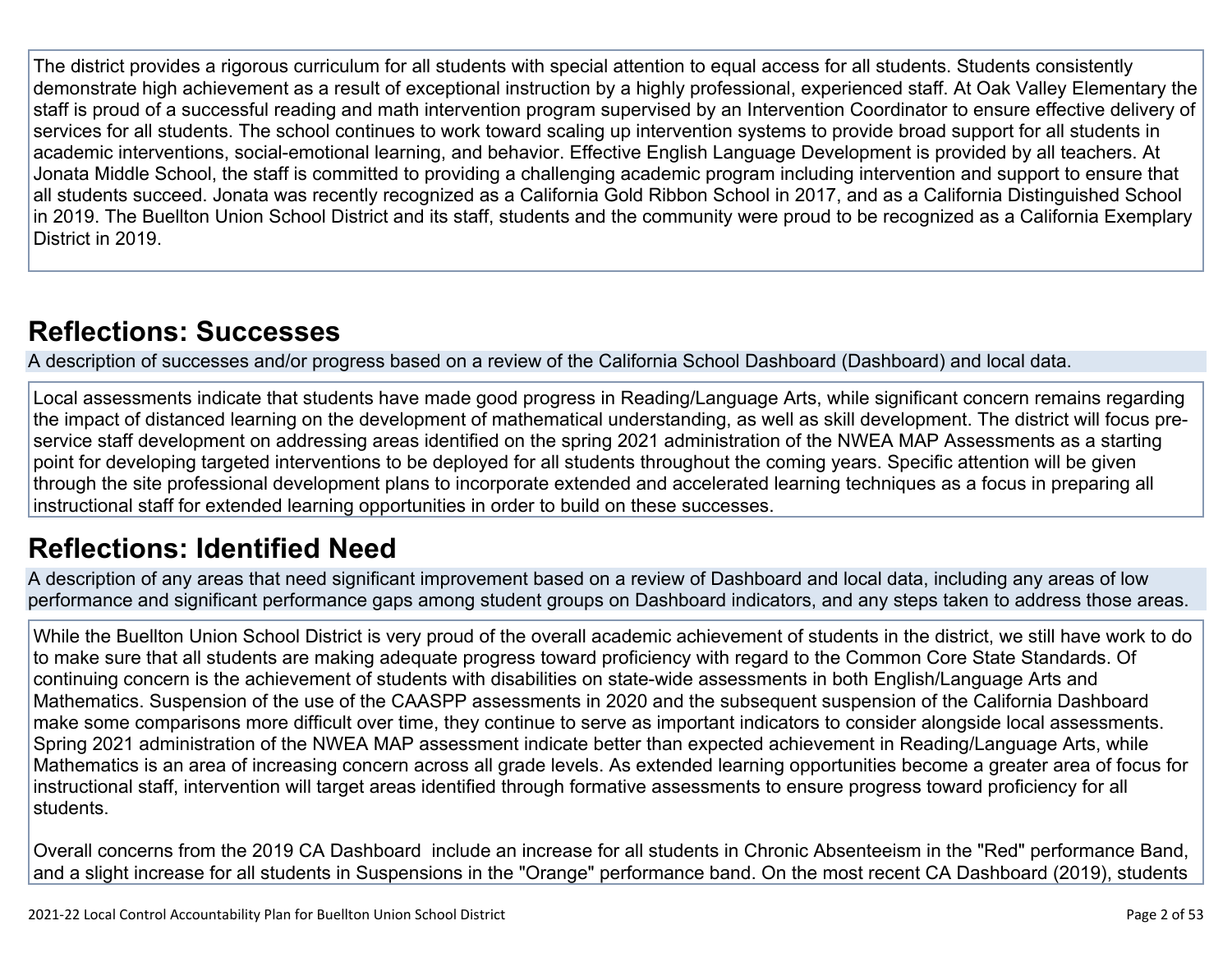with disabilities Improved from the "Orange" performance band in English/Language Arts to "Yellow", and also improved from the "Red" performance band to 'Yellow" in Mathematics. The district will continue working with Individualized Educational Plan (IEP) teams and Special Education staff to ensure that all students, regardless of their disability, continue to have access to a rich core curriculum, and are also receiving supports appropriate to their IEP goals. Staff will continue to evaluate appropriate embedded supports to facilitate effective assessment throughout students' learning experiences. Accommodations identified through the use of the Smarter Balanced matrices will be implemented in all learning environments to foster effective learning for all students, including students with disabilities. Professional Learning Communities (PLCs) will continue focused work in the areas of differentiation and intervention to meet the needs of all learners.

Other areas of greatest need on the most recent CA Dashboard (2019) include the area of Chronic Absenteeism. Chronic Absenteeism continues to be an area of focus as our English Learners were in the "Orange" performance band. A school-wide message regarding the importance of school attendance for student learning and success with be sustained throughout all communication with the community with the return to full in-person instruction. Each school will implement a school-wide incentive program to encourage improved and improving attendance, not "perfect attendance."

Discrepancies to be noted include include English Learners performing two levels below all students in the academic areas of ELA and Mathematics (all students in "Green" while EL is in "Orange"), and SED students performing two levels below all students in the academic area of Mathematics (all students in "Green" while SED is in "Orange"). Interventions and extended opportunities will utilize formative assessment data to target supports for these students.

As a result of areas of need identified through the CA Dashboard in Suspension Rate and Academic Achievement for Students with Disabilities, the Buellton Union School District was identified in 2017-2018 for Differentiated Assistance. The district engaged with the Santa Barbara County Education Office as a resource to begin to address underlying root causes and continue a process of improvement in these and other related areas. The process involved identification of strengths and weaknesses, local data collection and analysis, and a deep focus on causes and potential solutions that are included throughout this LCAP document and will be embedded in instructional practices as we address needed areas of improvement. While the district was not identified for Differentiated Assistance in 2018-2019, the district is committed to implementing these systemic changes to support all learners.

An area of strength and pride assisted in identifying a way forward in the area of academic achievement for Students with Disabilities: English Learners in the district are a shining example of the strength of instructional staff and the practices which can support all learners. The district is committed to focusing the attention of instructional staff on the needs of all students through the Professional Learning Communities which have achieved such great progress with language learners. Professional Development will include elements of Universal Design for Learning (UDL), and differentiation in order to continue to develop supportive learning environments for all students. Continued commitment to collaboration between general education and Special Education staff will further support academic success for all students, regardless of language learning or challenges related to disabilities.

Staff will continue to evaluate appropriate embedded supports to facilitate effective assessment throughout students' learning experiences. Accommodations identified through the use of the Smarter Balanced matrices will be implemented in all learning environments to foster effective learning for all students, including students with disabilities. Professional Learning Communities (PLCs) will continue focused work in the areas of differentiation and intervention to meet the needs of all learners. The district will implement a comprehensive SEL curriculum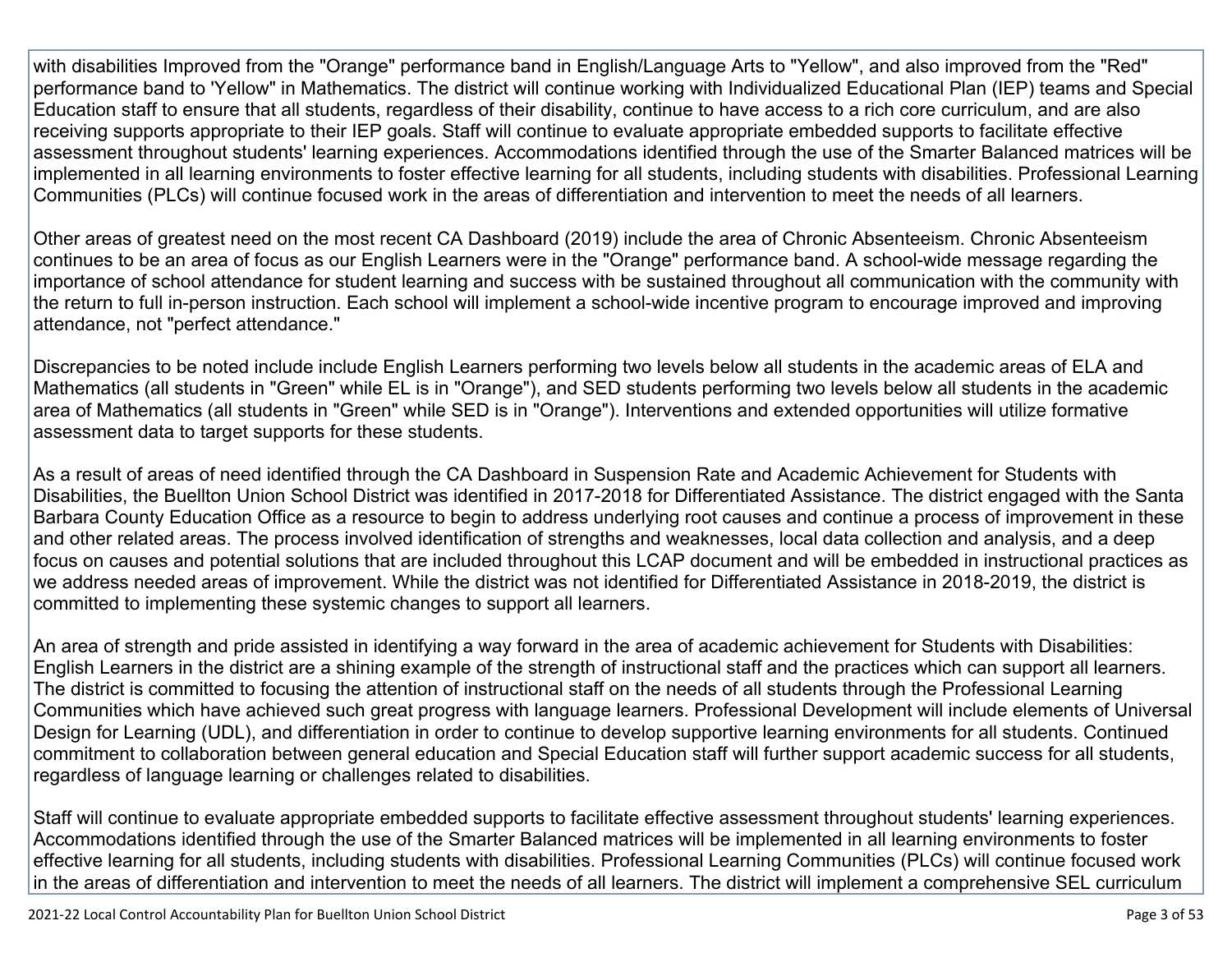TK-8 for all students to address social-emotional and behavioral learning. Special attention to alternatives to exclusion from school are being fully implemented with the district's MTSS systems developing more fully. Attendance incentives for all students will be implemented to encourage improved school attendance for all students. A schoolwide message regarding the importance of school attendance for student learning and success with be sustained throughout all communication with the community. Each school will implement a school-wide incentive program to encourage improved and improving attendance, not "perfect attendance." Staff is continually examining data through PLCs to look for root causes of these gaps to encourage greater achievement consistent with the performance of all students.

# **LCAP [Highlights](http://www.doc-tracking.com/screenshots/21LCAP/Instructions/21LCAPInstructions.htm#LCAPHighlights)**

A brief overview of the LCAP, including any key features that should be emphasized.

The following summarizes the goals and actions for the district's Local Control Accountability Plan (LCAP):

Goal 1-- BUSD will foster a school environment that ensures safety, engagement, and connectedness for students, staff and families, with special attention to the social and emotional needs of all students.

- Support for students in social/emotional learning, academics, and behavior through a Multi-tiered System of Support (MTSS)
- Facilities evaluation annually, deferred maintenance plan
- Opportunities for students to engage, connect to school
- Opportunities for parents to engage, connect to school
- Opportunities for staff involvement, engagement
- Safe, positive learning environment.

Goal 2-- All students will demonstrate academic growth in core academic subjects (ELA, Math, History/Social Science and Science) and ELD.

- Highly Qualified Teachers in all area/assignments
- Comprehensive Formative Assessments
- Time for ELD instruction, properly trained teachers
- Intervention strategies to help all students succeed
- Professional Learning Communities (PLC) to analyze data and adjust instruction.

Goal 3 -- The district provides a comprehensive curriculum that engages, challenges and prepares students for college and career.

- Activities and instructional materials to support student access to CCSS
- Professional development for teachers to continue CCSS implementation, including new State Frameworks and Next Generation Science Standards (NGSS)
- All students will receive a comprehensive instructional program aligned with the CCSS in core academic subjects
- Develop and extend activities that challenge and enrich student learning experiences.

Goal 4 -- Students and teachers will utilize technology effectively to support instruction and learning.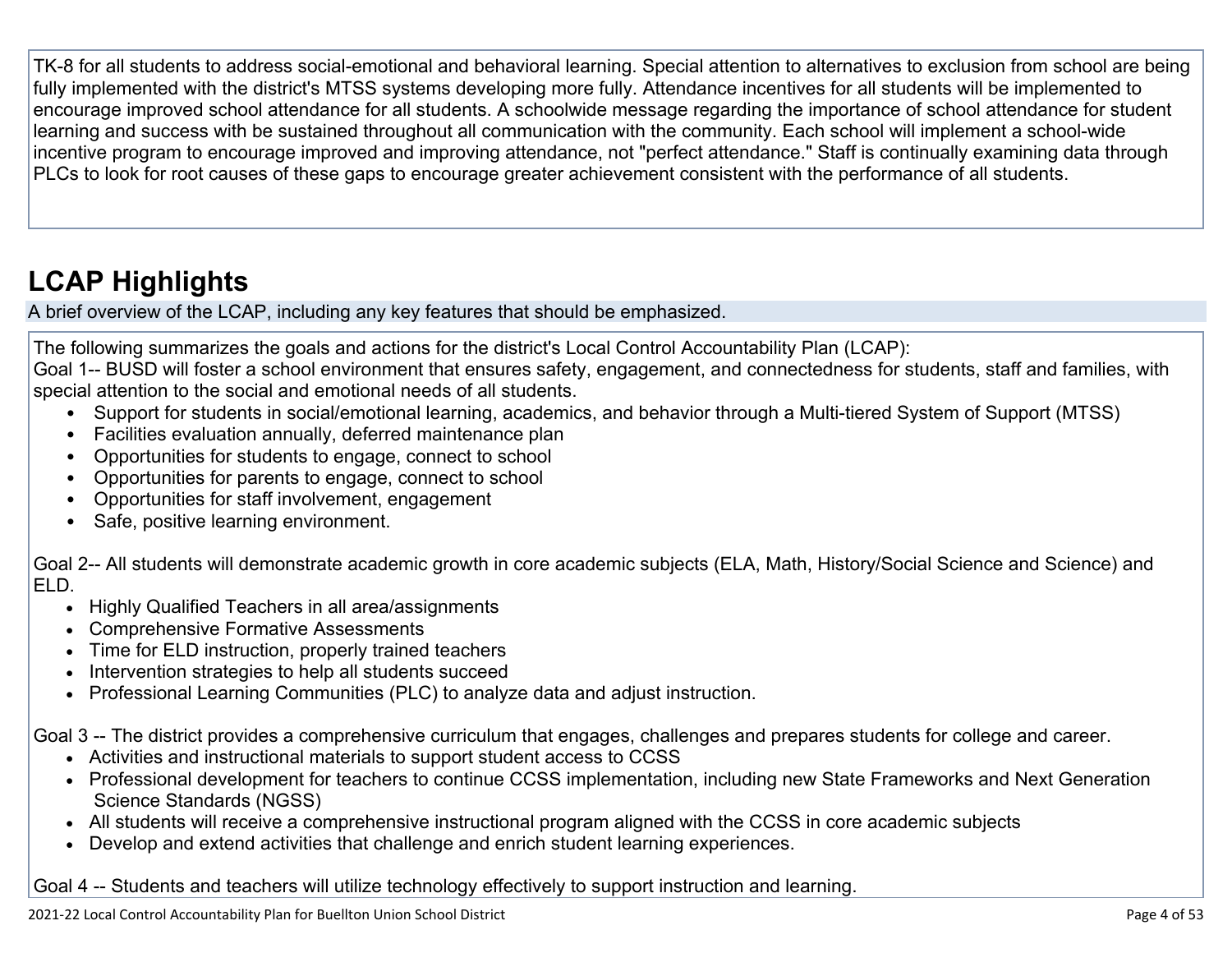- Assess/upgrade technology infrastructure to support teaching/learning
- Professional development in instructional technology to enhance instruction, communication, productivity
- Opportunities for students to gain technology skills to enhance learning
- On-going equipment replacement
- Continue to contract with technology support to maintain infrastructure and provide support to students and teachers.

Material changes to the plan include the following:

A major focus in Goals 2 & 3 includes commitment of time and resources to focus attention on access and support for all students, particularly Students with Disabilities (SWD). This will continue to be an area for staff development and a focus for Professional Learning Communities in the coming years. Support for all students will involve exploration of materials for effective differentiation, especially in Mathematics and English/Language Arts. In Goal 4, improvements to infrastructure have been made to support instructional technology, and bandwidth increases will further facilitate this essential support. In Goal 1, in the area of social/emotional learning and behavior, the implementation of a district-wide curriculum in all grades TK-8 will support the development of pro-social skills, emotional self-regulation and conflict resolution. This area has only increased in importance with the impact of the COVID-19 pandemic and the isolation resulting from distanced learning. The continued use of ParentSquare has helped in home-school communication, and will continue to improve with new features and staff refinement. Upgrades to facilities for campus security and student safety include limited surveillance cameras and alarms, as well as the use of the Raptor visitor system. Transportation is again included as a service that was not previously included in the LCAP.

## **[Comprehensive](http://www.doc-tracking.com/screenshots/21LCAP/Instructions/21LCAPInstructions.htm#ComprehensiveSupportandImprovement) Support and Improvement**

An LEA with a school or schools eligible for comprehensive support and improvement must respond to the following prompts.

#### **Schools [Identified](http://www.doc-tracking.com/screenshots/21LCAP/Instructions/21LCAPInstructions.htm#SchoolsIdentified)**

A list of the schools in the LEA that are eligible for comprehensive support and improvement.

N/A

### **Support for [Identified](http://www.doc-tracking.com/screenshots/21LCAP/Instructions/21LCAPInstructions.htm#SupportforIdentifiedSchools) Schools**

A description of how the LEA has or will support its eligible schools in developing comprehensive support and improvement plans.

N/A

### **Monitoring and Evaluating [Effectiveness](http://www.doc-tracking.com/screenshots/21LCAP/Instructions/21LCAPInstructions.htm#MonitoringandEvaluatingEffectiveness)**

A description of how the LEA will monitor and evaluate the plan to support student and school improvement.

N/A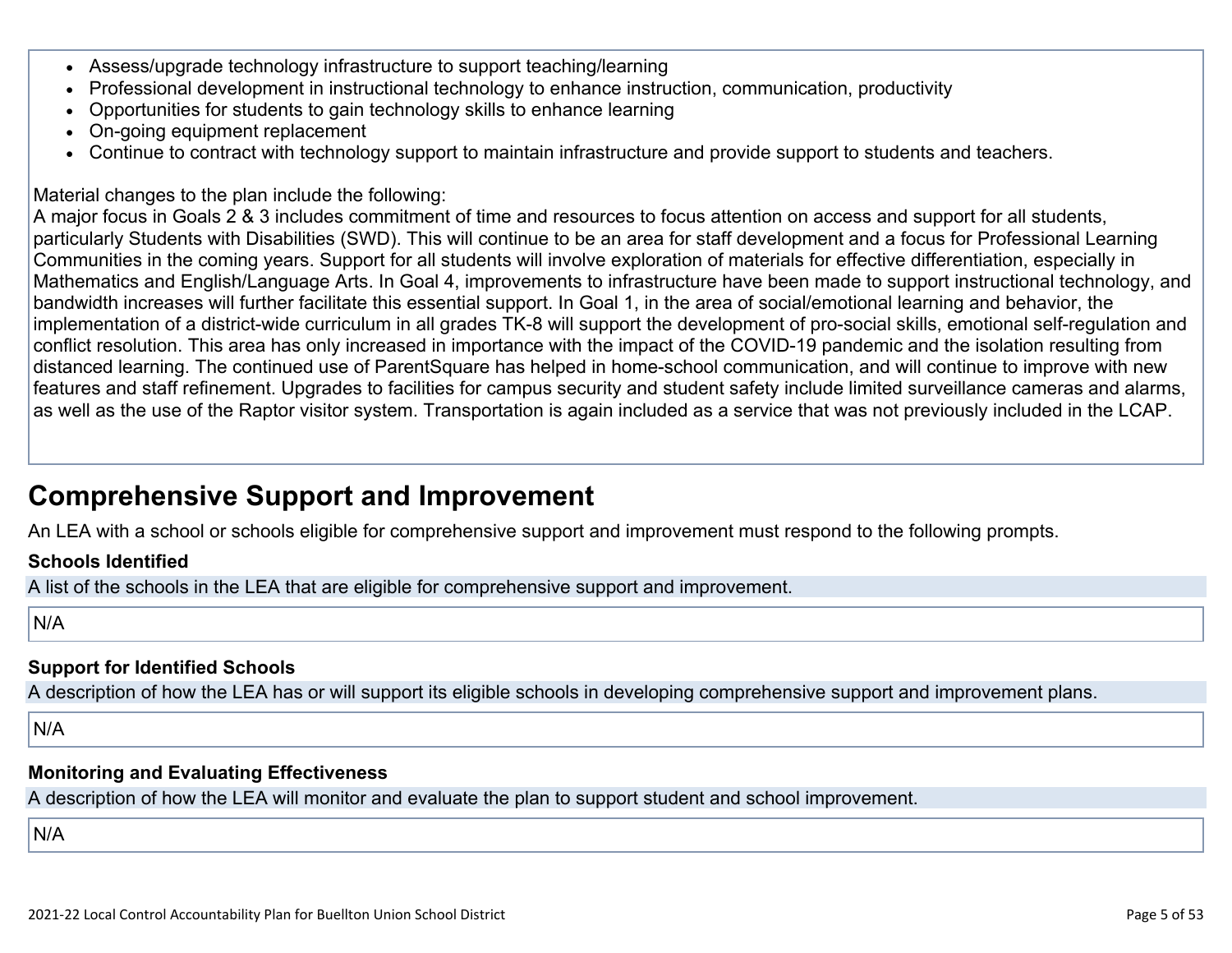# **Stakeholder [Engagement](http://www.doc-tracking.com/screenshots/21LCAP/Instructions/21LCAPInstructions.htm#StakeholderEngagement)**

A summary of the stakeholder process and how the stakeholder engagement was considered before finalizing the LCAP.

Stakeholder engagement over the last 15 months during the COVID-19 pandemic required new approaches to ensure that stakeholder groups were not only informed of developments in the school community, but that they were also afforded opportunities for reflection and participation. A key tool in this process has been the webinar version of Zoom, with features that have allowed the interaction for increased numbers of school community members.

The following meetings with stakeholder groups took place with reference to LCAP input:

- SSC (combined): 9/23/20, 10/28/20, 12/9/20, 2/3/21, 3/17/21, 5/5/21, 5/19/21
- PTSA: 8/28/20, 9/2/20, 9/15/20, 10/13/20, 12/4/20, 12/8/20, 1/12/21, 2/9/21, 3/9/21, 4/13/21, 5/11/21
- DELAC: 9/10/20, 10/16/20, 11/12/20, 12/3/20, 1/14/21, 2/11/21, 3/11/21, 5/26/21
- Students provided specific input through a dialogue with site administration and the School Site Council in May 2021
- Staff, including Association representatives: 4/21/21 (notes from breakout groups)
- Community "Town Hall" style meeting: 4/28/21
- Community Survey (Survey Monkey) to follow Town Hall: 4/28-5/5/21
- Site administration and district staff were consulted and involved in development of the LCAP.

Results of frequently asked questions, staff notes, and survey responses were coded to identify themes, trends in responses in order to revise the LCAP goals, actions and services.

A summary of the feedback provided by specific stakeholder groups.

After the most recent "Town Hall" style meeting on Zoom on April 28, 2021, school community members were invited to respond to a survey related to the following questions: 1) What are district schools doing well in supporting all students in achieving their learning goals? 2) What should district schools improve to support students in achieving their learning goals? 3) Is there something district schools should add that is not happening now to support students in achieving their learning goals? Results of frequently asked questions, staff notes, and survey responses were coded to identify themes, trends in responses in order to revise the LCAP goals, actions and services. These identified areas included increased social-emotional learning (SEL) support as students return to in-person instruction, enhanced enrichment and acceleration for learners, and extended learning opportunities for students who struggled with distanced learning (including one-on-one support extended beyond the school day).

A description of the aspects of the LCAP that were influenced by specific stakeholder input.

Responses to surveys were diverse, but coalesced around several themes which have been incorporated into the LCAP: increased socialemotional learning (SEL) support as students return to in-person instruction, enhanced enrichment and acceleration for learners, and extended learning opportunities for students who struggled with distanced learning (including one-on-one support extended beyond the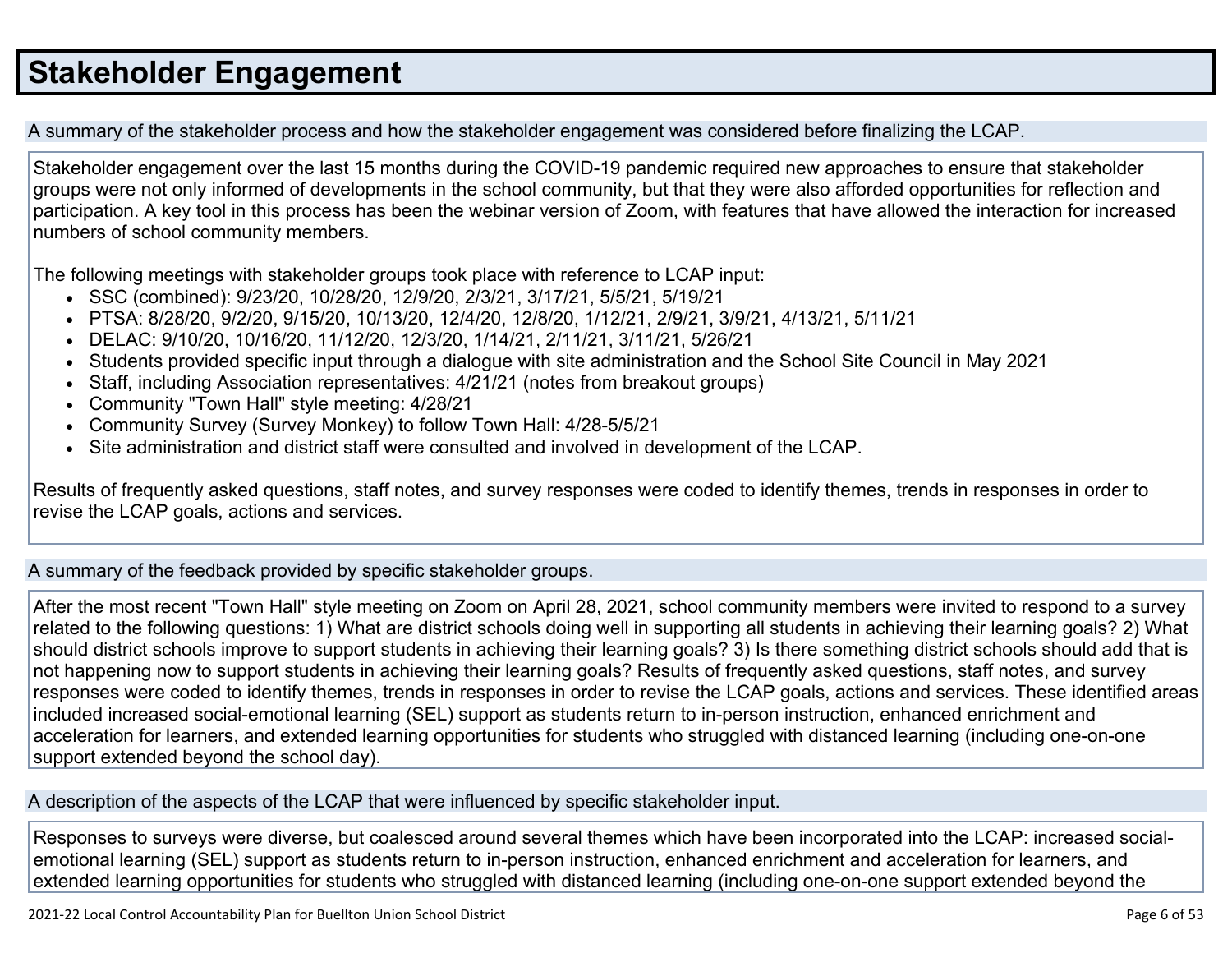school day). Some community members were complementary of the district's efforts during distanced learning, while others expressed frustration with the pace of the return to in-person instruction which was not a return to the pre-pandemic "normal."

Especially important to the development of the LCAP was the prioritization of a revised Goal 1 focused on SEL and school connectedness. This area had been reflected previously as Goal 4, but this new priority includes increased attention to social-emotional needs and supports for all students. Parents and staff mentioned this frequently, but students made this priority especially clear through their input.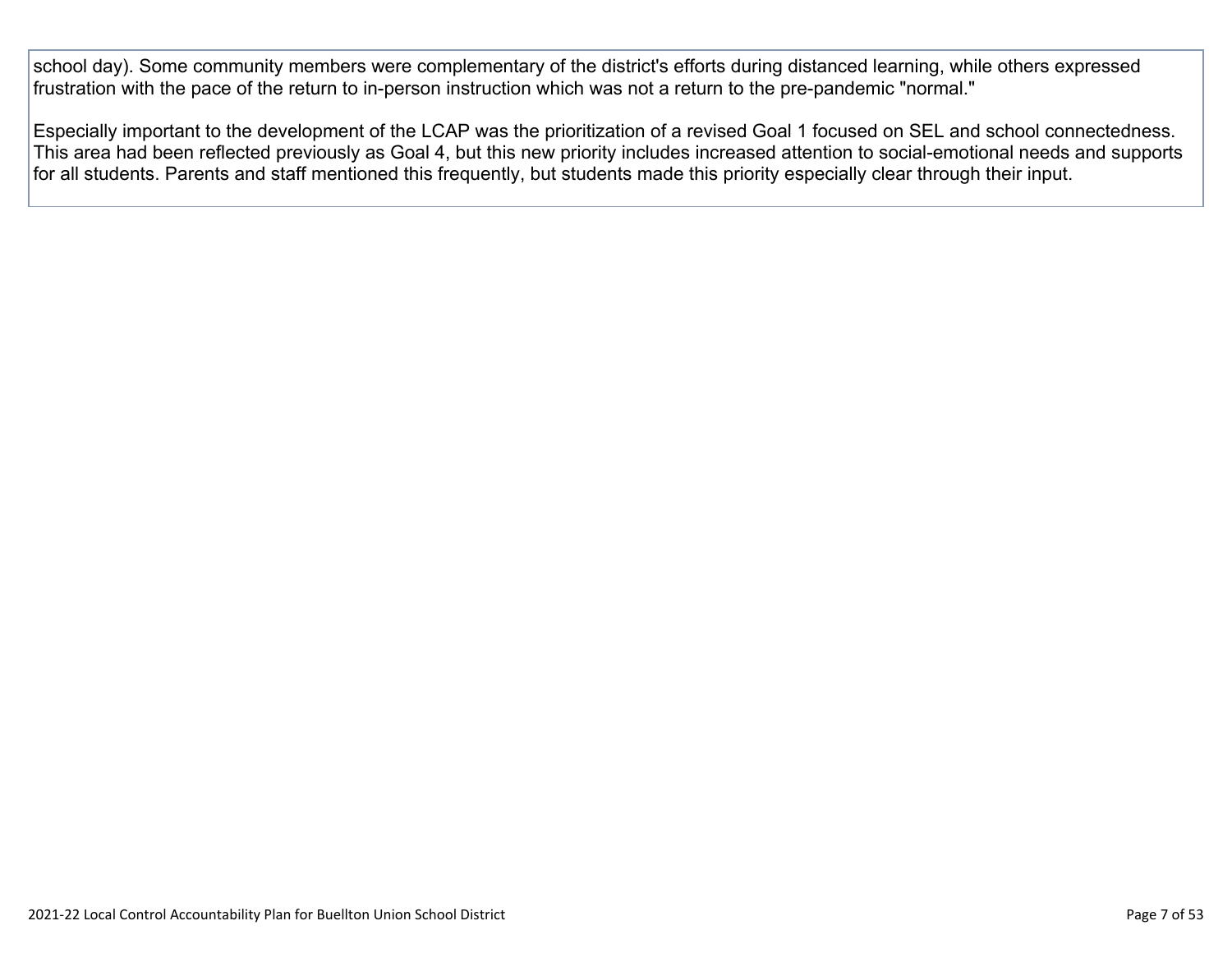# **Goals and [Actions](http://www.doc-tracking.com/screenshots/21LCAP/Instructions/21LCAPInstructions.htm#GoalsandActions)**

## **[Goal](http://www.doc-tracking.com/screenshots/21LCAP/Instructions/21LCAPInstructions.htm#goalDescription)**

| Goal # | Description                                                                                                                                                                                                                           |
|--------|---------------------------------------------------------------------------------------------------------------------------------------------------------------------------------------------------------------------------------------|
|        | The Buellton Union School District will foster a school environment that ensures safety, engagement, and connectedness<br>for students, staff and families, with special attention to the social and emotional needs of all students. |

An [explanation](http://www.doc-tracking.com/screenshots/21LCAP/Instructions/21LCAPInstructions.htm#ExplanationofWhytheLEADevelopedGoals) of why the LEA has developed this goal.

In many ways, this goal is the highest priority for district staff, and based on stakeholder input. The isolation and learning challenges associated with the pandemic heightened an already high priority. The district commitment in this area (as evidenced by a full-time Counselor, MTSS, and the Professional Development initiative around "Conscious Discipline" and the Yale Center for Emotional Intelligence, RULER Institute) has only increased as we explore practices which will support students in developing greater resiliency, as well as a greater sense of well-being. This goal area was re-prioritized and revised to emphasize the social and emotional needs of students based on stakeholder input, the results of CHKS, and anecdotal evidence of need upon school re-opening in spring 2021.

## **[Measuring](http://www.doc-tracking.com/screenshots/21LCAP/Instructions/21LCAPInstructions.htm#MeasuringandReportingResults) and Reporting Results**

| <b>Metric</b>                                                                                                                                                                                                       | <b>Baseline</b>                                                                                                                                                                                                        | Year 1 Outcome | Year 2 Outcome | Year 3 Outcome | <b>Desired Outcome for</b><br>$2023 - 24$                                                                                                                                                                                    |
|---------------------------------------------------------------------------------------------------------------------------------------------------------------------------------------------------------------------|------------------------------------------------------------------------------------------------------------------------------------------------------------------------------------------------------------------------|----------------|----------------|----------------|------------------------------------------------------------------------------------------------------------------------------------------------------------------------------------------------------------------------------|
| The annual<br>facilities<br>assessment,<br>local staff,<br>student, and<br>parent<br>surveys, and<br>the CHKS<br>surveys.<br>Maintain<br>monthly<br>attendance<br>rate.<br>Truancy rate.<br>Chronic<br>absenteeism, | In the 2020-<br>2021 school<br>year, the<br>annual<br>facilities<br>assessment,<br>local staff,<br>student, and<br>parent<br>surveys, and<br>the CHKS<br>survey<br>demonstrate<br>that the<br>school<br>facilities are |                |                |                | The annual<br>facilities<br>assessment,<br>local staff,<br>student, and<br>parent<br>surveys, and<br>the CHKS<br>surveys will<br>demonstrate<br>that the<br>school<br>facilities are<br>maintained<br>and in good<br>repair. |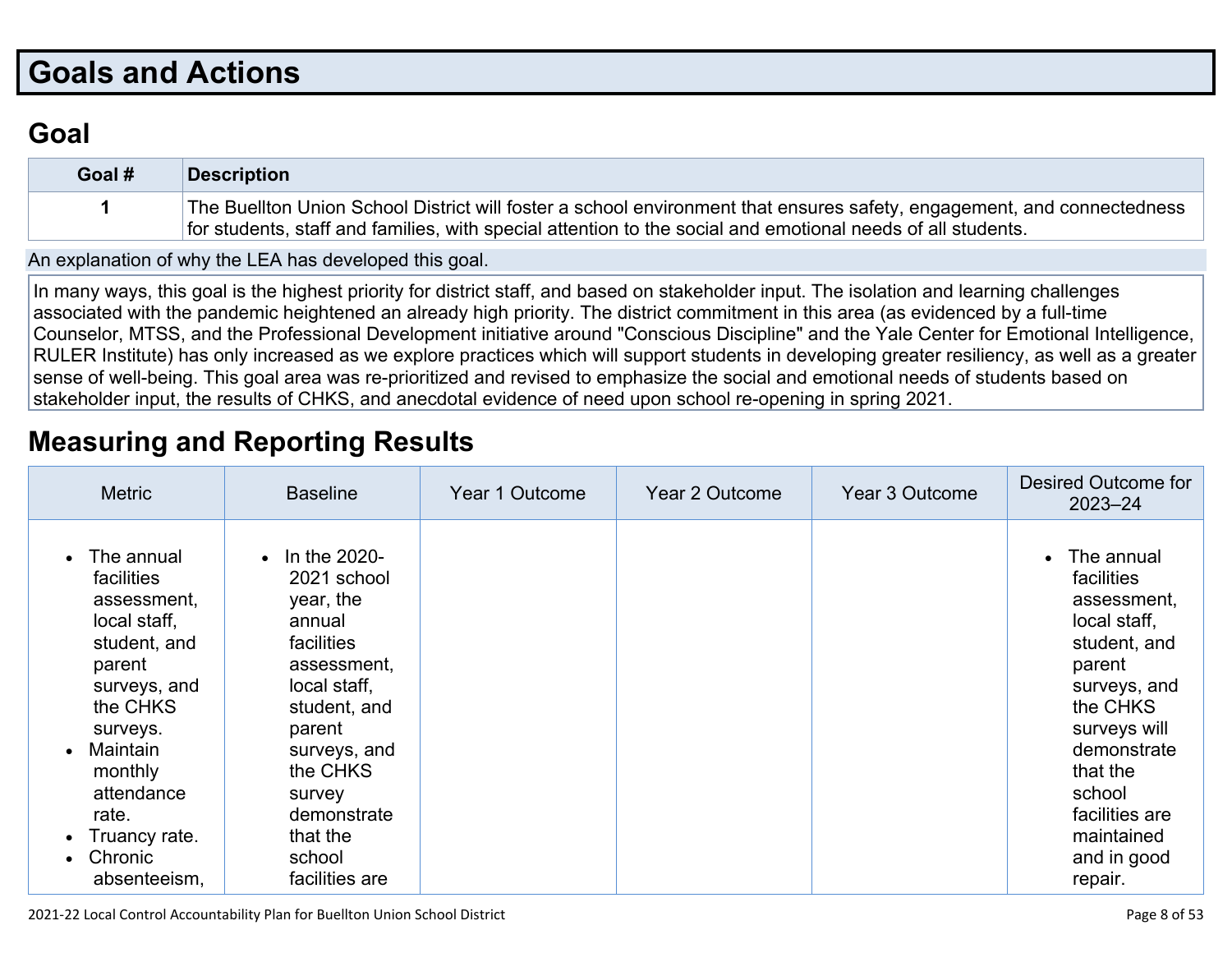| <b>Metric</b>                                                                                                                                                                                                  | <b>Baseline</b>                                                                                                                                                                                                                                                                                                                                                                                                                                                                                                                        | Year 1 Outcome | Year 2 Outcome | Year 3 Outcome | <b>Desired Outcome for</b><br>2023-24                                                                                                                                                                                                                                                                                                                                                                                                                                                                                                    |
|----------------------------------------------------------------------------------------------------------------------------------------------------------------------------------------------------------------|----------------------------------------------------------------------------------------------------------------------------------------------------------------------------------------------------------------------------------------------------------------------------------------------------------------------------------------------------------------------------------------------------------------------------------------------------------------------------------------------------------------------------------------|----------------|----------------|----------------|------------------------------------------------------------------------------------------------------------------------------------------------------------------------------------------------------------------------------------------------------------------------------------------------------------------------------------------------------------------------------------------------------------------------------------------------------------------------------------------------------------------------------------------|
| Maintain<br>Middle<br>School drop-<br>out rate.<br>Student<br>suspension<br>rate.<br><b>Student</b><br>expulsion<br>rate.<br>Overall<br>satisfaction<br>on School<br><b>Site Council</b><br>Parent<br>Surveys. | maintained<br>and in good<br>repair.<br>The district-<br>$\bullet$<br>wide<br>attendance<br>rate was at<br>or above<br>97% for the<br>2020-2021<br>school year.<br>• The district-<br>wide truancy<br>rate was<br><10% for the<br>2020-2021<br>school year.<br>The chronic<br>absenteeism<br>rate was $\leq$<br>10% for the<br>2020-2021<br>school year.<br>The Middle<br>School drop-<br>out rate was<br>0% for the<br>2020-2021<br>school year.<br>The student<br>suspension<br>rate was<br><5% for the<br>2020-2021<br>school year. |                |                |                | Maintain<br>$\bullet$<br>monthly<br>attendance<br>rate at or<br>above 97%.<br>• Truancy rate<br>less than 5%.<br>Chronic<br>$\bullet$<br>absenteeism<br>less than 5%,<br>Maintain<br>$\bullet$<br>Middle<br>School drop-<br>out rate at<br>$0\%$ .<br>Student<br>$\bullet$<br>suspension<br>rate below<br>$2%$ .<br>Maintain<br>$\bullet$<br>student<br>expulsion<br>rate at 0%.<br>School<br>$\bullet$<br>Climate<br>Report Card,<br>and overall<br>satisfaction<br>on School<br><b>Site Council</b><br>Parent<br>Surveys<br>above 93%. |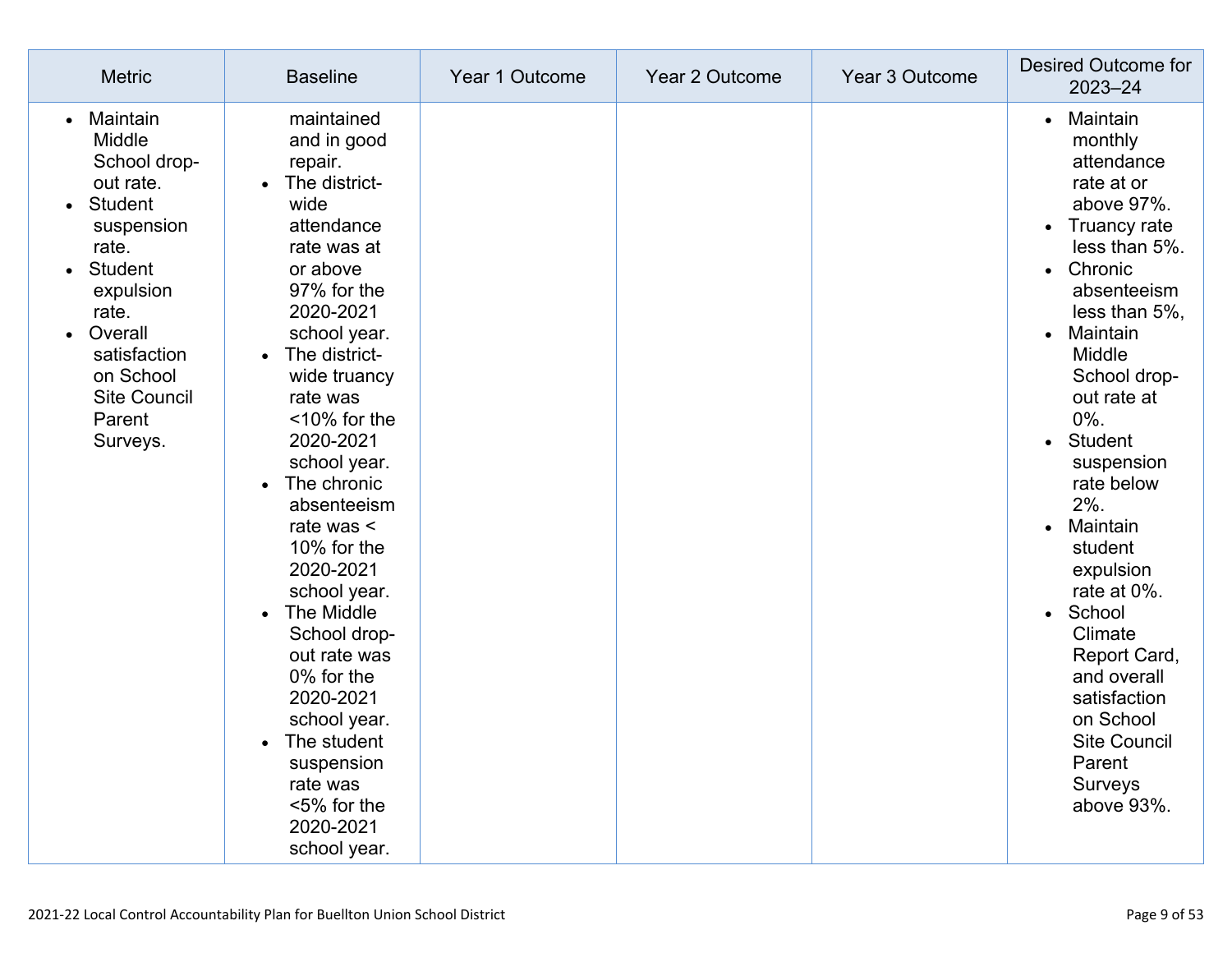| Metric | <b>Baseline</b>                                                                                                                                                                                                                                                            | Year 1 Outcome | Year 2 Outcome | Year 3 Outcome | <b>Desired Outcome for</b><br>2023-24 |
|--------|----------------------------------------------------------------------------------------------------------------------------------------------------------------------------------------------------------------------------------------------------------------------------|----------------|----------------|----------------|---------------------------------------|
|        | The student<br>$\bullet$<br>expulsion<br>rate was 0%<br>for the 2020-<br>2021 school<br>year.<br>Overall<br>$\bullet$<br>satisfaction<br>on School<br><b>Site Council</b><br>Parent<br>Surveys at<br>both schools<br>was above<br>90% for the<br>2020-2021<br>school year. |                |                |                |                                       |

# **[Actions](http://www.doc-tracking.com/screenshots/21LCAP/Instructions/21LCAPInstructions.htm#actions)**

| Action # | Title                       | <b>Description</b>                                                                                                                                                                                    | <b>Total Funds</b> | Contributing   |
|----------|-----------------------------|-------------------------------------------------------------------------------------------------------------------------------------------------------------------------------------------------------|--------------------|----------------|
|          | <b>Facilities Condition</b> | The condition of the District's facilities are evaluated annually and the<br>deferred maintenance plan is up-to-date and ensures that the District's<br>facilities are maintained and in good repair. | \$100,000.00       | No.            |
|          | Student<br>edness           | Student engagement and connectedness: students are given<br>Engagement/Connect opportunities to provide feedback on all aspects of the school<br>program.                                             | \$0.00             | N <sub>0</sub> |
| 3        | Student<br>edness           | Continue opportunities for students to participate in school leadership,<br>Engagement/Connect a variety of clubs, activities, and other events that foster engagement                                | \$10,448.00        | <b>No</b>      |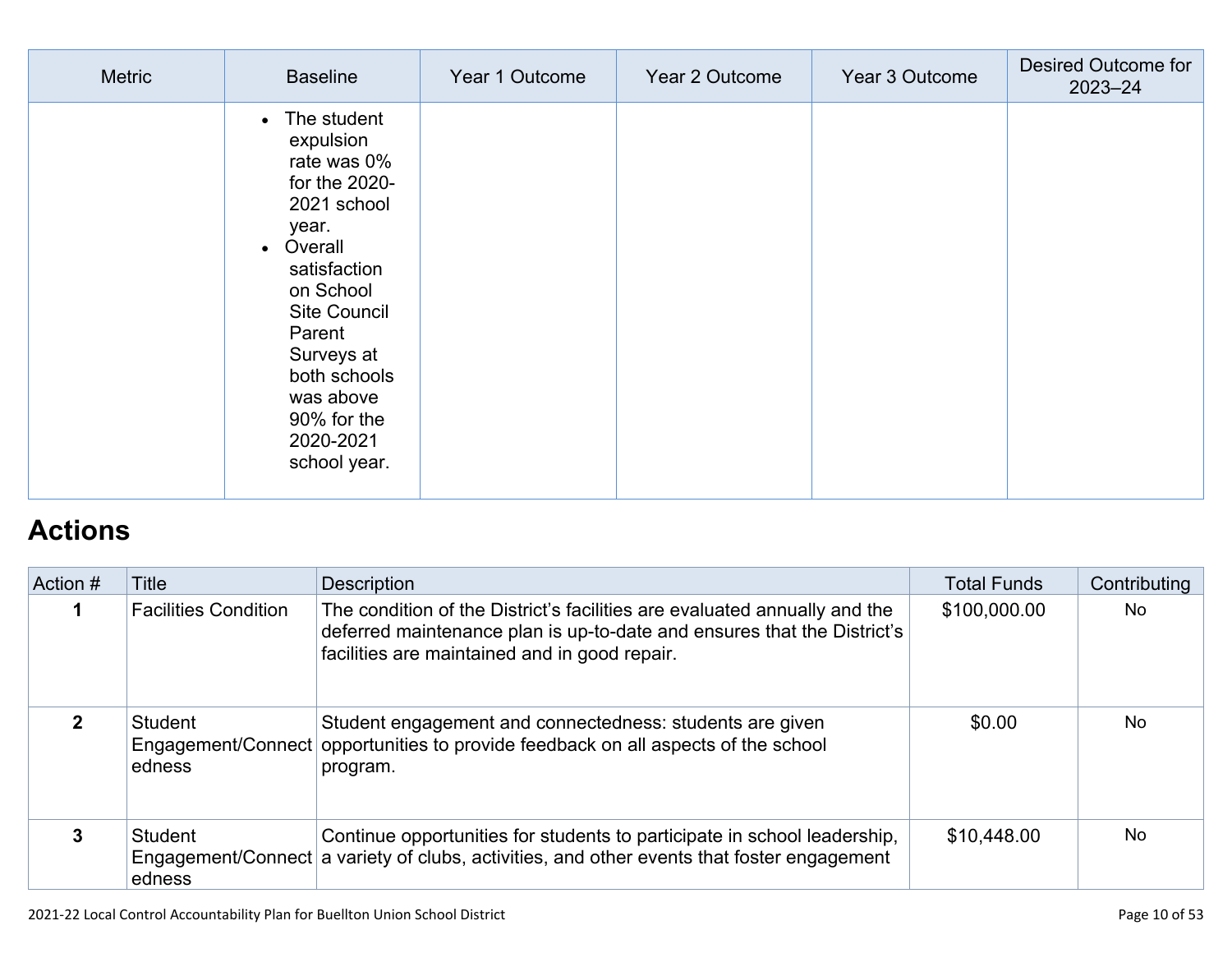| Action # | Title                                                         | <b>Description</b>                                                                                                                                                                                                                                   | <b>Total Funds</b> | Contributing |
|----------|---------------------------------------------------------------|------------------------------------------------------------------------------------------------------------------------------------------------------------------------------------------------------------------------------------------------------|--------------------|--------------|
|          |                                                               | and connectedness have increased, particularly at the middle school<br>level.                                                                                                                                                                        |                    |              |
| 4        | <b>Parent Engagement</b>                                      | Parent engagement: parents need to be provided enhanced<br>opportunities to provide feedback on all aspects of the school<br>program.                                                                                                                | \$0.00             | <b>No</b>    |
| 5        | <b>Parent Education--</b><br>bilingual support                | Conduct Spanish- and English-speaking parent education nights on<br>topics requested by parents and/or parent groups.                                                                                                                                | \$600.00           | <b>No</b>    |
| 6        | Communication                                                 | Continue the use of all forms of communication to inform parents of<br>school and district activities and programs have increased and<br>improved, especially through the use of ParentSquare.                                                       | \$2,900.00         | No           |
| 7        | Communication--<br>bilingual support                          | Bilingual translation (English/Spanish) is provided at parent<br>conferences and is being increased at events including Board<br>Meetings and "Town Hall" style meetings to increase parent<br>engagement.                                           | \$2,896.00         | Yes          |
| 8        | <b>Staff Engagement</b>                                       | Staff engagement: staff need to be provided enhanced opportunities to<br>provide feedback on all aspects of the school program.                                                                                                                      | \$150.00           | <b>No</b>    |
| 9        | <b>Staff Engagement</b>                                       | Staff engagement: staff is involved in the decision making process<br>related to the instructional program.                                                                                                                                          | \$0.00             | <b>No</b>    |
| 10       | Professional<br>Development--<br>safe/positive<br>environment | Provide a safe and positive learning environment: provide Professional<br>Development and discussion on effective strategies to support positive<br>student behavior, including increased supervision, as well as through<br>enhanced MTSS planning. | \$0.00             | <b>No</b>    |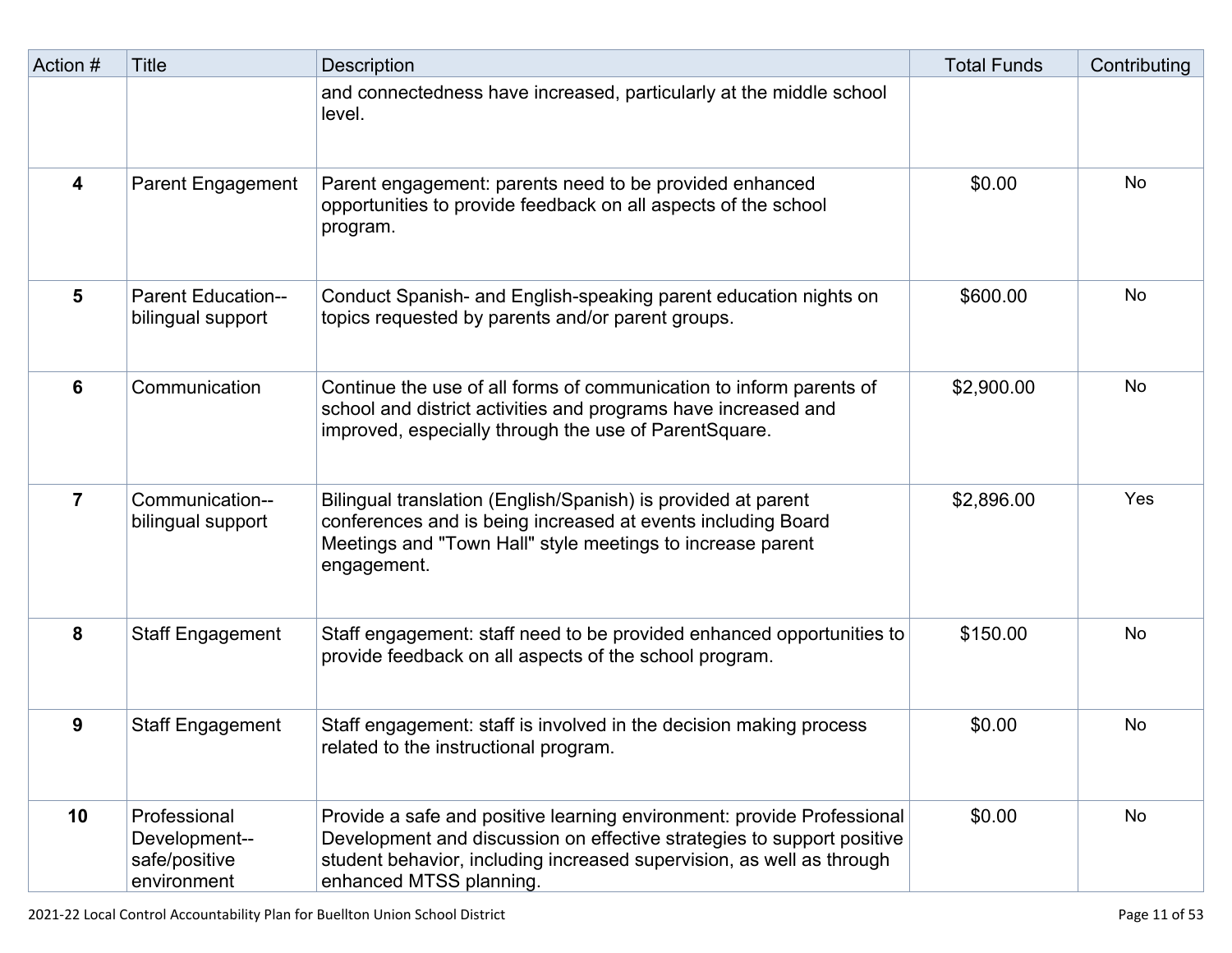| Action # | Title                        | Description                                                                                                                                                                                                                                         | <b>Total Funds</b> | Contributing |
|----------|------------------------------|-----------------------------------------------------------------------------------------------------------------------------------------------------------------------------------------------------------------------------------------------------|--------------------|--------------|
|          |                              | Duplicate Expenditure - Referenced in 1.1.4.c                                                                                                                                                                                                       |                    |              |
| 11       | Counseling                   | Provide a safe and positive learning environment: counseling services<br>will be provided to support positive student social and emotional<br>behaviors and attitudes (1.0 FTE).                                                                    | \$115,864.00       | Yes          |
| 12       | Social-Emotional<br>Learning | Provide a safe and positive learning environment: develop a more<br>specific intervention model (MTSS) for social/emotional learning and<br>behavior, including implementation of a TK-8 curriculum for<br>social/emotional learning district-wide. | \$0.00             | No           |
| 13       | <b>School Safety</b>         | Provide a safe and positive learning environment: annual safety drills<br>to provide for disaster and crisis response.                                                                                                                              | \$1,500.00         | No           |
| 14       | <b>School Safety</b>         | Provide a safe and positive learning environment: visitor check-in<br>system (Raptor) provided to increase security on each campus.                                                                                                                 | \$1,180.00         | <b>No</b>    |
| 15       | <b>School Safety</b>         | Provide a safe and positive learning environment: alarms and<br>surveillance cameras installed to increase security on each campus.                                                                                                                 | \$600.00           | No           |
| 16       | Transportation               | Home to school transportation provided to support student access to<br>school services.                                                                                                                                                             | \$101,410.00       | No           |
| 17       | Attendance<br>Incentives     | Positive attendance incentives provided to encourage school<br>attendance, and reduce truancy and chronic absenteeism.                                                                                                                              | \$2,000.00         | No           |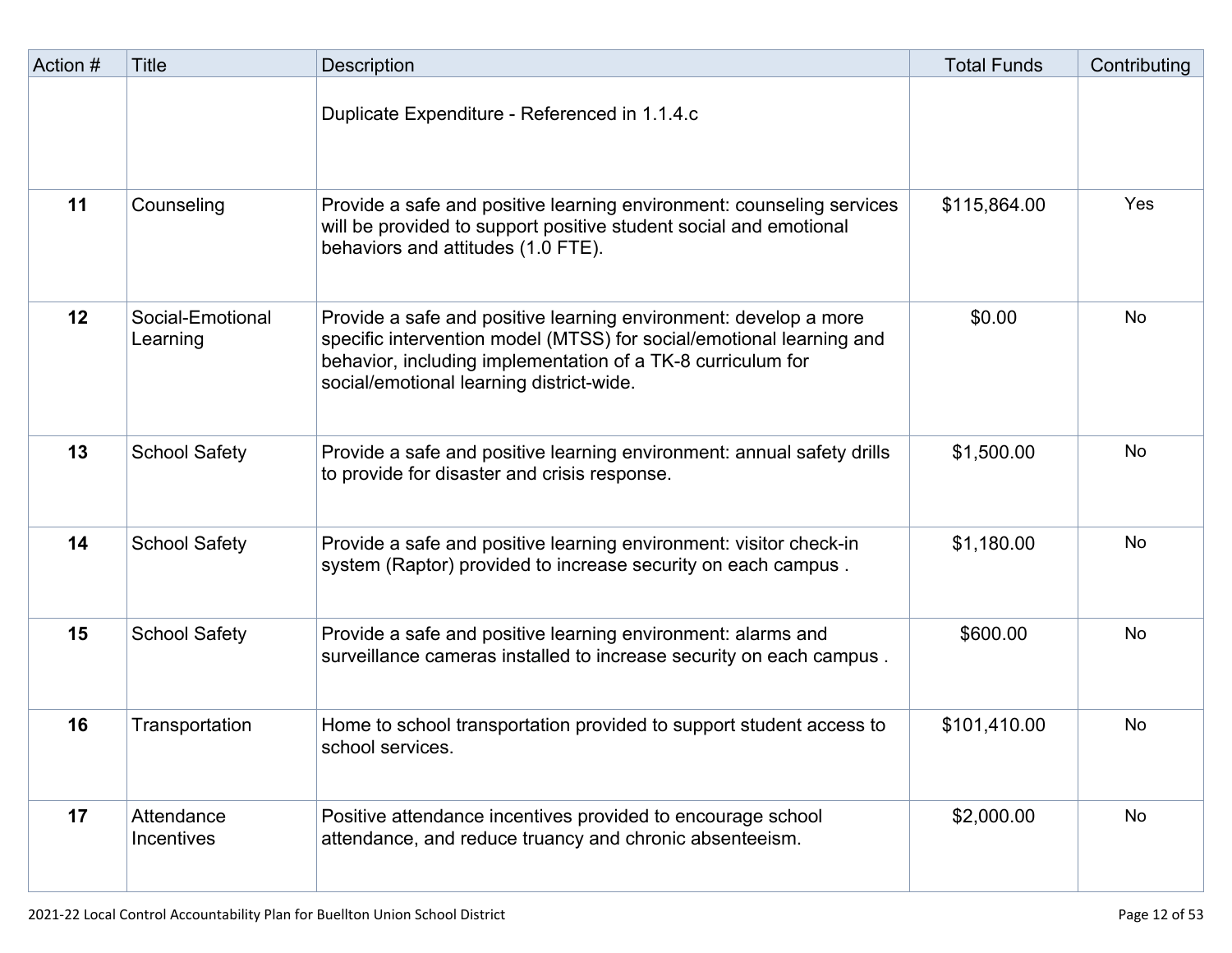# **Goal Analysis [\[2021-22\]](http://www.doc-tracking.com/screenshots/21LCAP/Instructions/21LCAPInstructions.htm#GoalAnalysis)**

An analysis of how this goal was carried out in the previous year. A description of any substantive differences in planned actions and actual implementation of these actions.

Analysis of the 2021-22 goals will occur during the 2022-23 update cycle.

An explanation of material differences between Budgeted Expenditures and Estimated Actual Expenditures.

Analysis of the 2021-22 goals will occur during the 2022-23 update cycle.

An explanation of how effective the specific actions were in making progress toward the goal.

Analysis of the 2021-22 goals will occur during the 2022-23 update cycle.

A description of any changes made to the planned goal, metrics, desired outcomes, or actions for the coming year that resulted from reflections on prior practice.

Analysis of the 2021-22 goals will occur during the 2022-23 update cycle.

### A report of the Estimated Actual Expenditures for last year's actions may be found in the Annual Update Expenditures Table.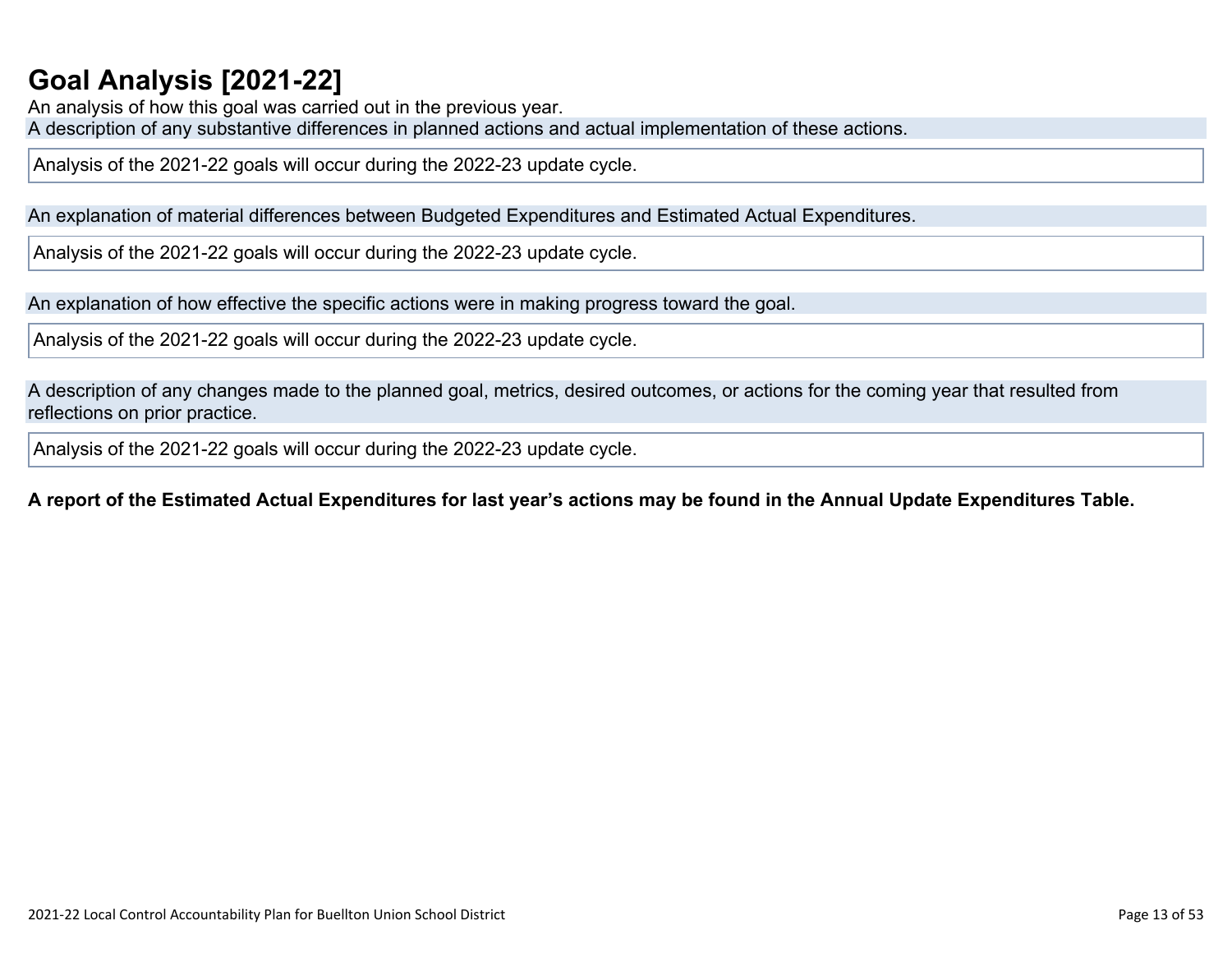# **Goals and [Actions](http://www.doc-tracking.com/screenshots/21LCAP/Instructions/21LCAPInstructions.htm#GoalsandActions)**

## **[Goal](http://www.doc-tracking.com/screenshots/21LCAP/Instructions/21LCAPInstructions.htm#goalDescription)**

| Goal # | <b>Description</b>                                                                                                                  |
|--------|-------------------------------------------------------------------------------------------------------------------------------------|
|        | All students will demonstrate academic growth in core academic subjects (ELA, Math, History/Social Science and Science)<br>and ELD. |

An [explanation](http://www.doc-tracking.com/screenshots/21LCAP/Instructions/21LCAPInstructions.htm#ExplanationofWhytheLEADevelopedGoals) of why the LEA has developed this goal.

Learning is the primary mission of the Buellton Union School District, and high achievement is a significant characteristic of the district, its schools and students throughout the history of the district. The district remains committed to continuous improvement utilizing targeted interventions and extended learning opportunities to ensure the success of all students in meeting their learning goals, even those who have struggled in distanced learning during the pandemic. Stakeholder input indicated a desire for continued focus in this area, including attention to sustained rigor, and expanded options to accelerate learning.

## **[Measuring](http://www.doc-tracking.com/screenshots/21LCAP/Instructions/21LCAPInstructions.htm#MeasuringandReportingResults) and Reporting Results**

| <b>Metric</b>                                                                                                                                                                                                                        | <b>Baseline</b>                                                                                                                                                                                                                                            | Year 1 Outcome | Year 2 Outcome | Year 3 Outcome | Desired Outcome for<br>$2023 - 24$                                                                                                                                                                                                         |
|--------------------------------------------------------------------------------------------------------------------------------------------------------------------------------------------------------------------------------------|------------------------------------------------------------------------------------------------------------------------------------------------------------------------------------------------------------------------------------------------------------|----------------|----------------|----------------|--------------------------------------------------------------------------------------------------------------------------------------------------------------------------------------------------------------------------------------------|
| Teachers will<br>be<br>appropriately<br>assigned and<br>hold a proper<br>credential for<br>the grade<br>and/or<br>subject<br>taught.<br>All students<br>will meet<br><b>CAASPP</b><br>growth<br>targets.<br>Students'<br>grade point | $\cdot$ In the 2020-<br>2021 school<br>year, 100%<br>of classroom<br>teachers are<br>appropriately<br>assigned and<br>hold a proper<br>credential for<br>the grade<br>and/or<br>subject<br>taught.<br>Based on<br>results<br>reported on<br>the California |                |                |                | • Teachers will<br>be<br>appropriately<br>assigned and<br>hold a proper<br>credential for<br>the grade<br>and/or<br>subject<br>taught,<br>maintain at<br>$100\%$ .<br>All students<br>will meet<br><b>CAASPP</b><br>growth<br>targets with |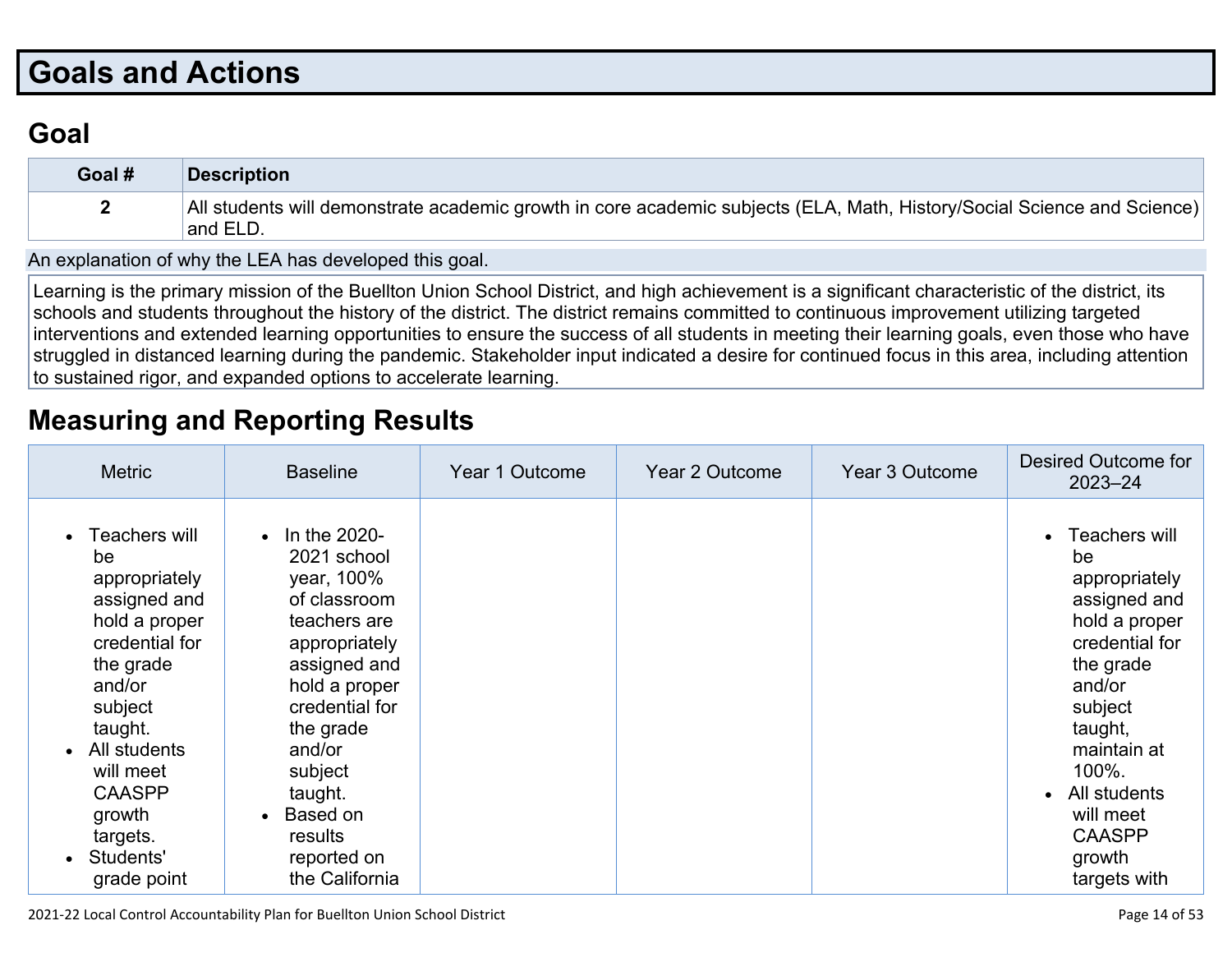| <b>Metric</b>                                                                                                                                                                                                                                                                                                          | <b>Baseline</b>                                                                                                                                                                                                                                                                                                                                                                                                                                                                                                                     | Year 1 Outcome | Year 2 Outcome | Year 3 Outcome | Desired Outcome for<br>$2023 - 24$                                                                                                                                                                                                                                                                                                                                                                                                                                                                                                                                                         |
|------------------------------------------------------------------------------------------------------------------------------------------------------------------------------------------------------------------------------------------------------------------------------------------------------------------------|-------------------------------------------------------------------------------------------------------------------------------------------------------------------------------------------------------------------------------------------------------------------------------------------------------------------------------------------------------------------------------------------------------------------------------------------------------------------------------------------------------------------------------------|----------------|----------------|----------------|--------------------------------------------------------------------------------------------------------------------------------------------------------------------------------------------------------------------------------------------------------------------------------------------------------------------------------------------------------------------------------------------------------------------------------------------------------------------------------------------------------------------------------------------------------------------------------------------|
| average in<br>grades 4-8.<br><b>EL</b> students<br>will meet or<br>exceed state<br>targets.<br>EL student<br>reclassificatio<br>n by fifth<br>grade (cohort<br>data), and<br>long-term EL<br>reclassificatio<br>n by eighth<br>grade.<br>All students<br>access and<br>enrollment in<br>required<br>areas of<br>study. | Dashboard in<br>2018-2019,<br>all students<br>met CAASPP<br>growth<br>targets with<br>achievement<br>in ELA "Very<br>High" and<br>increasing,<br>and in Math<br>"High" and<br>increasing.<br>48% of<br>$\bullet$<br>students in<br>grades 4-8<br>received a<br>cumulative<br>grade point<br>average of<br>3.0 or above<br>in the 2020-<br>2021 school<br>year.<br><b>EL</b> students<br>$\bullet$<br>demonstrate<br>d high<br>achievement<br>and<br>moderate<br>progress<br>according to<br>the California<br>Dashboard in<br>2018. |                |                |                | the goal of<br>"Very High"<br>on the CA<br>Dashboard in<br>ELA&<br>Mathematics.<br>Students'<br>$\bullet$<br>grade point<br>average in<br>grades 4-8<br>will represent<br>academic<br>success in<br>meeting<br>learning<br>goals with<br>60% or more<br>achieving at<br>3.0 GPA or<br>higher.<br><b>EL</b> students<br>$\bullet$<br>will meet or<br>exceed state<br>targets with<br>increases of<br>10% or more.<br>EL student<br>$\bullet$<br>reclassificatio<br>n by fifth<br>grade (cohort<br>data), and<br>long-term EL<br>reclassificatio<br>n by eighth<br>grade will<br>increase in |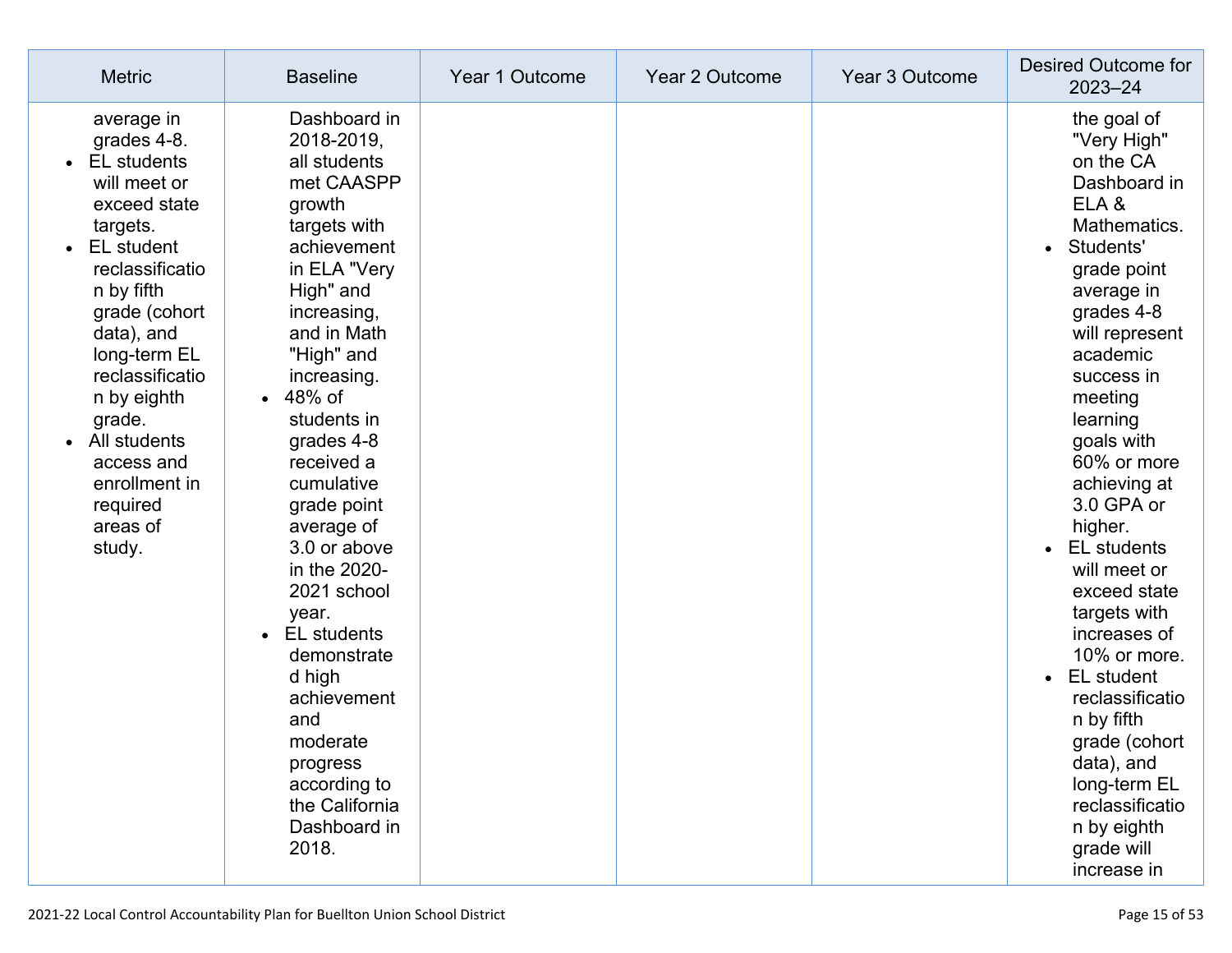| <b>Metric</b> | <b>Baseline</b>                                                                                                                                                                                                                                                                                                                                                                                                                                                                                       | Year 1 Outcome | Year 2 Outcome | Year 3 Outcome | Desired Outcome for<br>$2023 - 24$                                                                                                                               |
|---------------|-------------------------------------------------------------------------------------------------------------------------------------------------------------------------------------------------------------------------------------------------------------------------------------------------------------------------------------------------------------------------------------------------------------------------------------------------------------------------------------------------------|----------------|----------------|----------------|------------------------------------------------------------------------------------------------------------------------------------------------------------------|
|               | $\cdot$ 5% of EL<br>students<br>were<br>reclassified<br>by fifth grade<br>(cohort), and<br>26% of long-<br>term ELs<br>were<br>reclassified<br>by eighth<br>grade in the<br>2020-2021<br>school year.<br>All students<br>$\bullet$<br>had access<br>to the core<br>curriculum<br>and were<br>enrolled in<br>required<br>areas of<br>study in the<br>2020-2021<br>school year<br>as evidenced<br>by the<br>curriculum<br>plans<br>(elementary)<br>and the<br>master<br>schedule<br>(middle<br>school). |                |                |                | each year by<br>$2 - 5%$ .<br>All students<br>$\bullet$<br>will continue<br>to have<br>access and<br>be enrolled in<br>required<br>areas of<br>study at<br>100%. |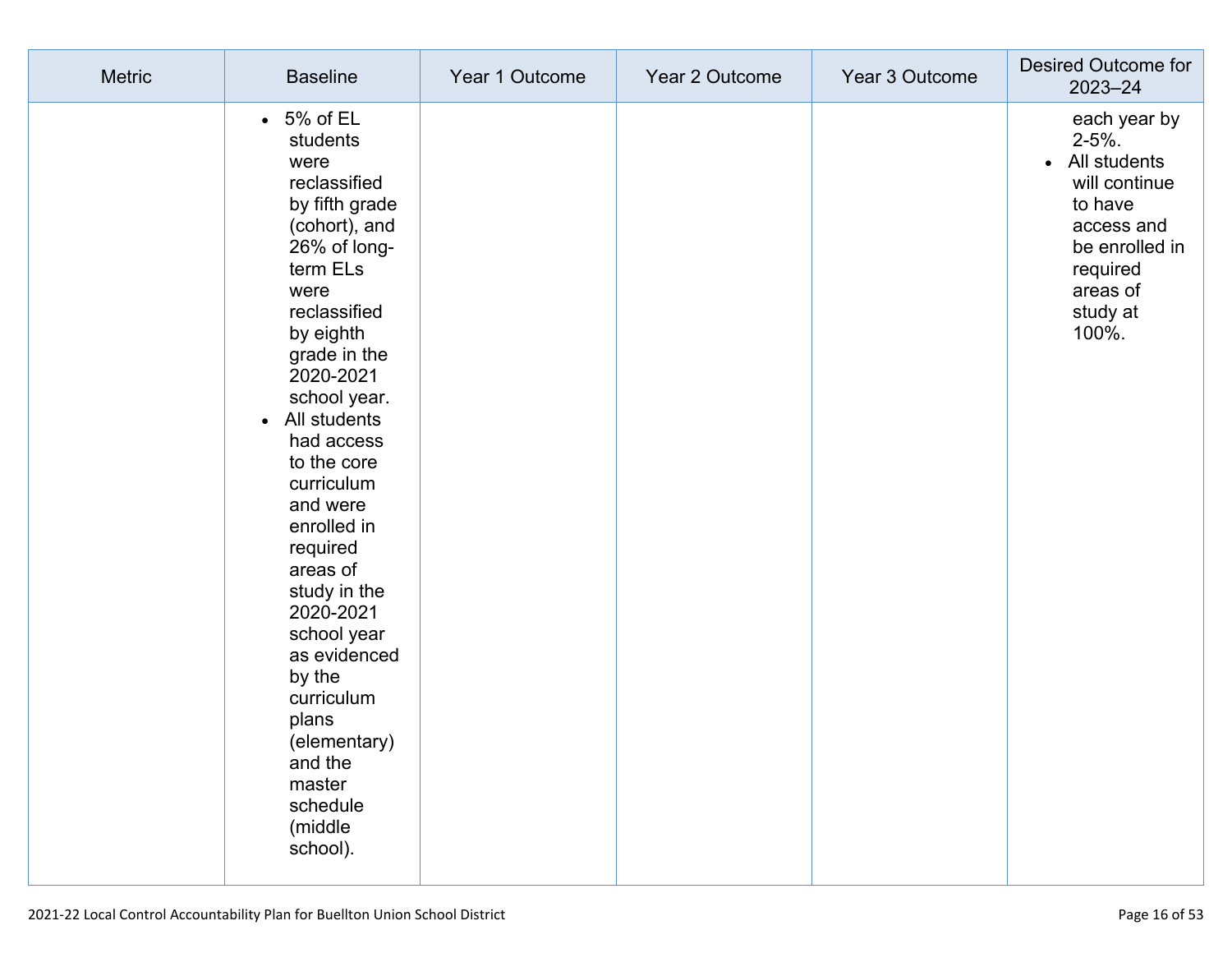# **[Actions](http://www.doc-tracking.com/screenshots/21LCAP/Instructions/21LCAPInstructions.htm#actions)**

| Action #       | <b>Title</b>                                 | Description                                                                                                                                                                                                                 | <b>Total Funds</b> | Contributing |
|----------------|----------------------------------------------|-----------------------------------------------------------------------------------------------------------------------------------------------------------------------------------------------------------------------------|--------------------|--------------|
| 1              | <b>Certificated Staff</b><br>Assignments     | Audit all certificated staff assignments to determine that teachers are<br>appropriately assigned and credentialed.                                                                                                         | \$0.00             | <b>No</b>    |
| $\overline{2}$ | Comprehensive<br><b>Assessment System</b>    | Monitor student progress through the implementation of a<br>comprehensive assessment system using state and local multiple<br>measures to provide feedback to teachers, students, and parents.                              | \$0.00             | <b>No</b>    |
| $\mathbf{3}$   | <b>Professional Learning</b><br>Commnunities | Teachers meet weekly in professional learning communities (PLCs) to<br>identify grade level and subject area informal assessments and site-<br>based benchmarks.<br>Duplicate Expenditure - Referenced in Goal 2, Action 15 | \$0.00             | No           |
| 4              | Formative<br>Assessments                     | Teachers will use state Interim Assessments as part of Smarter<br>Balanced system.                                                                                                                                          | \$0.00             | <b>No</b>    |
| 5              | Accountability                               | Implement and communicate multiple measures of school quality in<br>the new California Dashboard system.                                                                                                                    | \$0.00             | <b>No</b>    |
| 6              | Intervention                                 | Additional support continue to be provided for intervention systems to<br>provide progress monitoring support.                                                                                                              | \$2,000.00         | Yes          |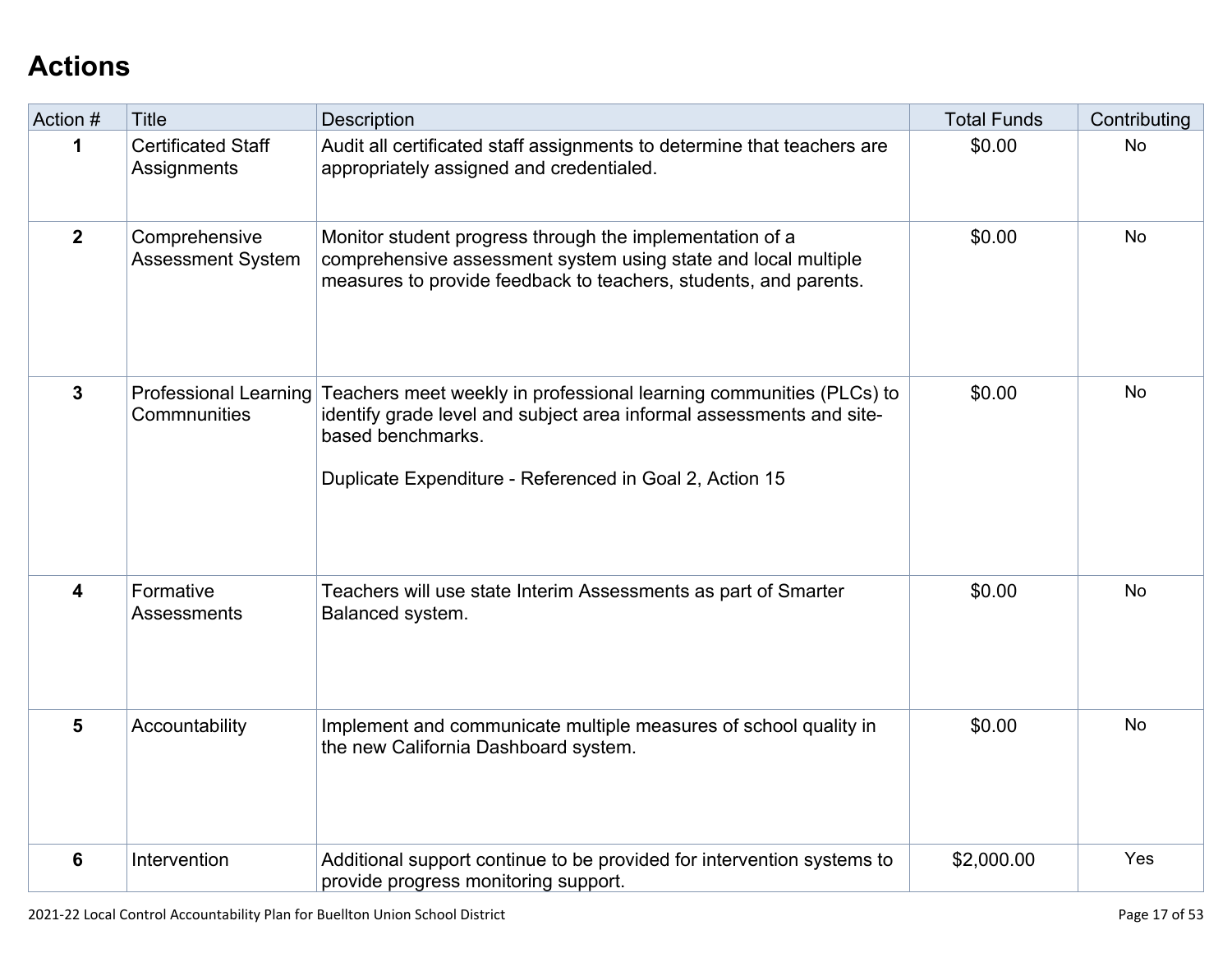| Action #       | <b>Title</b>                          | Description                                                                                                      | <b>Total Funds</b> | Contributing |
|----------------|---------------------------------------|------------------------------------------------------------------------------------------------------------------|--------------------|--------------|
|                |                                       |                                                                                                                  |                    |              |
| $\overline{7}$ | English Language<br>Development (ELD) | Dedicated time for ELD instruction and properly trained teachers are<br>provided.                                | \$77,294.00        | Yes          |
| 8              | English Language<br>Development (ELD) | Instructional aide time continue to be provided at OV and Jonata to<br>support designated ELD instruction daily. | \$13,775.00        | Yes          |
| 9              | Intervention                          | K-5 -- Continued Response to Intervention (RTI) support system at<br>Oak Valley "Club Read"/"Club Math".         | \$27,275.00        | Yes          |
| 10             | Intervention                          | Coordinator of Intervention (1.0 FTE)                                                                            | \$119,626.00       | Yes          |
| 11             | Intervention                          | TK-8 -- Continue to provide interventions in ELA and Math at Oak<br>Valley and Jonata Middle Schools.            | \$175,913.00       | Yes          |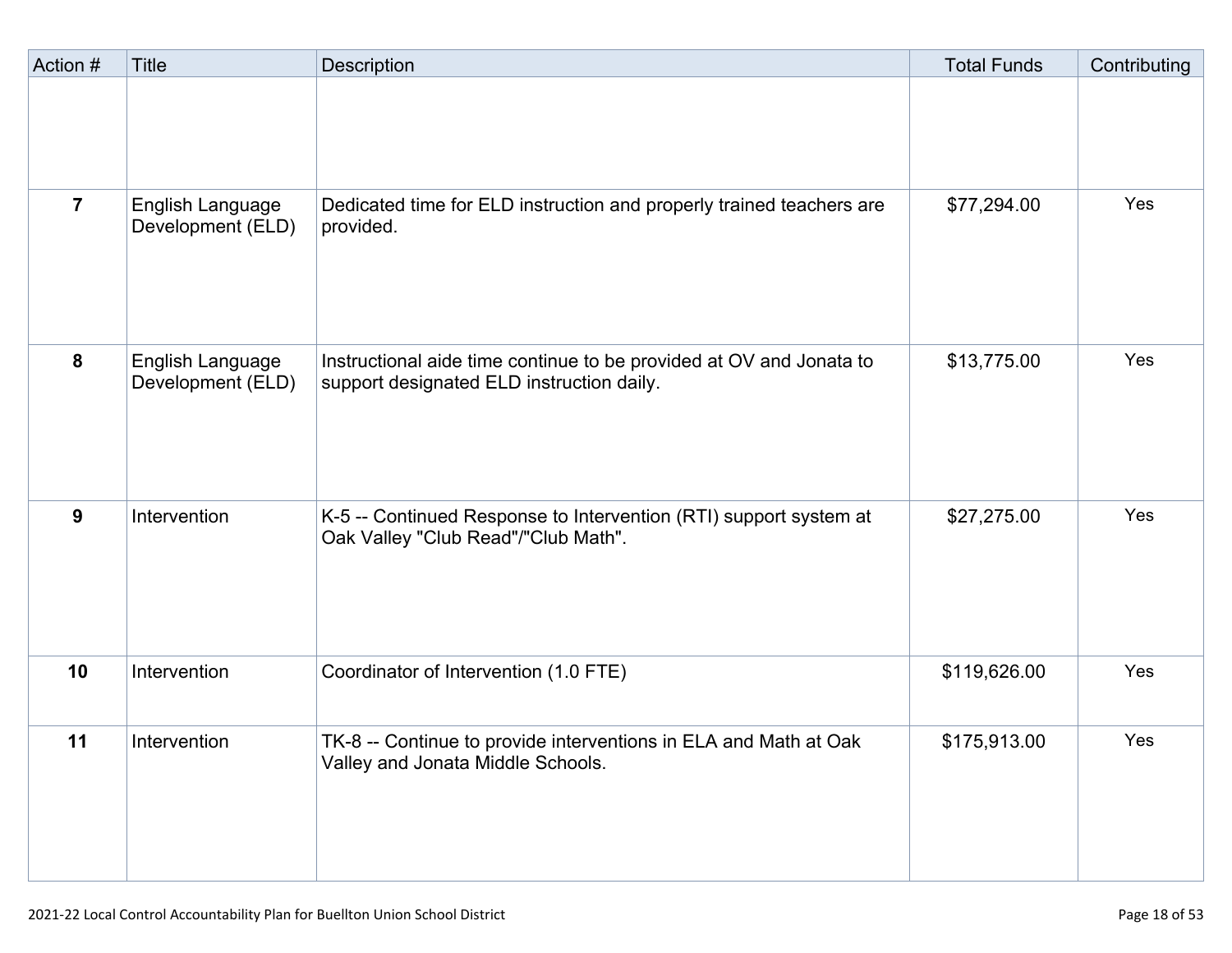| Action # | <b>Title</b>                              | <b>Description</b>                                                                                                                                                                                                                                                                                                                                                                                                                                                                                                           | <b>Total Funds</b> | Contributing |
|----------|-------------------------------------------|------------------------------------------------------------------------------------------------------------------------------------------------------------------------------------------------------------------------------------------------------------------------------------------------------------------------------------------------------------------------------------------------------------------------------------------------------------------------------------------------------------------------------|--------------------|--------------|
| 12       | Intervention (Middle<br>School)           | 6-8 -- Continued implementation of intervention at Jonata with<br>embedded differentiation in ELA and Mathematics to support all<br>learners.                                                                                                                                                                                                                                                                                                                                                                                | \$50,870.00        | Yes          |
| 13       | <b>Extended Learning</b><br>Opportunities | Before and/or after school support provided at both schools.                                                                                                                                                                                                                                                                                                                                                                                                                                                                 | \$4,843.00         | Yes          |
| 14       | Learning supports                         | Continue to implement Lexia and Reading Plus digital literacy<br>programs to support reading skills.                                                                                                                                                                                                                                                                                                                                                                                                                         | \$0.00             | Yes          |
| 15       | Communities/Special<br><b>Needs</b>       | Professional Learning Regularly scheduled professional learning communities (PLCs)<br>continue to be used to analyze student achievement and adjust<br>instruction and interventions as needed. During PLC time, the district<br>will continue working with Individualized Educational Plan (IEP) teams<br>and Special Education staff to ensure that all students, regardless of<br>their disability, continue to have access to a rich core curriculum, and<br>are also receiving supports appropriate to their IEP goals. | \$88,522.00        | Yes          |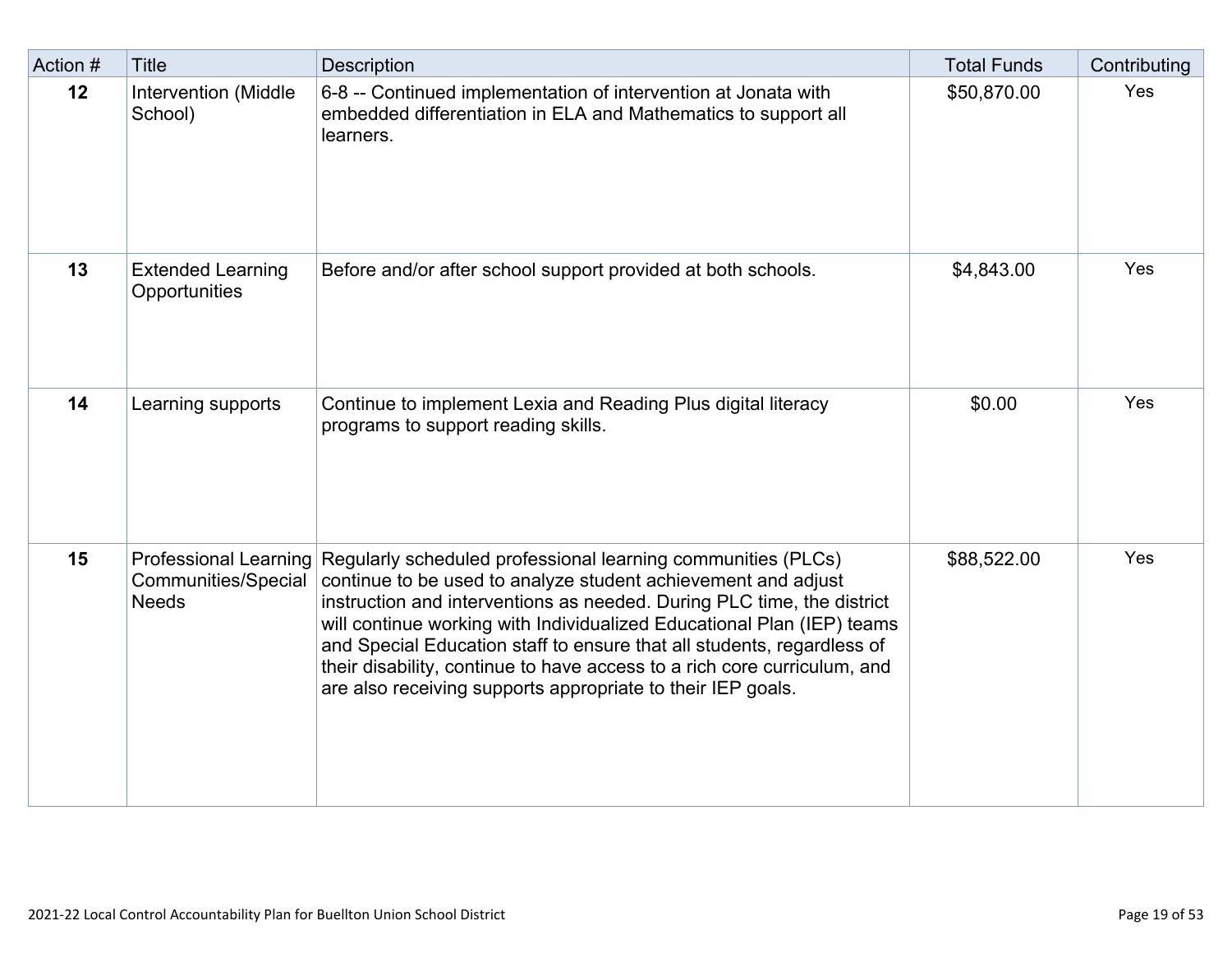## **Goal Analysis [\[2021-22\]](http://www.doc-tracking.com/screenshots/21LCAP/Instructions/21LCAPInstructions.htm#GoalAnalysis)**

An analysis of how this goal was carried out in the previous year. A description of any substantive differences in planned actions and actual implementation of these actions.

Analysis of the 2021-22 goals will occur during the 2022-23 update cycle.

An explanation of material differences between Budgeted Expenditures and Estimated Actual Expenditures.

Analysis of the 2021-22 goals will occur during the 2022-23 update cycle.

An explanation of how effective the specific actions were in making progress toward the goal.

Analysis of the 2021-22 goals will occur during the 2022-23 update cycle.

A description of any changes made to the planned goal, metrics, desired outcomes, or actions for the coming year that resulted from reflections on prior practice.

Analysis of the 2021-22 goals will occur during the 2022-23 update cycle.

### A report of the Estimated Actual Expenditures for last year's actions may be found in the Annual Update Expenditures Table.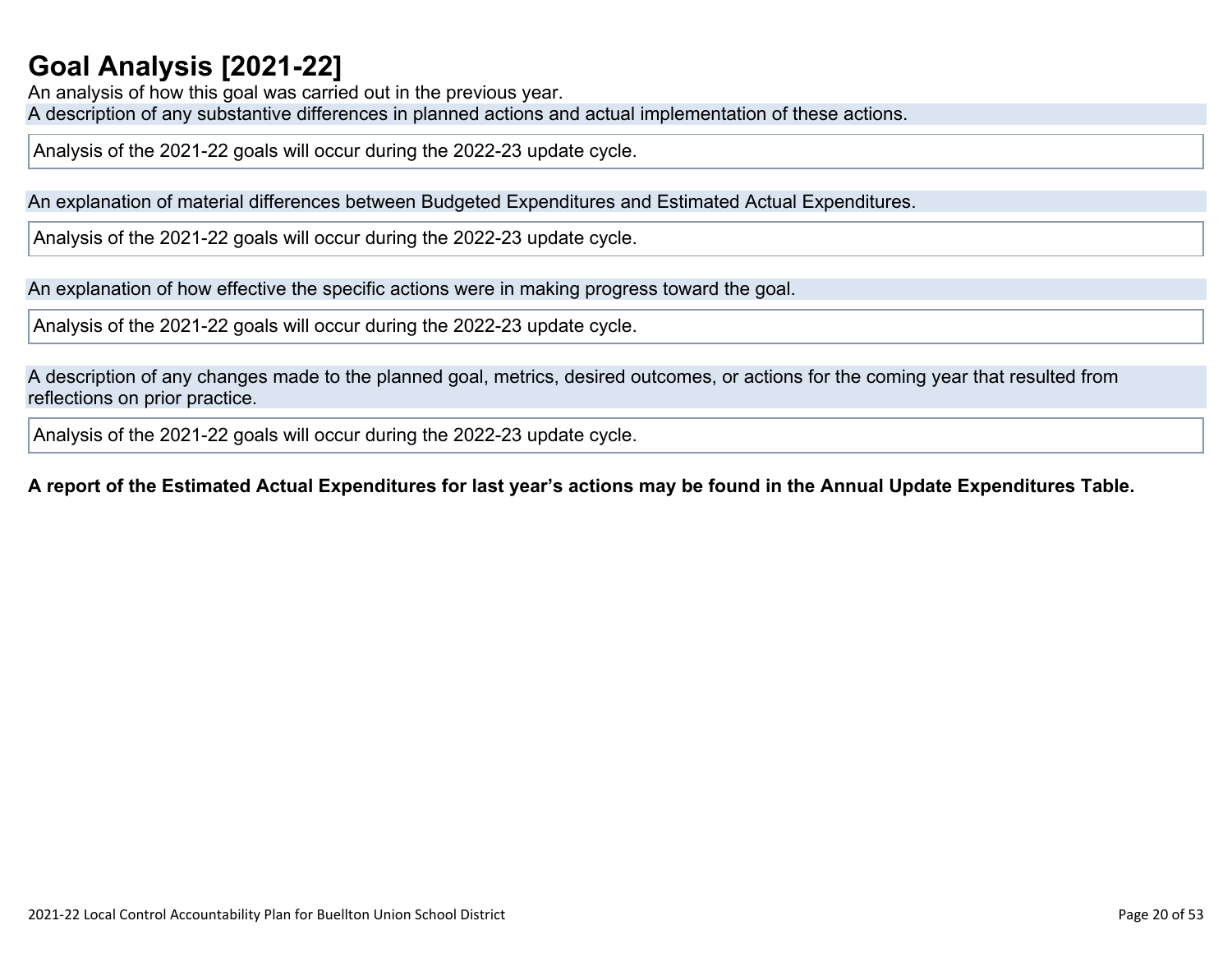# **Goals and [Actions](http://www.doc-tracking.com/screenshots/21LCAP/Instructions/21LCAPInstructions.htm#GoalsandActions)**

## **[Goal](http://www.doc-tracking.com/screenshots/21LCAP/Instructions/21LCAPInstructions.htm#goalDescription)**

| Goal # | Description                                                                                                                                        |
|--------|----------------------------------------------------------------------------------------------------------------------------------------------------|
|        | The district provides a comprehensive curriculum that engages, challenges and prepares students for future opportunities<br>in college and career. |

An [explanation](http://www.doc-tracking.com/screenshots/21LCAP/Instructions/21LCAPInstructions.htm#ExplanationofWhytheLEADevelopedGoals) of why the LEA has developed this goal.

The district is committed to expanding and enhancing opportunities for students to engage in enrichment activities, including elective and extension opportunities at the middle school level. A strong academic program will support secondary and post-secondary success, while a renewed focus on Career Technical Education opportunities will support all students in clarifying long term goals for college and career. Stakeholder input indicated strong support for continued access to a comprehensive curriculum as well as expanded access to enrichment and extension opportunities for all students.

## **[Measuring](http://www.doc-tracking.com/screenshots/21LCAP/Instructions/21LCAPInstructions.htm#MeasuringandReportingResults) and Reporting Results**

| <b>Metric</b>                                                                                                                                                                                                                                 | <b>Baseline</b>                                                                                                                                                                                                                                             | Year 1 Outcome | Year 2 Outcome | Year 3 Outcome | Desired Outcome for<br>$2023 - 24$                                                                                                                                                                                                  |
|-----------------------------------------------------------------------------------------------------------------------------------------------------------------------------------------------------------------------------------------------|-------------------------------------------------------------------------------------------------------------------------------------------------------------------------------------------------------------------------------------------------------------|----------------|----------------|----------------|-------------------------------------------------------------------------------------------------------------------------------------------------------------------------------------------------------------------------------------|
| $\bullet$ All of the<br>District's<br>students will<br>have access<br>to standards<br>aligned<br>instructional<br>materials in<br>English<br>Language<br>Arts,<br>Mathematics,<br>History/Socia<br>l Science,<br>NGSS,<br>English<br>Language | $\bullet$ All of the<br>District's<br>students had<br>access to<br>standards<br>aligned<br>instructional<br>materials in<br>English<br>Language<br>Arts,<br>Mathematics,<br>and English<br>Language<br>Development<br>as verified by<br><b>Williams Act</b> |                |                |                | • All of the<br>District's<br>students will<br>have access<br>to standards<br>aligned<br>instructional<br>materials in<br>English<br>Language<br>Arts,<br>Mathematics,<br>History/Socia<br>Science,<br>NGSS,<br>English<br>Language |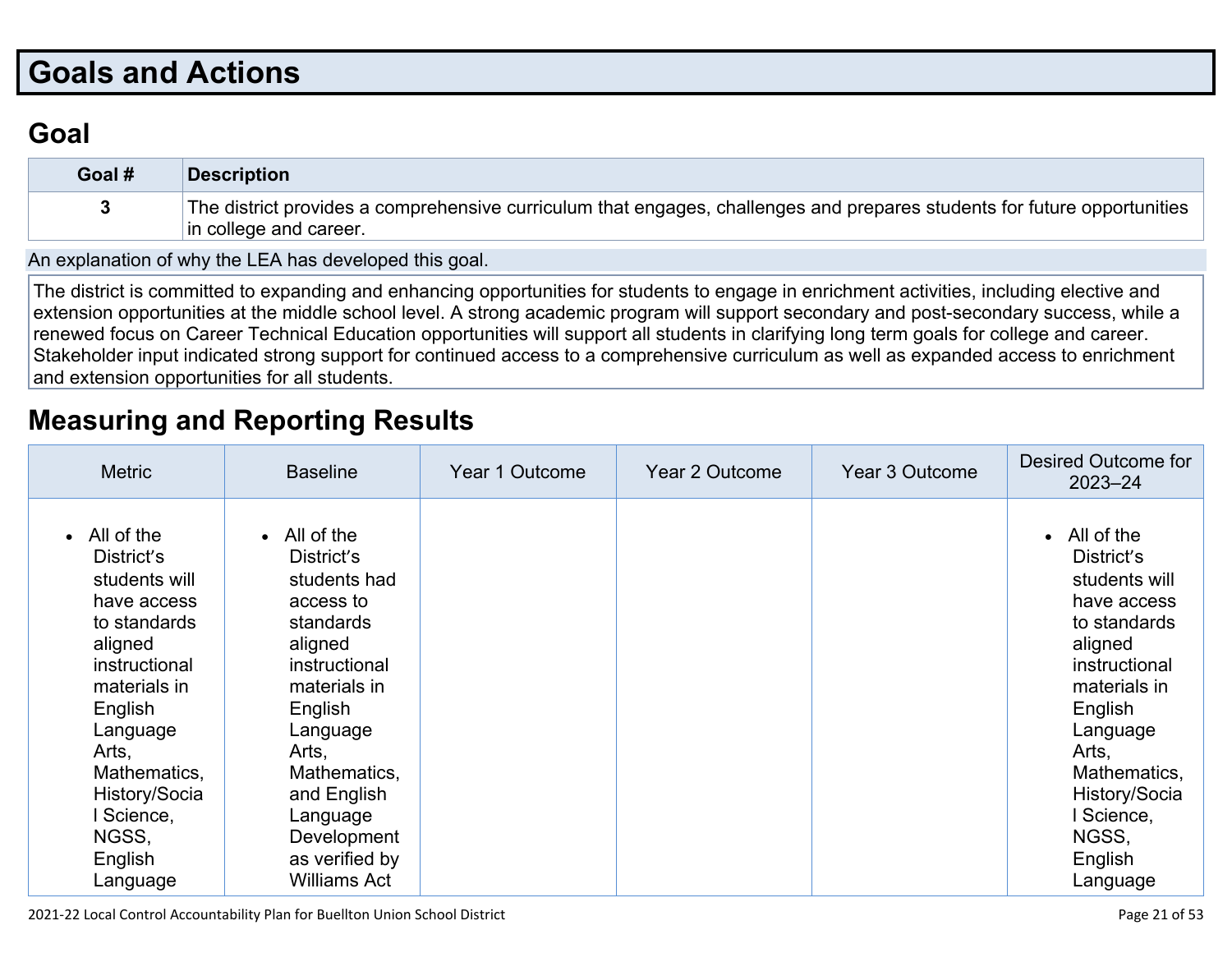| <b>Metric</b>                                                                                                                                                                                                                                                                                                                                                                                                                                                                             | <b>Baseline</b>                                                                                                                                                                                                                                                                                                                                                                                                                                                | Year 1 Outcome | Year 2 Outcome | Year 3 Outcome | Desired Outcome for<br>$2023 - 24$                                                                                                                                                                                                                                                                                                                                                                                                                                                        |
|-------------------------------------------------------------------------------------------------------------------------------------------------------------------------------------------------------------------------------------------------------------------------------------------------------------------------------------------------------------------------------------------------------------------------------------------------------------------------------------------|----------------------------------------------------------------------------------------------------------------------------------------------------------------------------------------------------------------------------------------------------------------------------------------------------------------------------------------------------------------------------------------------------------------------------------------------------------------|----------------|----------------|----------------|-------------------------------------------------------------------------------------------------------------------------------------------------------------------------------------------------------------------------------------------------------------------------------------------------------------------------------------------------------------------------------------------------------------------------------------------------------------------------------------------|
| Development<br>as verified by<br><b>Williams Act</b><br>Resolution.<br>All of the<br>$\bullet$<br>District's<br>students will<br>receive a<br>comprehensi<br>ve<br>instructional<br>program<br>aligned with<br>CCSS in<br>English<br>Language<br>Arts,<br>Mathematics,<br>History/Socia<br>I Science,<br>NGSS,<br>English<br>Language<br>Development<br>as<br>determined<br>by<br>instructional<br>minutes,<br>classroom<br>schedules,<br>pacing plans,<br>and principal<br>observations. | <b>Resolutions</b><br>in 2020-<br>2021.<br>All of the<br>District's<br>students<br>received a<br>comprehensi<br>ve<br>instructional<br>program<br>aligned with<br>CCSS in<br>English<br>Language<br>Arts,<br>mathematics,<br>and English<br>Language<br>Development<br>as<br>determined<br>by<br>instructional<br>minutes,<br>classroom<br>schedules,<br>pacing plans,<br>and principal<br>observations<br>Programs<br>and services<br>enable ELs<br>to access |                |                |                | Development<br>as verified by<br><b>Williams Act</b><br>Resolution.<br>All of the<br>$\bullet$<br>District's<br>students will<br>receive a<br>comprehensi<br>ve<br>instructional<br>program<br>aligned with<br>CCSS in<br>English<br>Language<br>Arts,<br>Mathematics,<br>History/Socia<br>I Science,<br>NGSS,<br>English<br>Language<br>Development<br>as<br>determined<br>by<br>instructional<br>minutes,<br>classroom<br>schedules,<br>pacing plans,<br>and principal<br>observations. |
| Programs<br>and services                                                                                                                                                                                                                                                                                                                                                                                                                                                                  | core and<br><b>ELD</b>                                                                                                                                                                                                                                                                                                                                                                                                                                         |                |                |                | Programs<br>and services                                                                                                                                                                                                                                                                                                                                                                                                                                                                  |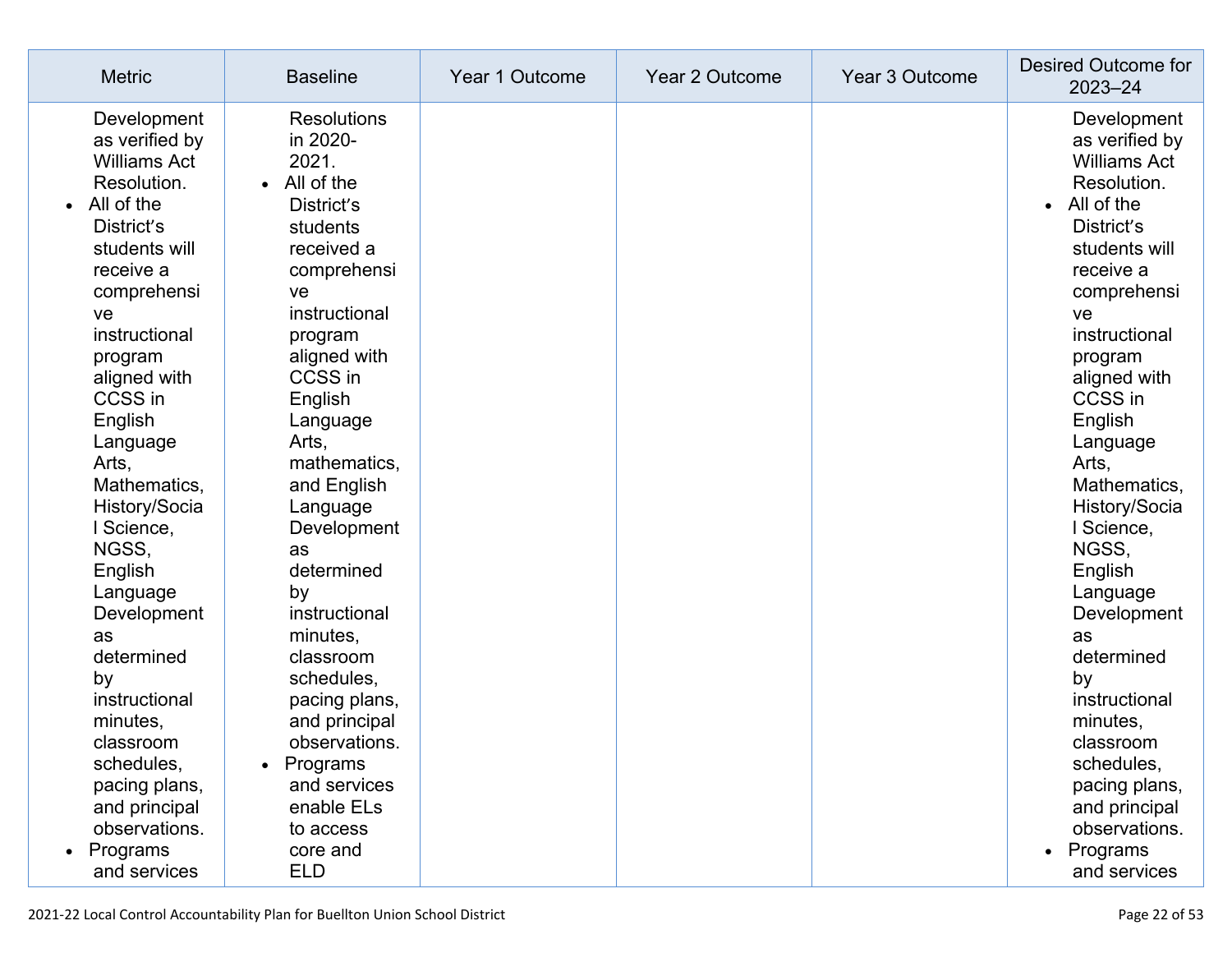| <b>Metric</b>                                                                                                                                                                                                                                                                                                                                                                                                                                                                                | <b>Baseline</b>                                                                                                                                                                                                                                                                                                                                                                                                                                                  | Year 1 Outcome | <b>Year 2 Outcome</b> | Year 3 Outcome | Desired Outcome for<br>$2023 - 24$                                                                                                                                                                                                                                                                                                                                                                                                                                                                                    |
|----------------------------------------------------------------------------------------------------------------------------------------------------------------------------------------------------------------------------------------------------------------------------------------------------------------------------------------------------------------------------------------------------------------------------------------------------------------------------------------------|------------------------------------------------------------------------------------------------------------------------------------------------------------------------------------------------------------------------------------------------------------------------------------------------------------------------------------------------------------------------------------------------------------------------------------------------------------------|----------------|-----------------------|----------------|-----------------------------------------------------------------------------------------------------------------------------------------------------------------------------------------------------------------------------------------------------------------------------------------------------------------------------------------------------------------------------------------------------------------------------------------------------------------------------------------------------------------------|
| enable ELs<br>to access<br>core and<br><b>ELD</b><br>standards as<br>determined<br>by<br>instructional<br>minutes,<br>classroom<br>schedules,<br>pacing plans,<br>and principal<br>observations.<br>All classroom<br>teachers will<br>receive<br>professional<br>development<br>in CCSS<br>English<br>Language<br>Arts,<br>Mathematics,<br>History/Socia<br>I Science,<br>NGSS,<br>English<br>Language<br>Development<br>, and SEL as<br>identified in<br>the school<br>site<br>professional | standards as<br>determined<br>by<br>instructional<br>minutes,<br>classroom<br>schedules,<br>pacing plans,<br>and principal<br>observations.<br>All classroom<br>teachers will<br>receive<br>professional<br>development<br>in CCSS<br>English<br>Language<br>Arts,<br>Mathematics,<br>History/Socia<br>l Science,<br>NGSS,<br>English<br>Language<br>Development<br>, and SEL as<br>identified in<br>the school<br>site<br>professional<br>development<br>plans. |                |                       |                | enable 100%<br>of ELs to<br>access core<br>and ELD<br>standards as<br>determined<br>by<br>instructional<br>minutes,<br>classroom<br>schedules,<br>pacing plans,<br>and principal<br>observations.<br>All classroom<br>$\bullet$<br>teachers will<br>annually<br>receive<br>twelve or<br>more hours<br><b>of</b><br>professional<br>development<br>in CCSS<br>English<br>Language<br>Arts,<br>Mathematics,<br>History/Socia<br>Science<br>NGSS,<br>English<br>Language<br>Development<br>, and SEL as<br>identified in |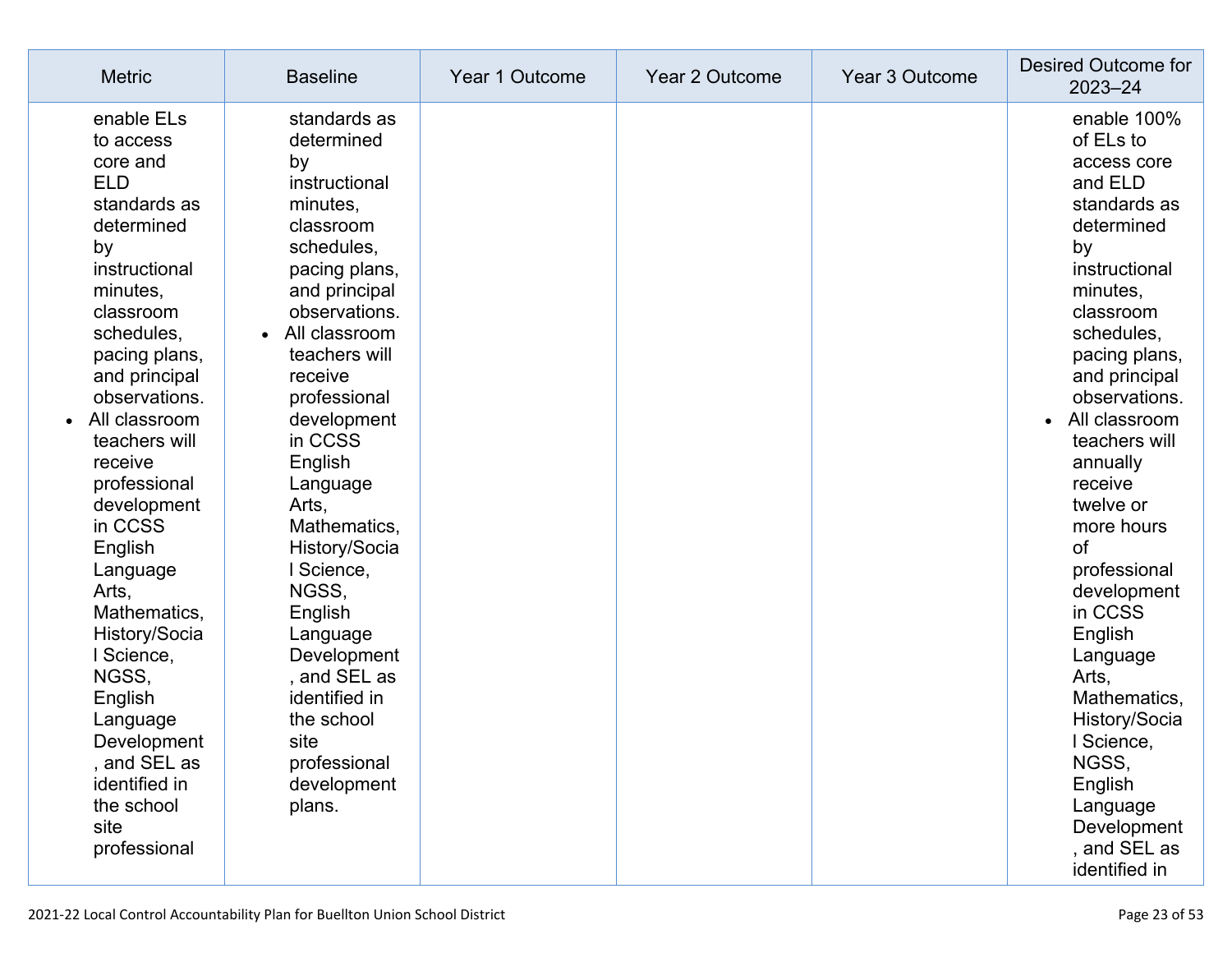| <b>Metric</b>         | <b>Baseline</b> | Year 1 Outcome | Year 2 Outcome | Year 3 Outcome | Desired Outcome for<br>$2023 - 24$                          |
|-----------------------|-----------------|----------------|----------------|----------------|-------------------------------------------------------------|
| development<br>plans. |                 |                |                |                | the school<br>site<br>professional<br>development<br>plans. |

# **[Actions](http://www.doc-tracking.com/screenshots/21LCAP/Instructions/21LCAPInstructions.htm#actions)**

| Action #                | Title                                       | <b>Description</b>                                                                                                                                                                                            | <b>Total Funds</b> | Contributing   |
|-------------------------|---------------------------------------------|---------------------------------------------------------------------------------------------------------------------------------------------------------------------------------------------------------------|--------------------|----------------|
| 1                       | Instructional<br><b>Materials</b>           | Continue to purchase and develop learning activities and instructional<br>materials that support all students' access to the CCSS including<br>NGSS.                                                          | \$100,000.00       | N <sub>o</sub> |
| $\mathbf{2}$            | Implementation of<br><b>CPM Mathematics</b> | Continue implementation of CPM mathematics program for grades 6-<br>8.                                                                                                                                        | \$1,500.00         | <b>No</b>      |
| 3                       | Implementation of<br>"Wonders" (K-3)        | Continue implementation of McGraw-Hill Wonders for K-3 ELA/ELD.                                                                                                                                               | \$1,600.00         | Yes            |
| $\overline{\mathbf{4}}$ | Professional<br>Development--<br>training   | Professional development activities will provide staff with (1) time and<br>materials to continue the development of CCSS-aligned learning<br>activities, and (2) training to continue to implement the CCSS. | \$0.00             | <b>No</b>      |
| 5                       | Professional<br>Development--<br>planning   | Professional development activities including grade level, and subject<br>area planning.                                                                                                                      | \$8,000.00         | No.            |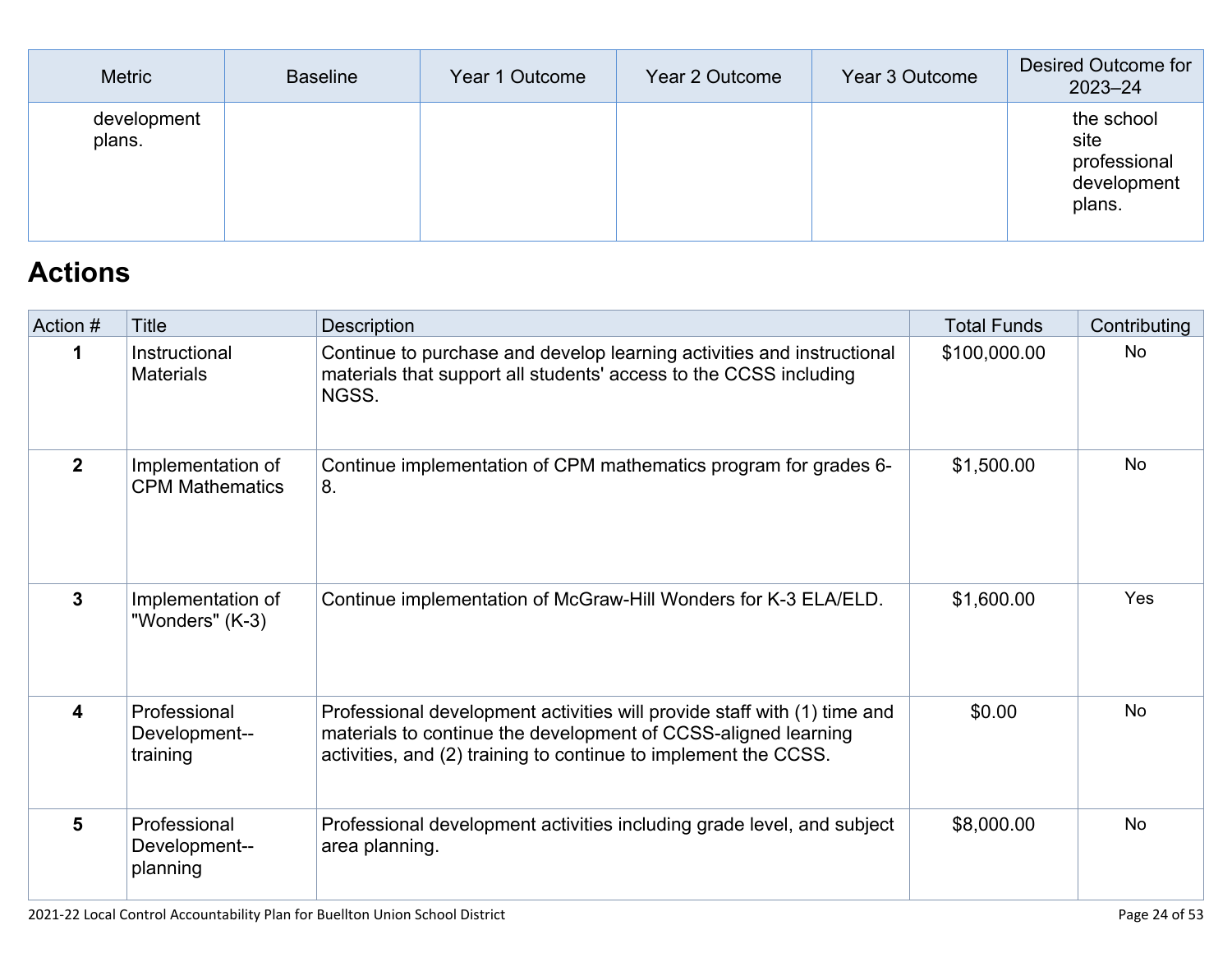| Action #       | <b>Title</b>                                     | <b>Description</b>                                                                                                                                                                                  | <b>Total Funds</b> | Contributing |
|----------------|--------------------------------------------------|-----------------------------------------------------------------------------------------------------------------------------------------------------------------------------------------------------|--------------------|--------------|
| 6              | Professional<br>Development--<br>workshops       | Professional development activities including teacher attendance at<br>workshops for professional development in Next Generation Science<br>Standards (NGSS), Math, ELA/ELD, SEL and assessments.   | \$20,000.00        | <b>No</b>    |
| $\overline{7}$ | <b>Instructional Program</b>                     | All of the District's students including ELs will receive a comprehensive<br>instructional program aligned with CCSS standards in Mathematics,<br>English Language Arts, and NGSS.                  | \$0.00             | <b>No</b>    |
| 8              | English Language<br>Development                  | Continue to implement McGraw-Hill Wonders to support ELD in<br>grades K-3 as well as providing teacher professional development for<br>ADEPT and ELA/ELD.                                           | \$1,500.00         | Yes          |
| 9              | English Language<br>Development--<br>"Newcomers" | Purchase specific programs to support ELD, especially for<br>newcomers.                                                                                                                             | \$1,000.00         | Yes          |
| 10             | Enrichment--<br>extended learning                | Develop and extend activities that challenge and enrich learning<br>opportunities for all students, including enhanced elective options<br>which extend Career Technical Education to all students. | \$0.00             | <b>No</b>    |
| 11             | Enrichment--STEAM                                | Provide students with learning activities in robotics, coding, and other<br>STEAM-related learning opportunities.                                                                                   | \$13,956.00        | Yes          |
| 12             | Enrichment--arts<br>education                    | Continue to explore ways to build art and music education.                                                                                                                                          | \$0.00             | <b>No</b>    |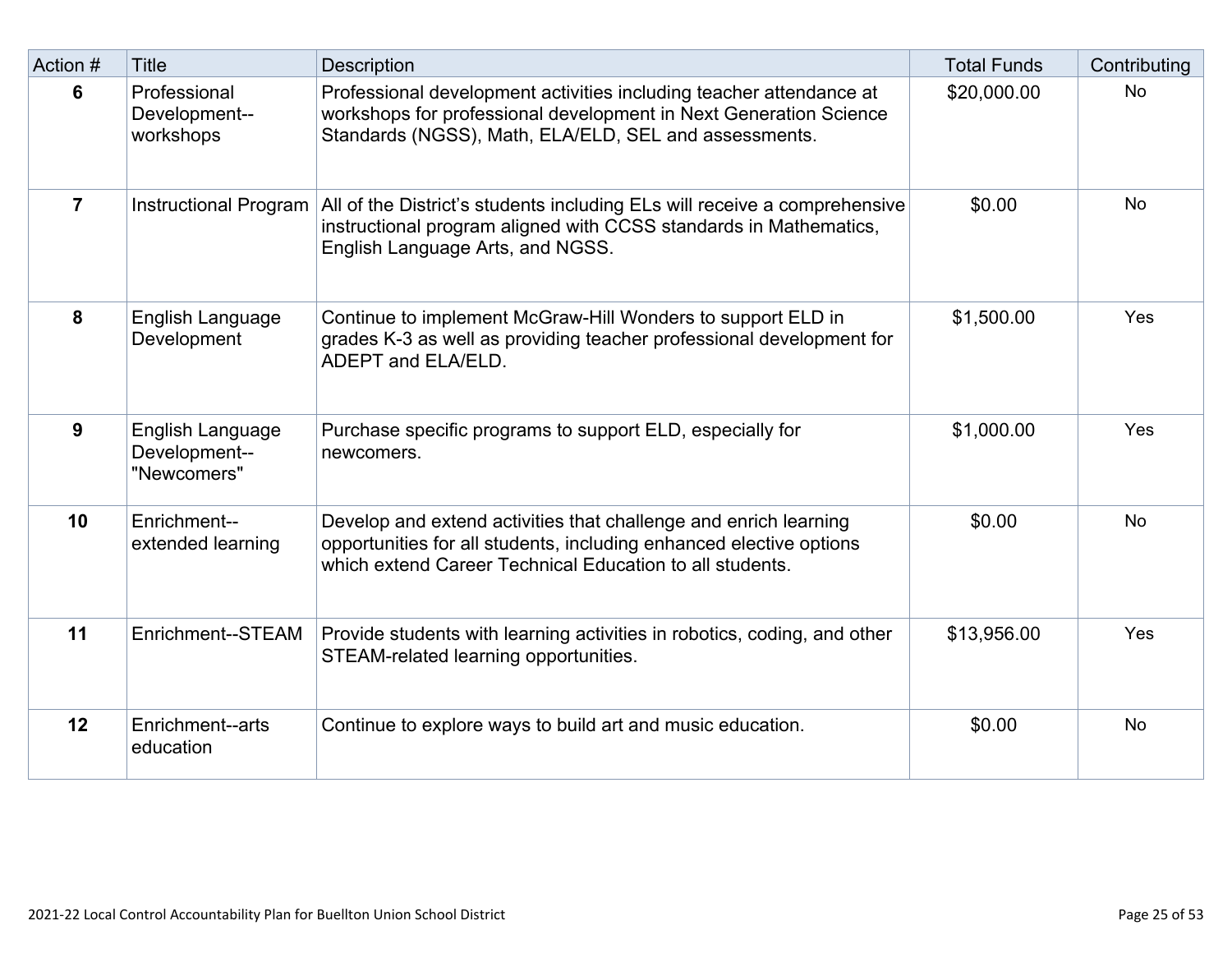## **Goal Analysis [\[2021-22\]](http://www.doc-tracking.com/screenshots/21LCAP/Instructions/21LCAPInstructions.htm#GoalAnalysis)**

An analysis of how this goal was carried out in the previous year. A description of any substantive differences in planned actions and actual implementation of these actions.

Analysis of the 2021-22 goals will occur during the 2022-23 update cycle.

An explanation of material differences between Budgeted Expenditures and Estimated Actual Expenditures.

Analysis of the 2021-22 goals will occur during the 2022-23 update cycle.

An explanation of how effective the specific actions were in making progress toward the goal.

Analysis of the 2021-22 goals will occur during the 2022-23 update cycle.

A description of any changes made to the planned goal, metrics, desired outcomes, or actions for the coming year that resulted from reflections on prior practice.

Analysis of the 2021-22 goals will occur during the 2022-23 update cycle.

### A report of the Estimated Actual Expenditures for last year's actions may be found in the Annual Update Expenditures Table.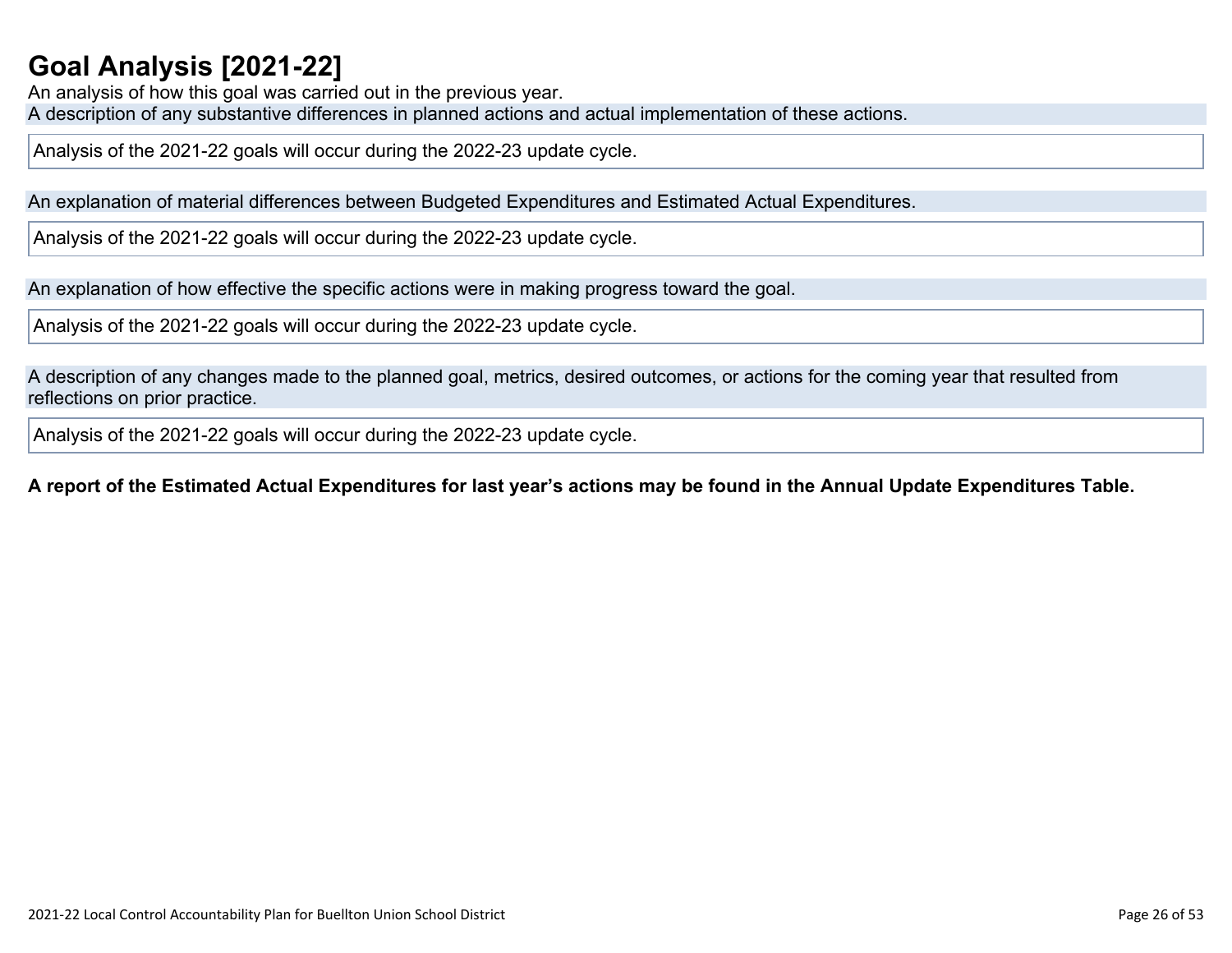# **Goals and [Actions](http://www.doc-tracking.com/screenshots/21LCAP/Instructions/21LCAPInstructions.htm#GoalsandActions)**

# **[Goal](http://www.doc-tracking.com/screenshots/21LCAP/Instructions/21LCAPInstructions.htm#goalDescription)**

| Goal # | <b>Description</b>                                                                             |
|--------|------------------------------------------------------------------------------------------------|
|        | Students and teachers will utilize technology effectively to support instruction and learning. |
|        |                                                                                                |

An [explanation](http://www.doc-tracking.com/screenshots/21LCAP/Instructions/21LCAPInstructions.htm#ExplanationofWhytheLEADevelopedGoals) of why the LEA has developed this goal.

While this goal has been a part of the long-range planning of the district, the distanced learning needs during the COVID-19 pandemic made digital learning tools central to the work of teaching and learning. Challenges with devices, organizing digital learning, and increasing access for all students have become new components to the district's approach to learning for all students. This focus is unlikely to change as we adapt to a new, post-pandemic "normal." Stakeholder input reflected broad satisfaction with access to devices, but the struggle with offcampus access is a challenge the district continues to face with limited resources.

## **[Measuring](http://www.doc-tracking.com/screenshots/21LCAP/Instructions/21LCAPInstructions.htm#MeasuringandReportingResults) and Reporting Results**

| <b>Metric</b>                                                                                                                                                                                                                                               | <b>Baseline</b>                                                                                                                                                                                                                                           | Year 1 Outcome | Year 2 Outcome | Year 3 Outcome | Desired Outcome for<br>$2023 - 24$                                                                                                                                                                                                                   |
|-------------------------------------------------------------------------------------------------------------------------------------------------------------------------------------------------------------------------------------------------------------|-----------------------------------------------------------------------------------------------------------------------------------------------------------------------------------------------------------------------------------------------------------|----------------|----------------|----------------|------------------------------------------------------------------------------------------------------------------------------------------------------------------------------------------------------------------------------------------------------|
| Scope and<br>sequence for<br>student<br>acquisition<br>and<br>proficiency in<br>skills related<br>to technology<br>skills.<br>Increase in<br>bandwidth<br>and WIFI<br>accessibility<br>for students<br>and staff.<br>Increase in<br>access to<br>devices to | The District<br>$\bullet$<br>continues<br>exploring a<br>standards-<br>based,<br>performance-<br>based tool to<br>articulate and<br>measure<br>student<br>acquisition<br>and<br>proficiency in<br>skills related<br>to technology<br>skill<br>development |                |                |                | • Scope and<br>sequence for<br>student<br>acquisition<br>and<br>proficiency in<br>skills related<br>to technology<br>skill<br>development<br>and<br>attainment<br>will be<br>measured by<br>assessment.<br><b>Bandwidth</b><br>increases<br>and WIFI |

2021-22 Local Control Accountability Plan for Buellton Union School District Page 27 of 53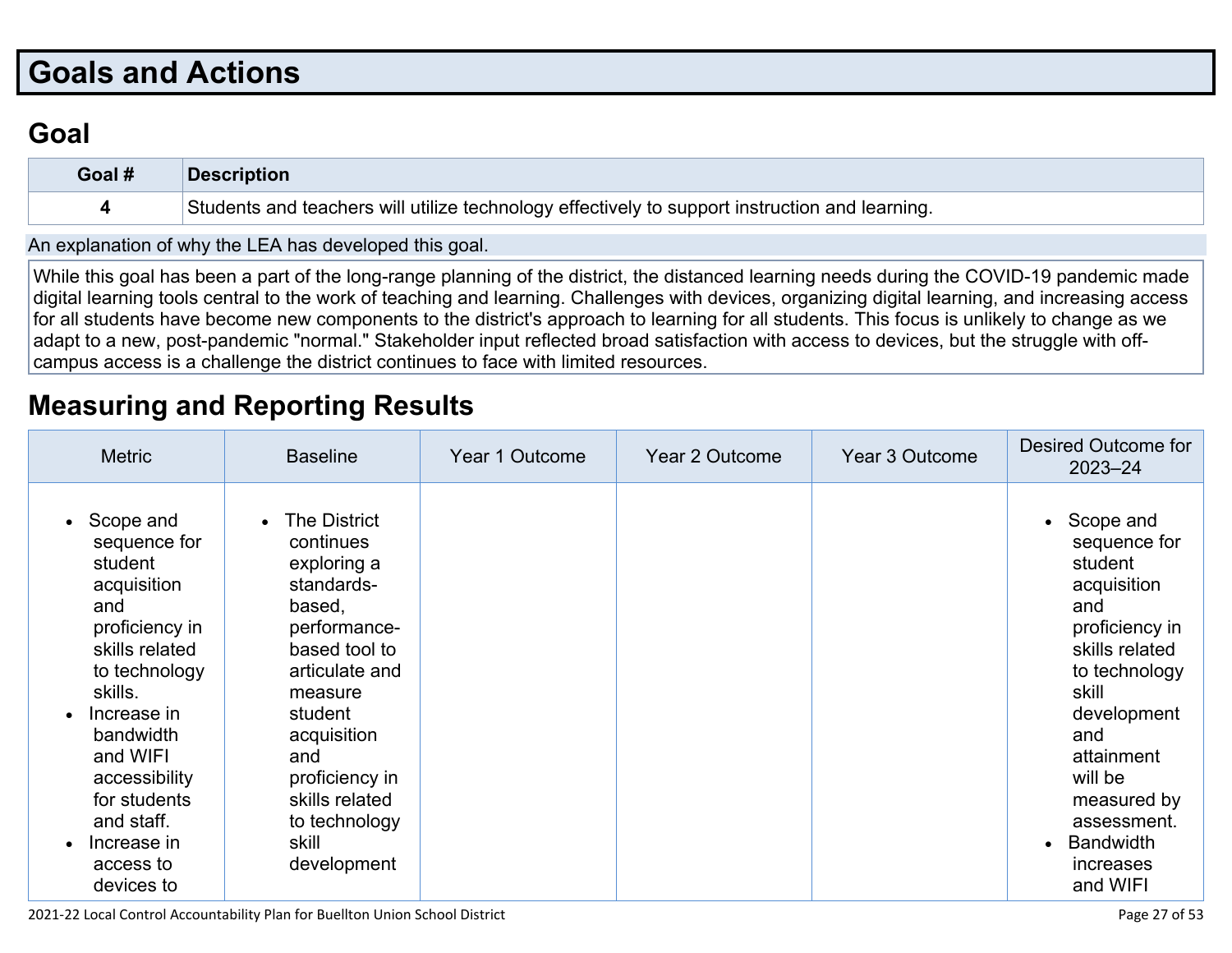| <b>Metric</b>                                   | <b>Baseline</b>                                                                                                                                                                                                                                                                                                                                                                                                                                                                                                                    | Year 1 Outcome | Year 2 Outcome | Year 3 Outcome | Desired Outcome for<br>2023-24                                                                                                                                                                                                                                                                                                       |
|-------------------------------------------------|------------------------------------------------------------------------------------------------------------------------------------------------------------------------------------------------------------------------------------------------------------------------------------------------------------------------------------------------------------------------------------------------------------------------------------------------------------------------------------------------------------------------------------|----------------|----------------|----------------|--------------------------------------------------------------------------------------------------------------------------------------------------------------------------------------------------------------------------------------------------------------------------------------------------------------------------------------|
| support<br>learning.<br>Annual staff<br>survey. | and<br>attainment.<br><b>Bandwidth</b><br>$\bullet$<br>and WIFI as<br>measured by<br>technology<br>resources<br>available in<br>2021.<br>Number of<br>$\bullet$<br>student<br>devices.<br>Staff report<br>$\bullet$<br>high levels of<br>satisfaction<br>with<br>professional<br>development,<br>infrastructure<br>support,<br>sufficiency of<br>equipment<br>and<br>materials,<br>and<br>knowledge of<br>student<br>standards to<br>support<br>instruction<br>with<br>technology<br>as reported<br>in the annual<br>staff survey. |                |                |                | accessibility<br>at or above<br><b>FCC</b><br>recommenda<br>tions for<br>2025.<br>Maintain<br>$\bullet$<br>device<br>access at a<br>1:1 ratio for<br>students.<br>Increased<br>$\bullet$<br>satisfaction<br>on annual<br>staff survey<br>above 90%<br>with regard<br>to devices,<br>access and<br>digital<br>instructional<br>tools. |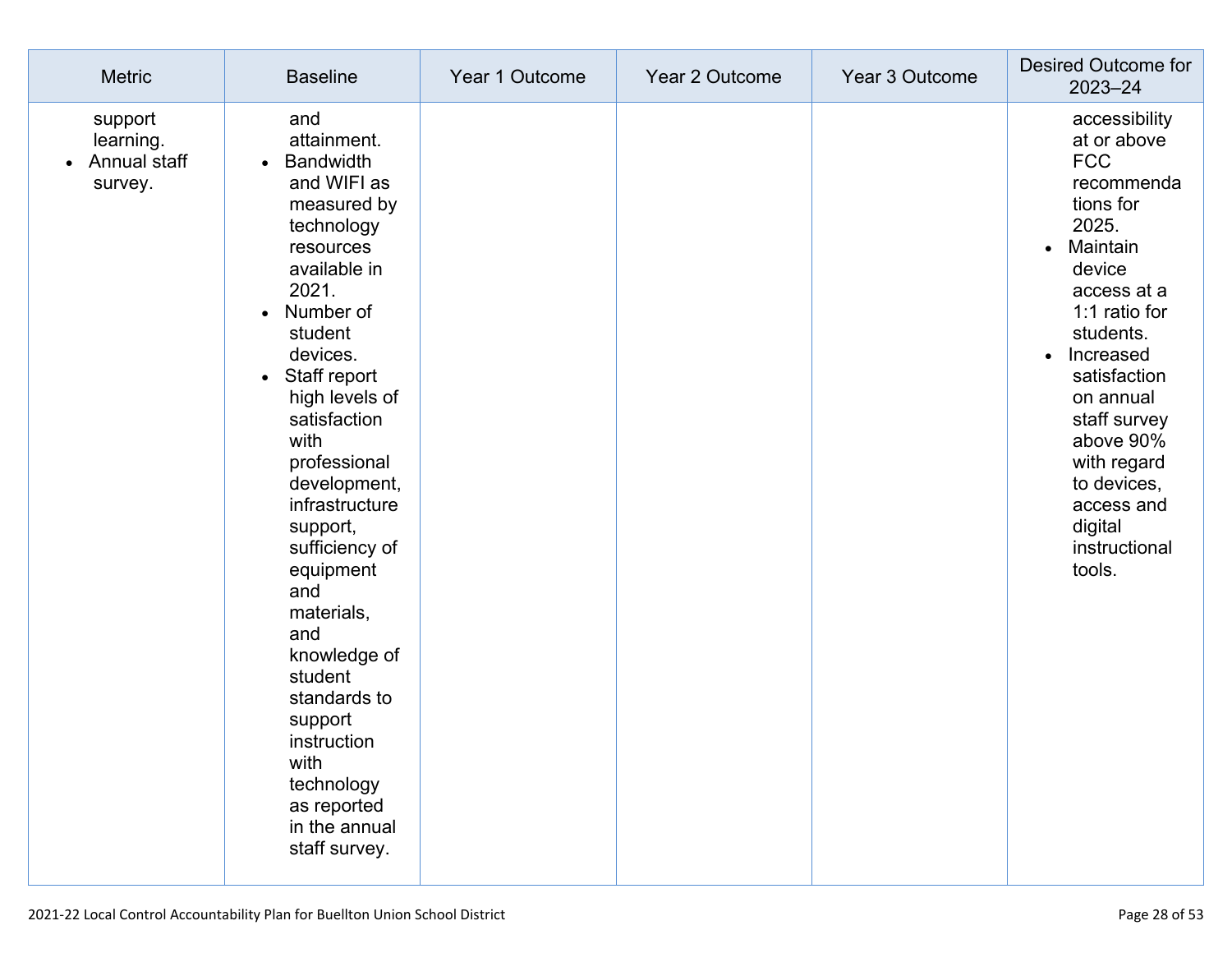# **[Actions](http://www.doc-tracking.com/screenshots/21LCAP/Instructions/21LCAPInstructions.htm#actions)**

| Action #       | <b>Title</b>                              | Description                                                                                                                                                                                                                    | <b>Total Funds</b> | Contributing |
|----------------|-------------------------------------------|--------------------------------------------------------------------------------------------------------------------------------------------------------------------------------------------------------------------------------|--------------------|--------------|
| 1              | Technology<br>Infrastructure              | Continue to assess and upgrade the District's technology<br>infrastructure to support teaching and learning.                                                                                                                   | \$0.00             | <b>No</b>    |
| 2 <sup>1</sup> | <b>Future Needs</b>                       | Consult with SBCEO and District Internet provider to assess current<br>and future technology needs.                                                                                                                            | \$0.00             | <b>No</b>    |
| $\overline{3}$ | Technology<br>Infrastructure              | Survey staff to identify infrastructure impacts on student and staff use<br>of technology.                                                                                                                                     | \$0.00             | <b>No</b>    |
| 4              | Professional<br>Development               | Provide staff with opportunities to improve their professional skills and<br>integration of technology to enhance instructional practices,<br>communication, and productivity.                                                 | \$5,000.00         | <b>No</b>    |
| $5\phantom{1}$ | Core Technology<br>Team                   | Core Technology Team will meet each trimester to assess programs,<br>plan professional development, and oversee program decisions.                                                                                             | \$6,000.00         | <b>No</b>    |
| $6\phantom{a}$ | <b>Technology Lead</b><br><b>Teachers</b> | Technology Lead Teacher will conduct staff sharing and learning<br>sessions related to the use of instructional technology.                                                                                                    | \$0.00             | <b>No</b>    |
| $\overline{7}$ | <b>Technology Skills--</b><br>students    | Provide students with opportunities to develop technology skills that<br>will enhance learning in today's educational environment.                                                                                             | \$0.00             | <b>No</b>    |
| 8              | <b>Technology Skills--</b><br>students    | Staff will continue to refine and implement a standards-based,<br>performance-based, grade-specific tool to articulate and measure<br>student acquisition and proficiency in skills related to technology use<br>and learning. | \$0.00             | <b>No</b>    |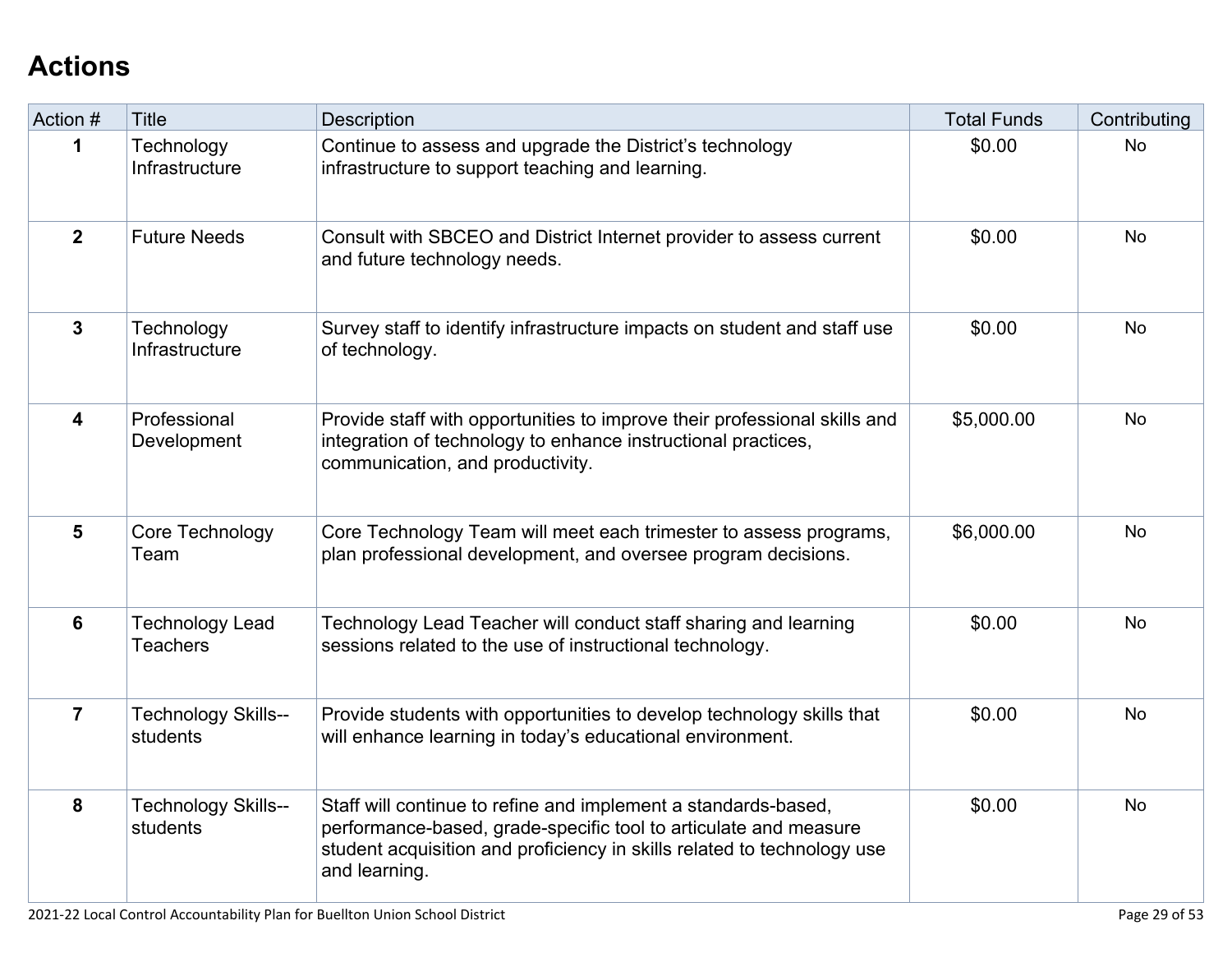| Action # | Title                                  | <b>Description</b>                                                                                                                                                                                                                | <b>Total Funds</b> | Contributing |
|----------|----------------------------------------|-----------------------------------------------------------------------------------------------------------------------------------------------------------------------------------------------------------------------------------|--------------------|--------------|
|          |                                        |                                                                                                                                                                                                                                   |                    |              |
| 9        | <b>Technology Learning</b><br>Supports | Continue to review, identify, purchase and implement on-line<br>subscriptions and apps to support student learning (such as: Lexia,<br>Reading Plus, Dream Box, Raz Kids, Scholastic Reading Counts &<br>Inventory, Zearn, etc.). | \$5,420.00         | <b>No</b>    |
| 10       | Technology<br>Equipment                | Provide on-going equipment replacement as needed to sustain<br>support for instruction and student learning.                                                                                                                      | \$30,000.00        | No.          |
| 11       | Technology<br><b>Infrastructure</b>    | Continue to provide technology support to maintain hardware and<br>network infrastructure and provide technical support to staff and<br>students.                                                                                 | \$50,000.00        | No.          |

## **Goal Analysis [\[2021-22\]](http://www.doc-tracking.com/screenshots/21LCAP/Instructions/21LCAPInstructions.htm#GoalAnalysis)**

An analysis of how this goal was carried out in the previous year.

A description of any substantive differences in planned actions and actual implementation of these actions.

Analysis of the 2021-22 goals will occur during the 2022-23 update cycle.

An explanation of material differences between Budgeted Expenditures and Estimated Actual Expenditures.

Analysis of the 2021-22 goals will occur during the 2022-23 update cycle.

An explanation of how effective the specific actions were in making progress toward the goal.

Analysis of the 2021-22 goals will occur during the 2022-23 update cycle.

A description of any changes made to the planned goal, metrics, desired outcomes, or actions for the coming year that resulted from reflections on prior practice.

Analysis of the 2021-22 goals will occur during the 2022-23 update cycle.

## A report of the Estimated Actual Expenditures for last year's actions may be found in the Annual Update Expenditures Table.

2021-22 Local Control Accountability Plan for Buellton Union School District **Page 30** of 53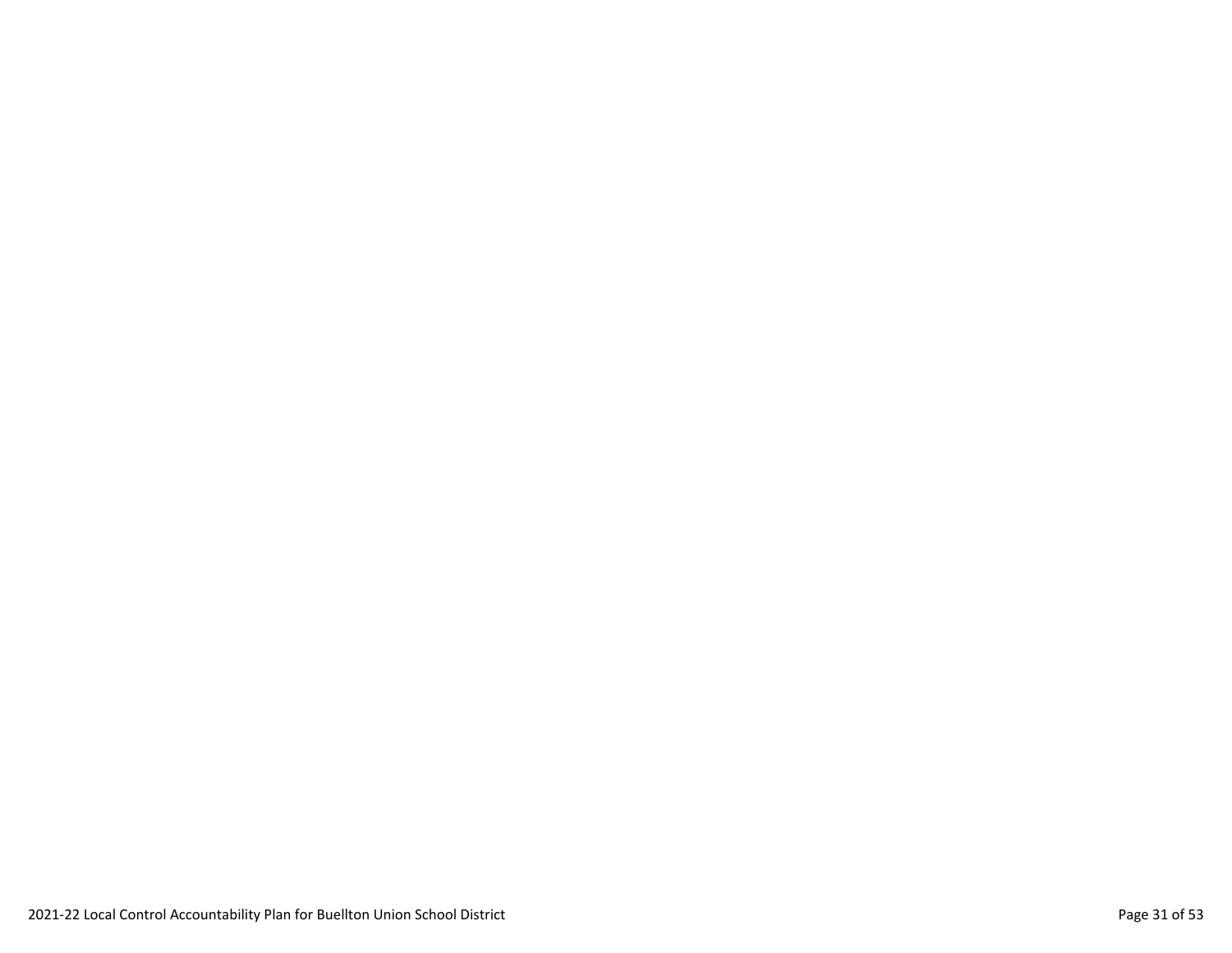# **[Increased](http://www.doc-tracking.com/screenshots/21LCAP/Instructions/21LCAPInstructions.htm#IncreasedImprovedServices) or Improved Services for Foster Youth, English Learners, and Low-Income Students [\[2021-22\]](http://www.doc-tracking.com/screenshots/21LCAP/Instructions/21LCAPInstructions.htm#IncreasedImprovedServices)**

|           | Tercentage to Increase or Improve Services Increased Apportionment based on the Enrollment of Foster Youth, English Learners, and Low |
|-----------|---------------------------------------------------------------------------------------------------------------------------------------|
| $ 8.96\%$ | 506759                                                                                                                                |

The Budgeted Expenditures for Actions identified as Contributing may be found in the Increased or Improved Services Expenditures **Table.**

## **Required [Descriptions](http://www.doc-tracking.com/screenshots/21LCAP/Instructions/21LCAPInstructions.htm#RequiredDescriptions)**

For each action being provided to an entire school, or across the entire school district or county office of education (COE), an explanation of (1) how the needs of foster youth, English learners, and low-income students were considered first, and (2) how these actions are effective in meeting the goals for these students.

In Goal 1, Action 7, Bilingual support is available to support EL as well as families to support school connectedness for all families; Action 11, Counseling support is critical for our unduplicated pupils, but also serves the needs of the school site including unduplicated pupils, staff, and families.

In Goal 2, Actions 6, 9, 10, 11, 12 all related to the comprehensive system of tiered intervention which served unduplicated pupils as well as all students; Actions 7, 8 are specific to the place of ELD within the framework of ELA for all students; Actions 13, 14 are related to extended learning opportunities which will be available to unduplicated pupils as well as the general population; Action 15 articulates an action plan for the coordination of instructional supports for SWD, as well as unduplicated pupils through PLCs which will also benefit the entire school community.

In Goal 3, Actions 3, 8, 9 are specific to the place of ELD within the framework of ELA for all students and calls out specific supports for unduplicated pupils as well as the impact on all students; Action 11 is related to enrichment activities for unduplicated pupils which also support students schoolwide.

A description of how services for foster youth, English learners, and low-income students are being increased or improved by the percentage required.

Extended Learning Opportunities are made possible by resources provided in response to the pandemic with support all learners in achieving their learning goals. Summer and inter-sessions, before- and after-school tutoring, and targeted interventions based on formative assessments will all support the needs of all learners going forward.

English learners (EL) and socio-economically disadvantaged (SED) students will benefit from increased and improved services in several ways. For EL students, English Language Development services will be more coordinated and refined due to increased professional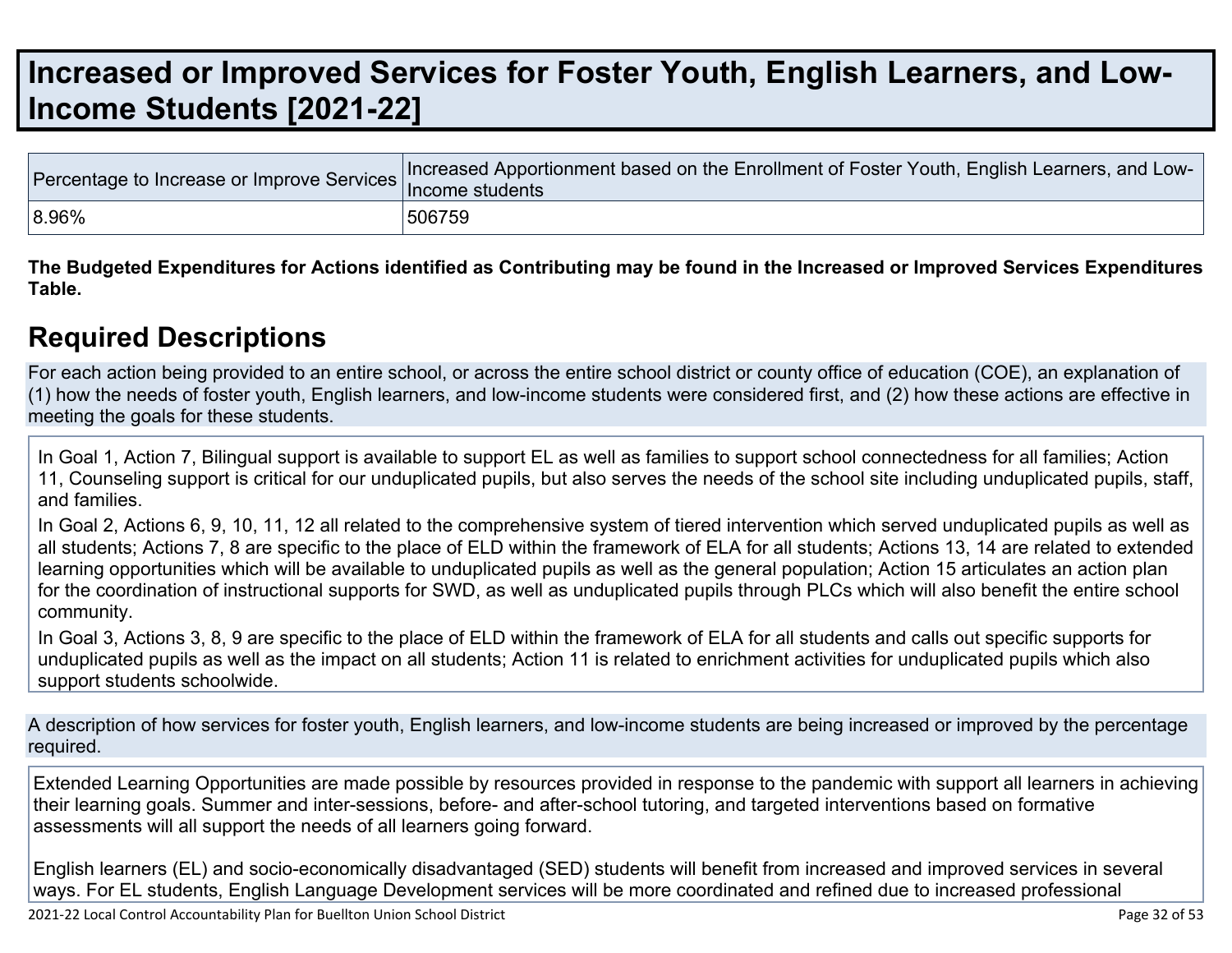development for instructional staff in this area. All students at the elementary level are provided targeted, integrated support for English Language Development and Academic Language Development at all grade levels. At the Middle School level, new tools are being provided to ensure that all students are provided instruction at their level, especially newcomers. Bilingual support for our Spanish-speaking students and families will be provided to ensure equal access to the core curriculum for all students, and to increase parent engagement.

Through a Scaling Up Multiple Systems of Support (SUMS) Grant, a comprehensive social-emotional learning (SEL) curriculum has been implemented. This research-based SEL curriculum will support system-wide focus on the needs of all students in emotional regulation, conflict resolution, problem-solving and behavior. A common language and set of approaches will be facilitated through training in the program for full implementation with all staff. The area of support for students' social and emotional well-being will be a primary focus in the coming years as we work to support students who have experienced trauma in the pandemic.

On-going improvements in school-home communication will continue utilizing ParentSquare to facilitate regular communication for all groups in the Buellton USD school community.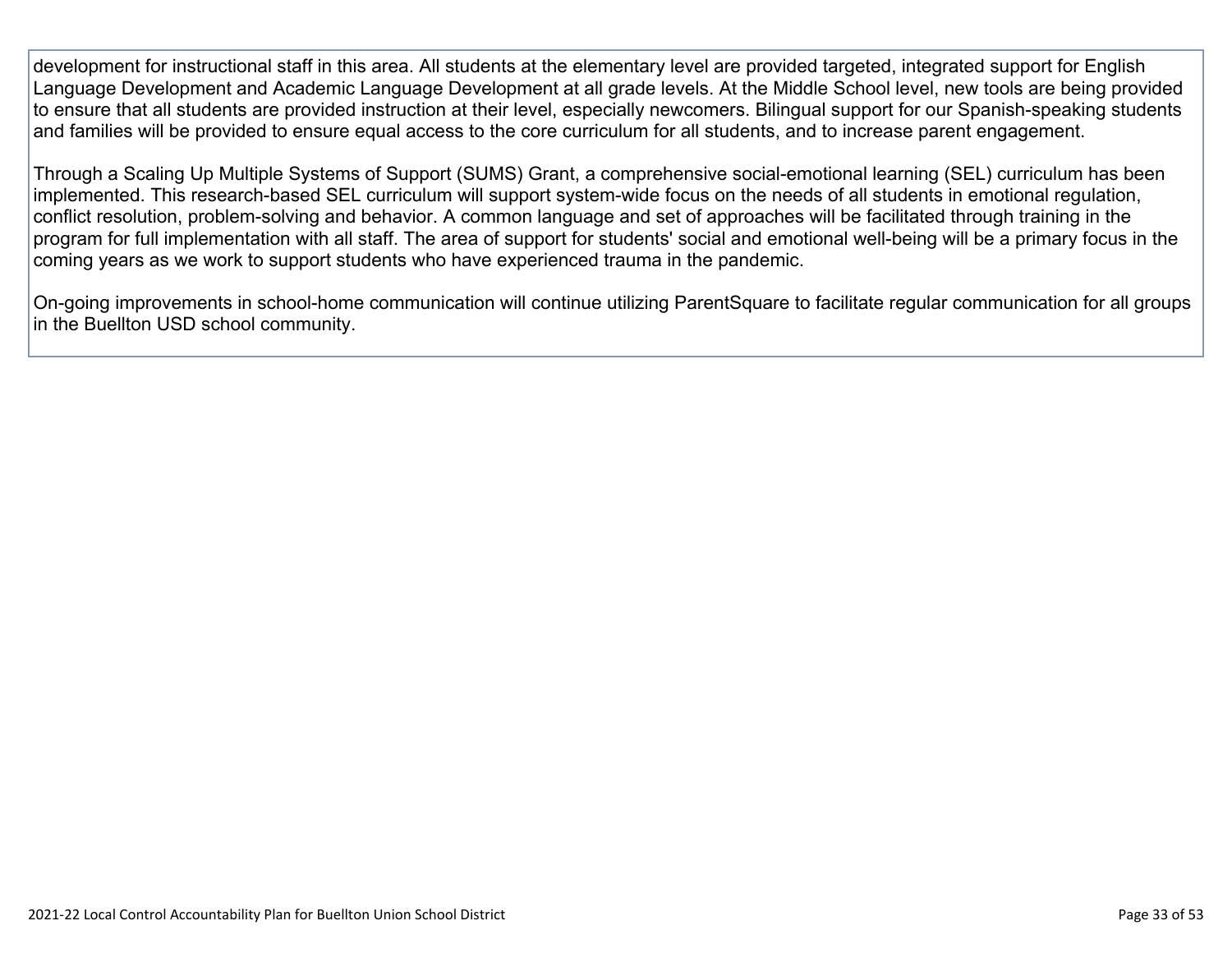## **Total Expenditures Table**

Ī

| <b>LCFF Funds</b> | <b>Other State Funds</b> | <b>Local Funds</b> | <b>Federal Funds</b>   | <b>Total Funds</b>         |
|-------------------|--------------------------|--------------------|------------------------|----------------------------|
| \$910,171.00      | \$3,500.00               | \$181,000.00       | \$48,971.00            | \$1,143,642.00             |
|                   |                          |                    |                        |                            |
|                   |                          | <b>Totals:</b>     | <b>Total Personnel</b> | <b>Total Non-personnel</b> |
|                   |                          | Totals:            | \$774,892.00           | \$368,750.00               |

| Goal           | <b>Action #</b>  | <b>Student Group(s)</b>                                      | <b>Title</b>                                            | <b>LCFF Funds</b> | Other State Funds | <b>Local Funds</b> | <b>Federal Funds</b> | <b>Total Funds</b> |
|----------------|------------------|--------------------------------------------------------------|---------------------------------------------------------|-------------------|-------------------|--------------------|----------------------|--------------------|
| 1              | $\mathbf 1$      | All                                                          | <b>Facilities Condition</b>                             | \$20,000.00       |                   | \$80,000.00        |                      | \$100,000.00       |
| 1              | $\overline{2}$   | All                                                          | <b>Student</b><br>Engagement/Connectedness              |                   |                   |                    |                      | \$0.00             |
| 1              | $\mathbf{3}$     | All                                                          | <b>Student</b><br>Engagement/Connectedness              | \$10,448.00       |                   |                    |                      | \$10,448.00        |
| 1              | $\boldsymbol{4}$ | All                                                          | Parent Engagement                                       |                   |                   |                    |                      | \$0.00             |
| 1              | $5\phantom{.0}$  | All                                                          | Parent Education--bilingual<br>support                  | \$600.00          |                   |                    |                      | \$600.00           |
| 1              | $\bf 6$          | All                                                          | Communication                                           | \$2,900.00        |                   |                    |                      | \$2,900.00         |
| $\mathbf 1$    | $\overline{7}$   | <b>English Learners</b>                                      | Communication--bilingual support                        | \$2,896.00        |                   |                    |                      | \$2,896.00         |
| 1              | 8                | All                                                          | <b>Staff Engagement</b>                                 | \$150.00          |                   |                    |                      | \$150.00           |
| 1              | 9                | All                                                          | <b>Staff Engagement</b>                                 |                   |                   |                    |                      | \$0.00             |
| 1              | 10               | All                                                          | Professional Development--<br>safe/positive environment |                   |                   |                    |                      | \$0.00             |
| 1              | 11               | <b>English Learners</b><br><b>Foster Youth</b><br>Low Income | Counseling                                              | \$115,864.00      |                   |                    |                      | \$115,864.00       |
| 1              | 12               | All                                                          | Social-Emotional Learning                               |                   |                   |                    |                      | \$0.00             |
| $\mathbf 1$    | 13               | All                                                          | <b>School Safety</b>                                    | \$1,500.00        |                   |                    |                      | \$1,500.00         |
| 1              | 14               | All                                                          | <b>School Safety</b>                                    | \$1,180.00        |                   |                    |                      | \$1,180.00         |
| 1              | 15               | All                                                          | <b>School Safety</b>                                    | \$600.00          |                   |                    |                      | \$600.00           |
| 1              | 16               | All                                                          | Transportation                                          | \$101,410.00      |                   |                    |                      | \$101,410.00       |
| $\mathbf 1$    | 17               | All                                                          | Attendance Incentives                                   | \$2,000.00        |                   |                    |                      | \$2,000.00         |
| $\overline{2}$ | $\mathbf{1}$     | All                                                          | <b>Certificated Staff Assignments</b>                   |                   |                   |                    |                      | \$0.00             |

2021-22 Local Control Accountability Plan for Buellton Union School District Page 34 of 53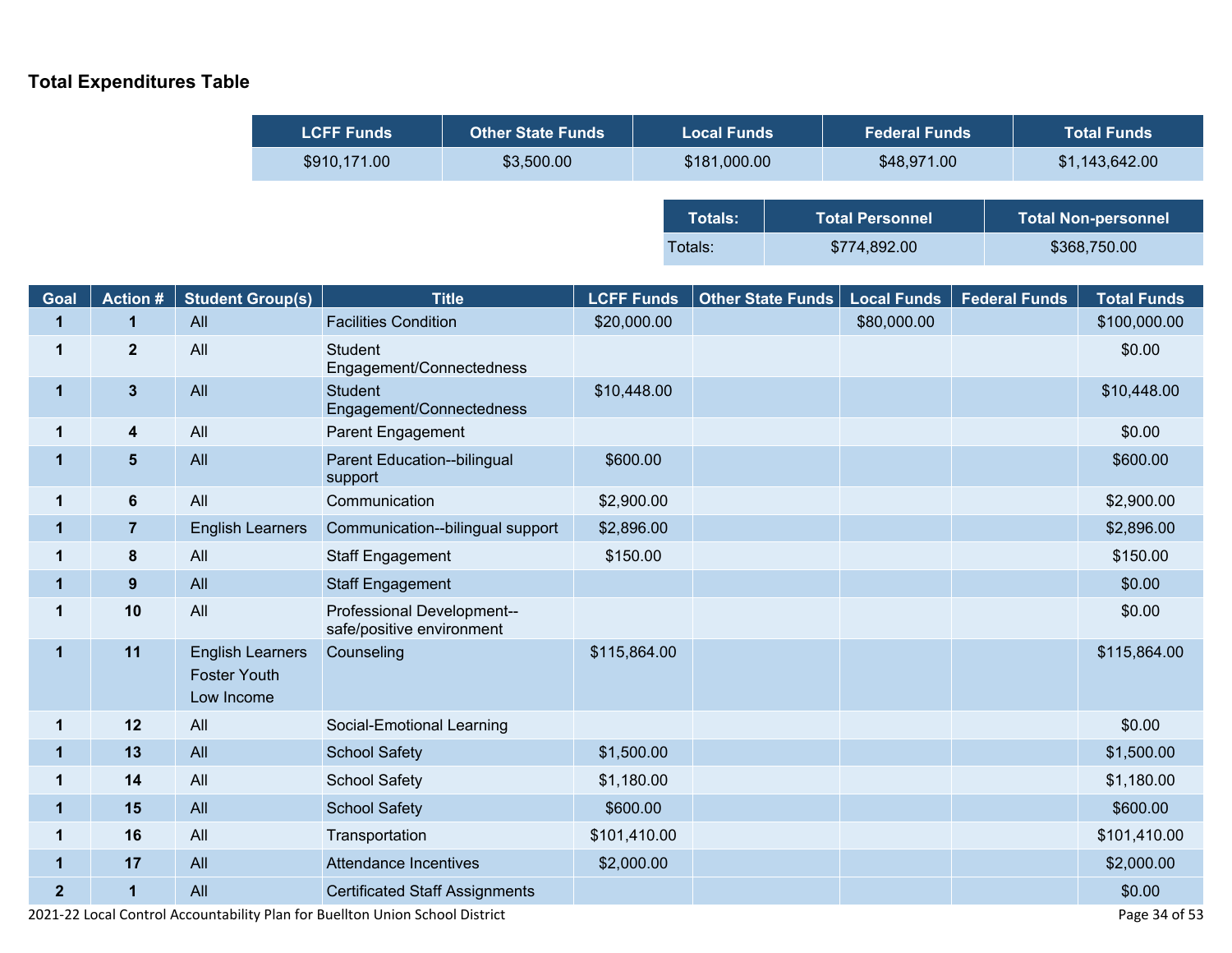| Goal             | <b>Action#</b>          | <b>Student Group(s)</b>                                      | <b>Title</b>                                                     | <b>LCFF Funds</b> | Other State Funds   Local Funds |              | <b>Federal Funds</b> | <b>Total Funds</b> |
|------------------|-------------------------|--------------------------------------------------------------|------------------------------------------------------------------|-------------------|---------------------------------|--------------|----------------------|--------------------|
| $\mathbf{2}$     | $\mathbf{2}$            | All                                                          | <b>Comprehensive Assessment</b><br>System                        |                   |                                 |              |                      | \$0.00             |
| $\boldsymbol{2}$ | $\mathbf{3}$            | All                                                          | <b>Professional Learning</b><br>Commnunities                     |                   |                                 |              |                      | \$0.00             |
| $\boldsymbol{2}$ | $\overline{\mathbf{4}}$ | All                                                          | <b>Formative Assessments</b>                                     |                   |                                 |              |                      | \$0.00             |
| $\boldsymbol{2}$ | $\sqrt{5}$              | All                                                          | Accountability                                                   |                   |                                 |              |                      | \$0.00             |
| $\boldsymbol{2}$ | $6\phantom{a}$          | <b>English Learners</b><br><b>Foster Youth</b><br>Low Income | Intervention                                                     | \$2,000.00        |                                 |              |                      | \$2,000.00         |
| $\boldsymbol{2}$ | $\overline{7}$          | <b>English Learners</b>                                      | English Language Development<br>(ELD)                            | \$77,294.00       |                                 |              |                      | \$77,294.00        |
| $\overline{2}$   | $\pmb{8}$               | <b>English Learners</b>                                      | English Language Development<br>(ELD)                            | \$11,921.00       |                                 |              | \$1,854.00           | \$13,775.00        |
| $\overline{2}$   | 9                       | <b>English Learners</b><br><b>Foster Youth</b><br>Low Income | Intervention                                                     | \$26,546.00       |                                 |              | \$729.00             | \$27,275.00        |
| $\mathbf{2}$     | 10                      | <b>English Learners</b><br><b>Foster Youth</b><br>Low Income | Intervention                                                     | \$83,738.00       |                                 |              | \$35,888.00          | \$119,626.00       |
| 2 <sup>2</sup>   | 11                      | <b>English Learners</b><br><b>Foster Youth</b><br>Low Income | Intervention                                                     | \$165,913.00      |                                 |              | \$10,000.00          | \$175,913.00       |
| $\overline{2}$   | 12                      | <b>English Learners</b><br><b>Foster Youth</b><br>Low Income | Intervention (Middle School)                                     | \$50,870.00       |                                 |              |                      | \$50,870.00        |
| $\boldsymbol{2}$ | 13                      | <b>English Learners</b><br><b>Foster Youth</b><br>Low Income | <b>Extended Learning Opportunities</b>                           | \$3,843.00        |                                 | \$1,000.00   |                      | \$4,843.00         |
| $\mathbf{2}$     | 14                      | <b>English Learners</b><br><b>Foster Youth</b><br>Low Income | Learning supports                                                |                   |                                 |              |                      | \$0.00             |
| 2 <sup>2</sup>   | 15                      | <b>English Learners</b><br><b>Foster Youth</b><br>Low Income | <b>Professional Learning</b><br><b>Communities/Special Needs</b> | \$88,522.00       |                                 |              |                      | \$88,522.00        |
| $\mathbf{3}$     | $\mathbf{1}$            | All                                                          | <b>Instructional Materials</b>                                   |                   |                                 | \$100,000.00 |                      | \$100,000.00       |

2021-22 Local Control Accountability Plan for Buellton Union School District Page 35 of 53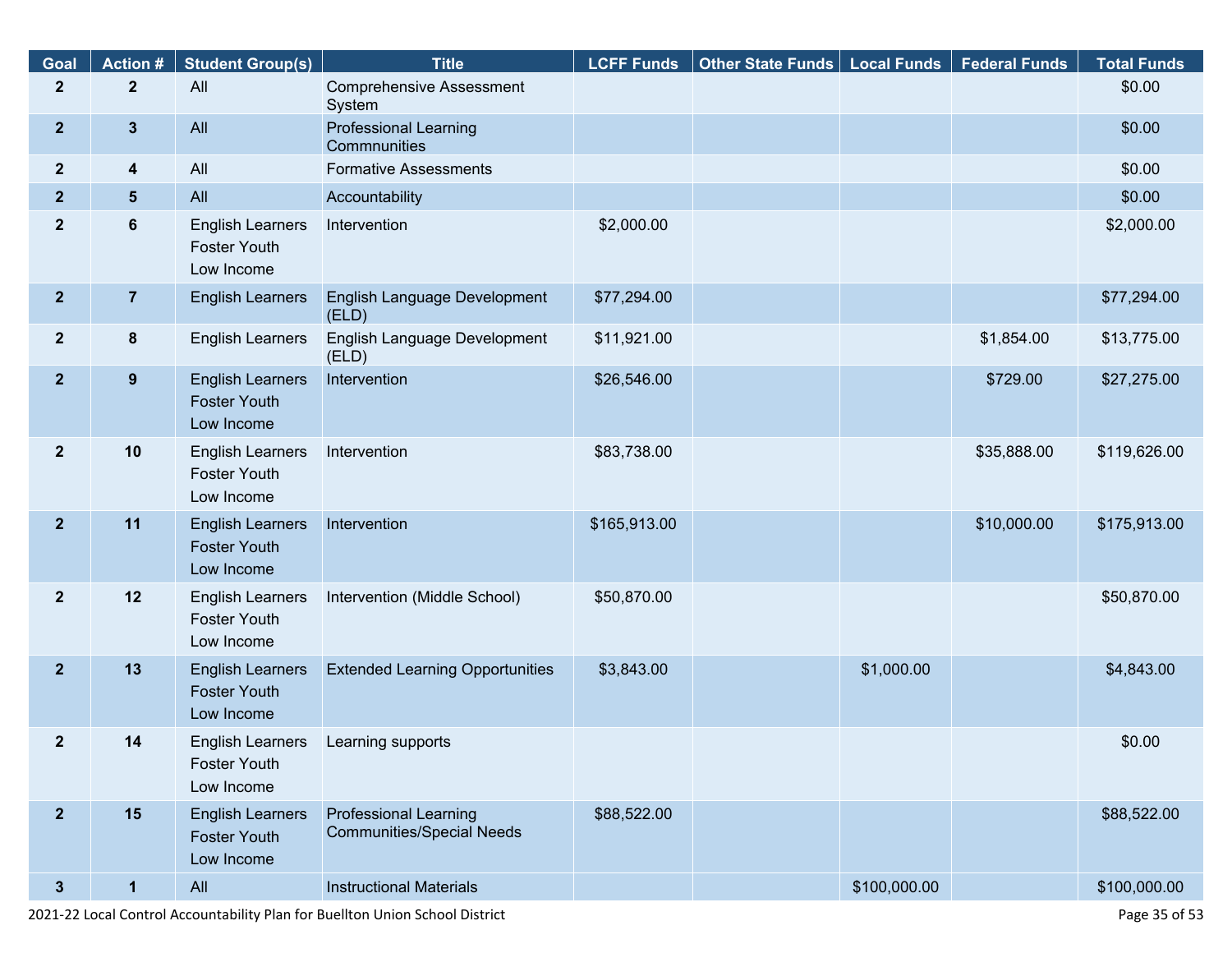| Goal         | <b>Action #</b>  | <b>Student Group(s)</b>                                      | <b>Title</b>                                  | <b>LCFF Funds</b> | <b>Other State Funds</b> | <b>Local Funds</b> | <b>Federal Funds</b> | <b>Total Funds</b> |
|--------------|------------------|--------------------------------------------------------------|-----------------------------------------------|-------------------|--------------------------|--------------------|----------------------|--------------------|
| $\mathbf{3}$ | $\overline{2}$   | All                                                          | Implementation of CPM<br><b>Mathematics</b>   |                   | \$1,500.00               |                    |                      | \$1,500.00         |
| $\mathbf{3}$ | $\mathbf{3}$     | <b>English Learners</b><br><b>Foster Youth</b><br>Low Income | Implementation of "Wonders" (K-3)             | \$600.00          | \$1,000.00               |                    |                      | \$1,600.00         |
| $\mathbf{3}$ | 4                | All                                                          | Professional Development--training            |                   |                          |                    |                      | \$0.00             |
| $\mathbf{3}$ | $5\phantom{.}$   | All                                                          | Professional Development--<br>planning        | \$8,000.00        |                          |                    |                      | \$8,000.00         |
| $\mathbf{3}$ | 6                | All                                                          | Professional Development--<br>workshops       | \$20,000.00       |                          |                    |                      | \$20,000.00        |
| $\mathbf{3}$ | $\overline{7}$   | All<br>EL                                                    | <b>Instructional Program</b>                  |                   |                          |                    |                      | \$0.00             |
| 3            | 8                | <b>English Learners</b>                                      | English Language Development                  | \$500.00          | \$1,000.00               |                    |                      | \$1,500.00         |
| $\mathbf{3}$ | $\boldsymbol{9}$ | <b>English Learners</b>                                      | English Language Development--<br>"Newcomers" | \$500.00          |                          |                    | \$500.00             | \$1,000.00         |
| $\mathbf{3}$ | 10               | All                                                          | Enrichment--extended learning                 |                   |                          |                    |                      | \$0.00             |
| $\mathbf{3}$ | 11               | <b>English Learners</b><br><b>Foster Youth</b><br>Low Income | Enrichment--STEAM                             | \$13,956.00       |                          |                    |                      | \$13,956.00        |
| $\mathbf{3}$ | 12               | All                                                          | Enrichment--arts education                    |                   |                          |                    |                      | \$0.00             |
| 4            | $\mathbf{1}$     | All                                                          | Technology Infrastructure                     |                   |                          |                    |                      | \$0.00             |
| 4            | $\mathbf{2}$     | All                                                          | <b>Future Needs</b>                           |                   |                          |                    |                      | \$0.00             |
| 4            | $\mathbf{3}$     | All                                                          | Technology Infrastructure                     |                   |                          |                    |                      | \$0.00             |
| 4            | 4                | All                                                          | Professional Development                      | \$5,000.00        |                          |                    |                      | \$5,000.00         |
| 4            | $5\phantom{1}$   | All                                                          | Core Technology Team                          | \$6,000.00        |                          |                    |                      | \$6,000.00         |
| 4            | 6                | All                                                          | <b>Technology Lead Teachers</b>               |                   |                          |                    |                      | \$0.00             |
| 4            | $\overline{7}$   | All                                                          | <b>Technology Skills--students</b>            |                   |                          |                    |                      | \$0.00             |
| 4            | 8                | All                                                          | <b>Technology Skills--students</b>            |                   |                          |                    |                      | \$0.00             |
| 4            | 9                | All                                                          | <b>Technology Learning Supports</b>           | \$5,420.00        |                          |                    |                      | \$5,420.00         |
| 4            | 10               | All                                                          | <b>Technology Equipment</b>                   | \$30,000.00       |                          |                    |                      | \$30,000.00        |
| 4            | 11               | All                                                          | Technology Infrastructure                     | \$50,000.00       |                          |                    |                      | \$50,000.00        |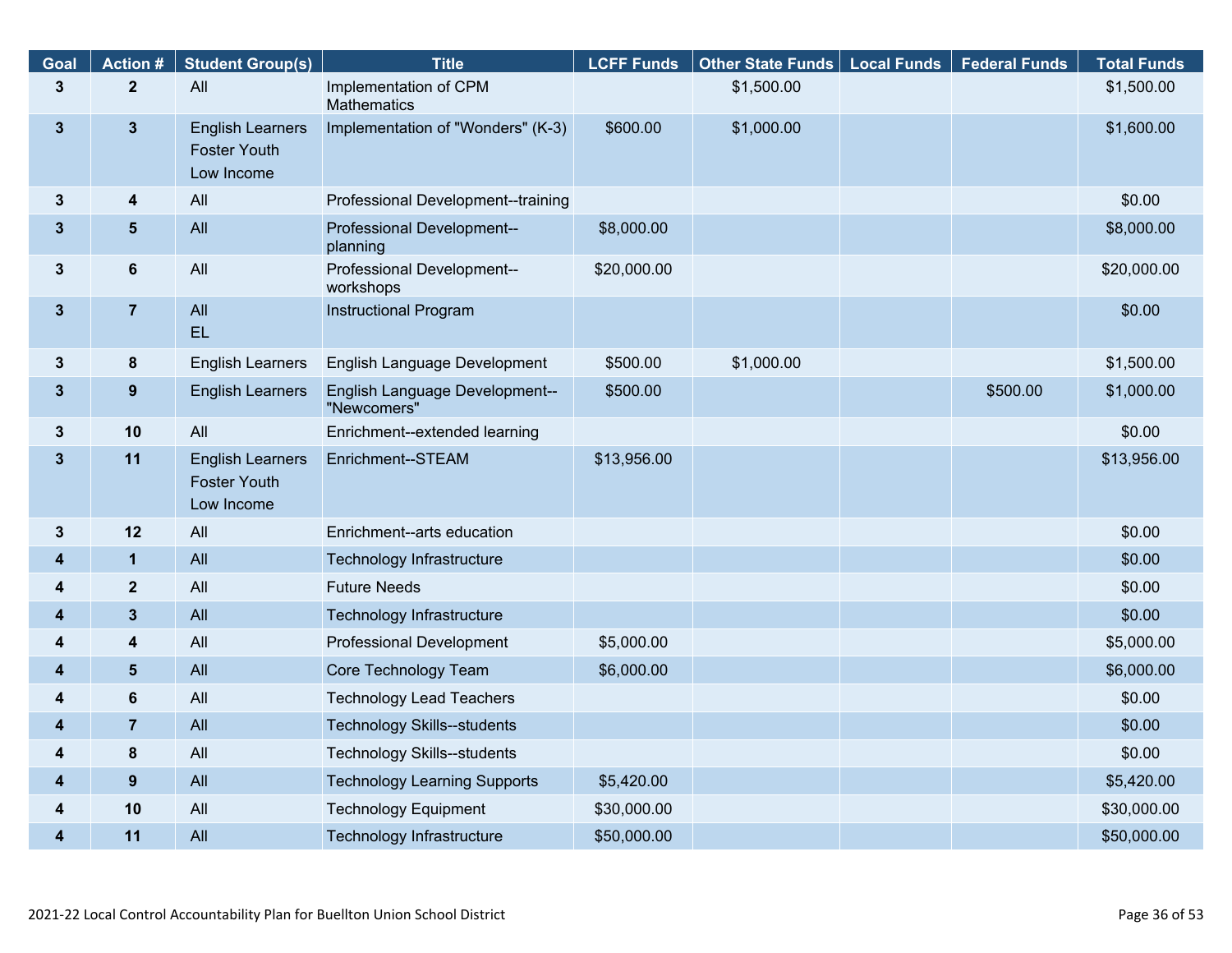## **Contributing Expenditures Tables**

| <b>Totals by Type</b>    | <b>Total LCFF Funds</b> | <b>Total Funds</b> |  |
|--------------------------|-------------------------|--------------------|--|
| Total:                   | \$644,963.00            | \$696,934.00       |  |
| <b>LEA-wide Total:</b>   | \$533,579.00            | \$546,933.00       |  |
| <b>Limited Total:</b>    | \$0.00                  | \$0.00             |  |
| <b>Schoolwide Total:</b> | \$199,906.00            | \$238,523.00       |  |

| Goal           | <b>Action#</b> | <b>Action Title</b>                   | <b>Scope</b> | <b>Unduplicated</b><br><b>Student Group(s)</b>               | <b>Location</b>                                             | <b>LCFF Funds</b> | <b>Total Funds</b> |
|----------------|----------------|---------------------------------------|--------------|--------------------------------------------------------------|-------------------------------------------------------------|-------------------|--------------------|
| 1              | $\overline{7}$ | Communication--<br>bilingual support  | LEA-wide     | <b>English Learners</b>                                      | <b>All Schools</b>                                          | \$2,896.00        | \$2,896.00         |
| $\mathbf 1$    | 11             | Counseling                            | LEA-wide     | <b>English Learners</b><br><b>Foster Youth</b><br>Low Income | <b>All Schools</b>                                          | \$115,864.00      | \$115,864.00       |
| $\mathbf{2}$   | 6              | Intervention                          | LEA-wide     | <b>English Learners</b><br><b>Foster Youth</b><br>Low Income | <b>All Schools</b>                                          | \$2,000.00        | \$2,000.00         |
| $\overline{2}$ | $\overline{7}$ | English Language<br>Development (ELD) | LEA-wide     | <b>English Learners</b>                                      | <b>All Schools</b>                                          | \$77,294.00       | \$77,294.00        |
| $\mathbf{2}$   | 8              | English Language<br>Development (ELD) | LEA-wide     | <b>English Learners</b>                                      | All Schools                                                 | \$11,921.00       | \$13,775.00        |
| $\overline{2}$ | 9              | Intervention                          | Schoolwide   | <b>English Learners</b><br><b>Foster Youth</b><br>Low Income |                                                             | \$26,546.00       | \$27,275.00        |
| $\overline{2}$ | 10             | Intervention                          | Schoolwide   | <b>English Learners</b><br><b>Foster Youth</b><br>Low Income | Specific Schools:<br>Oak Valley<br><b>Elementary School</b> | \$83,738.00       | \$119,626.00       |
| $\overline{2}$ | 11             | Intervention                          | LEA-wide     | <b>English Learners</b><br><b>Foster Youth</b><br>Low Income | <b>All Schools</b>                                          | \$165,913.00      | \$175,913.00       |
| $\overline{2}$ | 12             | Intervention (Middle<br>School)       | LEA-wide     | <b>English Learners</b><br><b>Foster Youth</b>               | All Schools                                                 | \$50,870.00       | \$50,870.00        |

 $\overline{\phantom{a}}$ 

2021-22 Local Control Accountability Plan for Buellton Union School District Page 37 of 53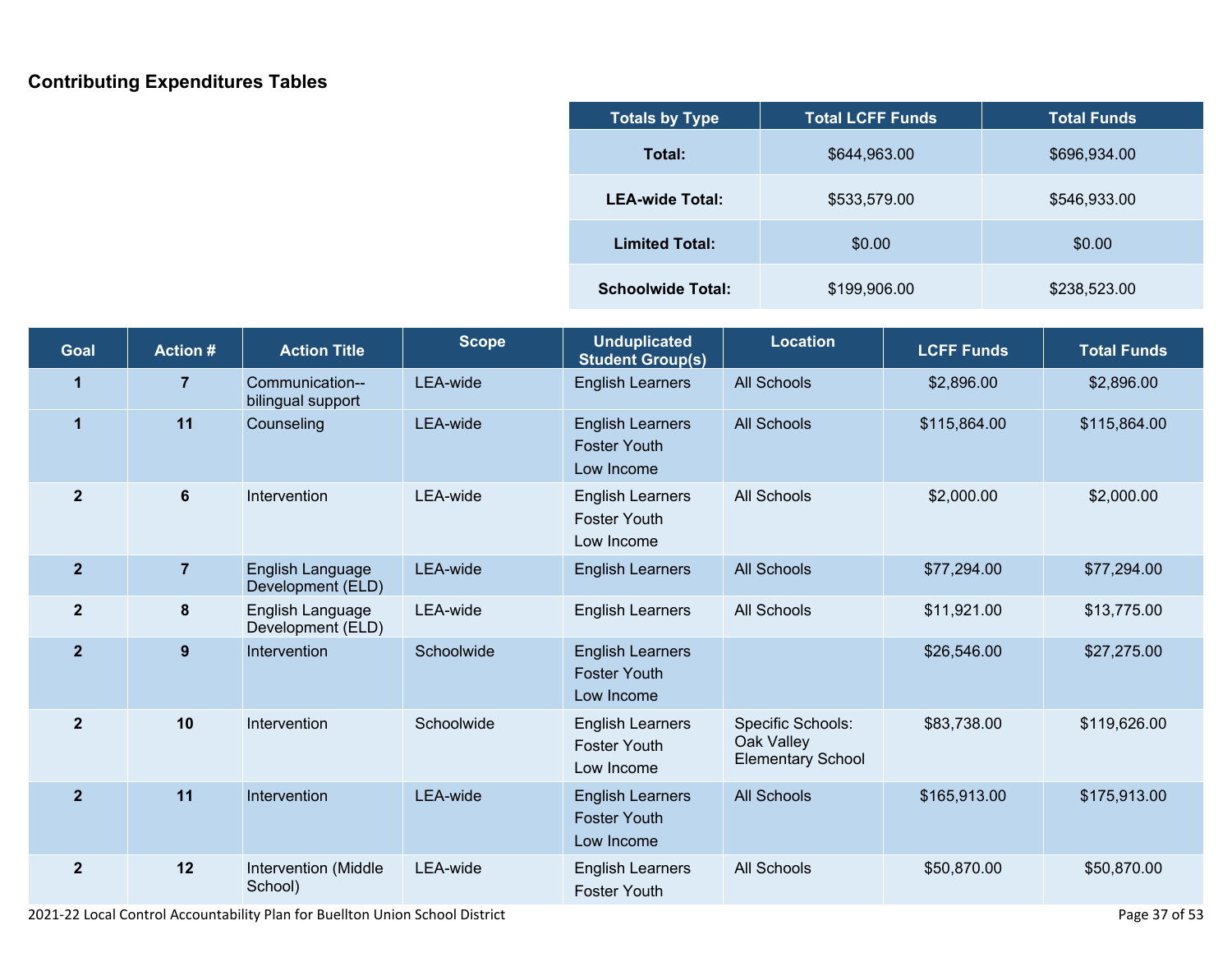| Goal           | <b>Action#</b> | <b>Action Title</b>                                                 | <b>Scope</b>           | <b>Unduplicated</b><br><b>Student Group(s)</b>               | <b>Location</b>                                                              | <b>LCFF Funds</b> | <b>Total Funds</b> |
|----------------|----------------|---------------------------------------------------------------------|------------------------|--------------------------------------------------------------|------------------------------------------------------------------------------|-------------------|--------------------|
|                |                |                                                                     |                        | Low Income                                                   |                                                                              |                   |                    |
| $\overline{2}$ | 13             | <b>Extended Learning</b><br>Opportunities                           | LEA-wide               | <b>English Learners</b><br><b>Foster Youth</b><br>Low Income | <b>All Schools</b>                                                           | \$3,843.00        | \$4,843.00         |
| $\mathbf{2}$   | 14             | Learning supports                                                   | LEA-wide               | <b>English Learners</b><br><b>Foster Youth</b><br>Low Income | <b>All Schools</b>                                                           |                   | \$0.00             |
| $\overline{2}$ | 15             | <b>Professional Learning</b><br>Communities/Special<br><b>Needs</b> | LEA-wide<br>Schoolwide | <b>English Learners</b><br><b>Foster Youth</b><br>Low Income | <b>All Schools</b>                                                           | \$88,522.00       | \$88,522.00        |
| $\mathbf{3}$   | $\mathbf{3}$   | Implementation of<br>"Wonders" (K-3)                                | Schoolwide             | <b>English Learners</b><br><b>Foster Youth</b><br>Low Income | <b>Specific Schools:</b><br>Oak Valley<br><b>Elementary School</b><br>$TK-3$ | \$600.00          | \$1,600.00         |
| $\mathbf{3}$   | 8              | English Language<br>Development                                     | Schoolwide             | <b>English Learners</b>                                      | Specific Schools:<br>Oak Valley<br><b>Elementary School</b><br>$TK-3$        | \$500.00          | \$1,500.00         |
| $\mathbf{3}$   | 9              | English Language<br>Development--<br>"Newcomers"                    | LEA-wide               | <b>English Learners</b>                                      | <b>All Schools</b>                                                           | \$500.00          | \$1,000.00         |
| 3              | 11             | Enrichment--STEAM                                                   | LEA-wide               | <b>English Learners</b><br><b>Foster Youth</b><br>Low Income | <b>All Schools</b>                                                           | \$13,956.00       | \$13,956.00        |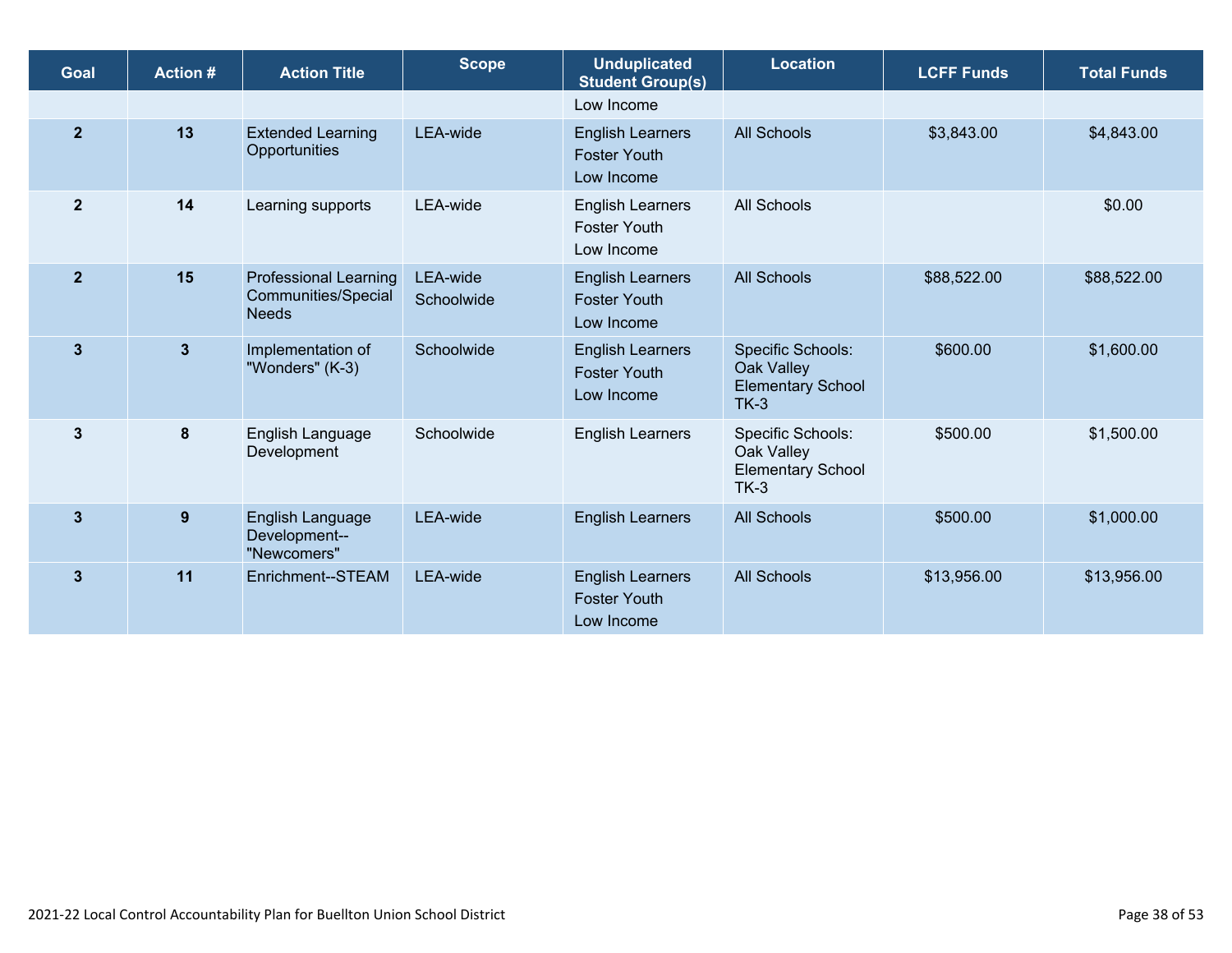### **Annual Update Table Year 1 [2021-22]**

Annual update of the 2021-22 goals will occur during the 2022-23 update cycle.

| <b>Last Year's</b><br>Goal # | <b>Last Year's</b><br><b>Action #</b> | <b>Prior Action/Service Title</b> | <b>Contributed to</b><br>$\mid$ Increased or Improved $\mid$<br>Services? | <b>Last Year's Total Planned</b><br><b>Expenditures</b> | <b>Total Estimated Actual</b><br><b>Expenditures</b> |
|------------------------------|---------------------------------------|-----------------------------------|---------------------------------------------------------------------------|---------------------------------------------------------|------------------------------------------------------|
|                              |                                       |                                   |                                                                           |                                                         |                                                      |
|                              |                                       |                                   | <b>Totals:</b>                                                            | <b>Planned Expenditure Total</b>                        | <b>Estimated Actual Total</b>                        |
|                              |                                       |                                   | Totals:                                                                   |                                                         |                                                      |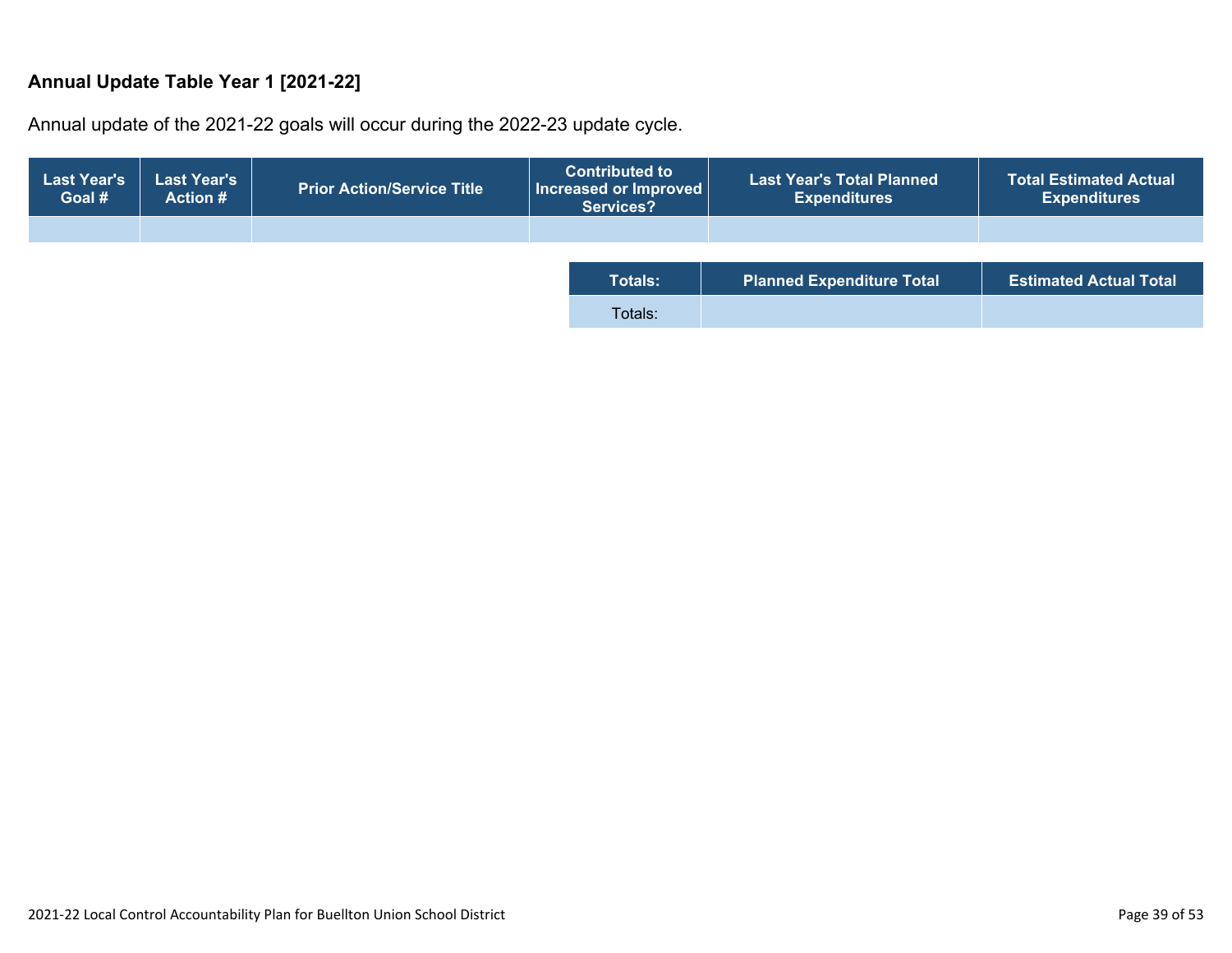# **Instructions**

#### Plan [Summary](http://www.doc-tracking.com/screenshots/21LCAP/Instructions/21LCAPInstructions.htm#plansummary)

Stakeholder [Engagement](http://www.doc-tracking.com/screenshots/21LCAP/Instructions/21LCAPInstructions.htm#stakeholderengagement)

Goals and [Actions](http://www.doc-tracking.com/screenshots/21LCAP/Instructions/21LCAPInstructions.htm#goalsandactions)

Increased or Improved Services for Foster Youth, English Learners, and [Low-Income](http://www.doc-tracking.com/screenshots/21LCAP/Instructions/21LCAPInstructions.htm#increasedimprovedservices) Students

For additional questions or technical assistance related to the completion of the LCAP template, please contact the local COE, or the California Department of Education's (CDE's) Local Agency Systems Support Office by phone at 916-319-0809 or by email at *[lcff@cde.ca.gov.](mailto:lcff@cde.ca.gov)*

# **Introduction and Instructions**

The Local Control Funding Formula (LCFF) requires LEAs to engage their local stakeholders in an annual planning process to evaluate their progress within eight state priority areas encompassing all statutory metrics (COEs have ten state priorities). LEAs document the results of this planning process in the Local Control and Accountability Plan (LCAP) using the template adopted by the State Board of Education.

The LCAP development process serves three distinct, but related functions:

- **Comprehensive Strategic Planning:** The process of developing and annually updating the LCAP supports comprehensive strategic planning (California *Education Code* [*EC*] 52064(e)(1)). Strategic planning that is comprehensive connects budgetary decisions to teaching and learning performance data. Local educational agencies (LEAs) should continually evaluate the hard choices they make about the use of limited resources to meet student and community needs to ensure opportunities and outcomes are improved for all students.
- **Meaningful Stakeholder Engagement:** The LCAP development process should result in an LCAP that reflects decisions made through meaningful stakeholder engagement (*EC* 52064(e)(1)). Local stakeholders possess valuable perspectives and insights about an LEA's programs and services. Effective strategic planning will incorporate these perspectives and insights in order to identify potential goals and actions to be included in the LCAP.
- **Accountability and Compliance:** The LCAP serves an important accountability function because aspects of the LCAP template require LEAs to show that they have complied with various requirements specified in the LCFF statutes and regulations, most notably:
	- $\circ$  Demonstrating that LEAs are increasing or improving services for foster youth, English learners, and low-income students in proportion to the amount of additional funding those students generate under LCFF (*EC* 52064(b)(4-6)).
	- $\circ$  Establishing goals, supported by actions and related expenditures, that address the statutory priority areas and statutory metrics (EC 52064(b)(1) & (2)).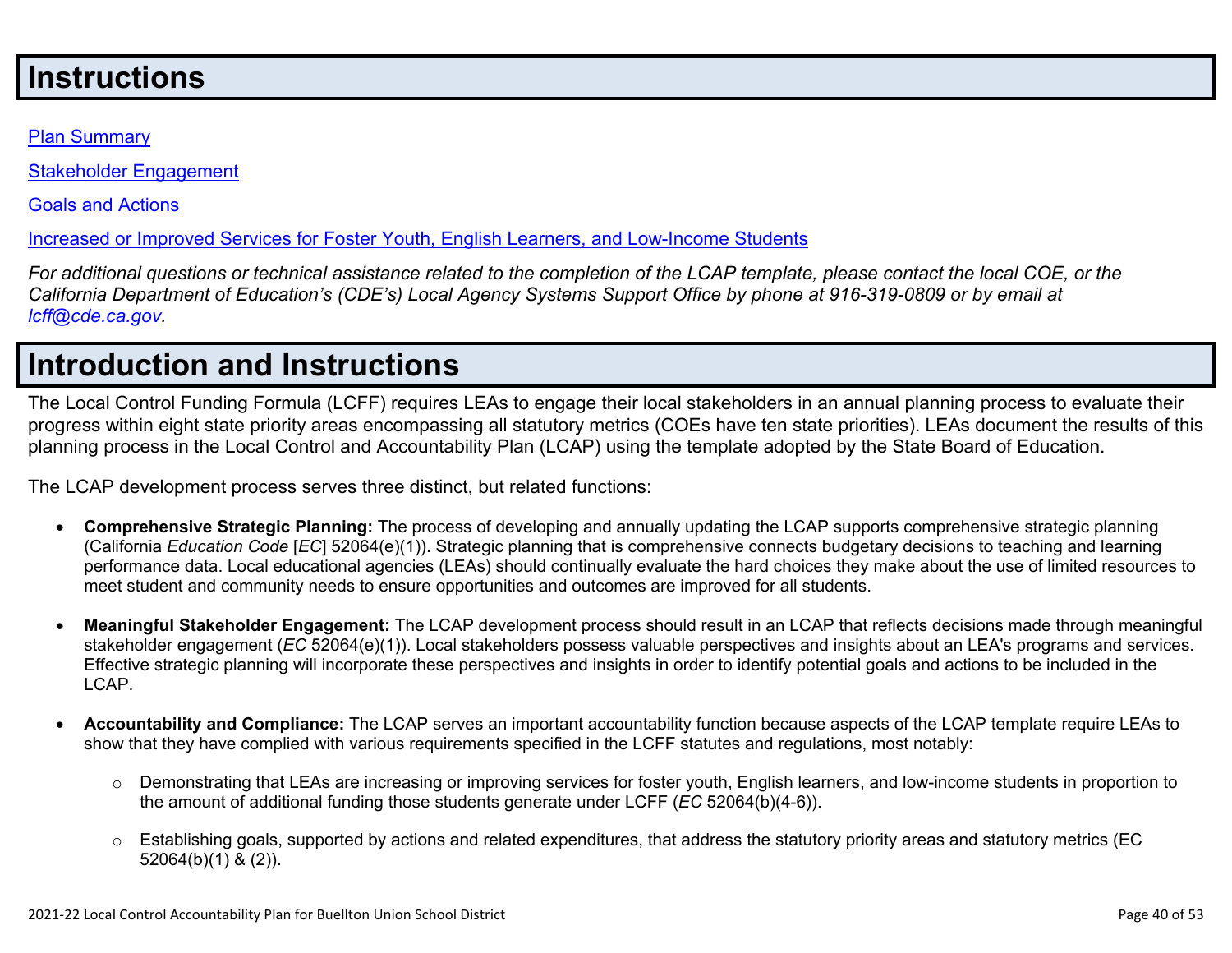o Annually reviewing and updating the LCAP to reflect progress toward the goals (*EC* 52064(b)(7)).

The LCAP template, like each LEA's final adopted LCAP, is a document, not a process. LEAs must use the template to memorialize the outcome of their LCAP development process, which should: (a) reflect comprehensive strategic planning (b) through meaningful engagement with stakeholders that (c) meets legal requirements, as reflected in the final adopted LCAP. The sections included within the LCAP template do not and cannot reflect the full development process, just as the LCAP template itself is not intended as a stakeholder engagement tool.

If a county superintendent of schools has jurisdiction over a single school district, the county board of education and the governing board of the school district may adopt and file for review and approval a single LCAP consistent with the requirements in *EC* sections 52060, 52062, 52066, 52068, and 52070. The LCAP must clearly articulate to which entity's budget (school district or county superintendent of schools) all budgeted and actual expenditures are aligned.

The revised LCAP template for the 2021–22, 2022–23, and 2023–24 school years reflects statutory changes made through Assembly Bill 1840 (Committee on Budget), Chapter 243, Statutes of 2018. These statutory changes enhance transparency regarding expenditures on actions included in the LCAP, including actions that contribute to meeting the requirement to increase or improve services for foster youth, English learners, and low-income students, and to streamline the information presented within the LCAP to make adopted LCAPs more accessible for stakeholders and the public.

At its most basic, the adopted LCAP should attempt to distill not just what the LEA is doing, but also allow stakeholders to understand why, and whether those strategies are leading to improved opportunities and outcomes for students. LEAs are strongly encouraged to use language and a level of detail in their adopted LCAPs intended to be meaningful and accessible for the LEA's diverse stakeholders and the broader public.

In developing and finalizing the LCAP for adoption, LEAs are encouraged to keep the following overarching frame at the forefront of the strategic planning and stakeholder engagement functions:

Given present performance across the state priorities and on indicators in the California School Dashboard, how is the LEA using its budgetary resources to respond to student and community needs, and address any performance gaps, including by meeting its obligation to increase or improve services for foster youth, English learners, and low-income students?

LEAs are encouraged to focus on a set of metrics or a set of actions that the LEA believes, based on input gathered from stakeholders, research, and experience, will have the biggest impact on behalf of its students.

These instructions address the requirements for each section of the LCAP, but may include information about effective practices when developing the LCAP and completing the LCAP itself. Additionally, information is included at the beginning of each section emphasizing the purpose that each section serves.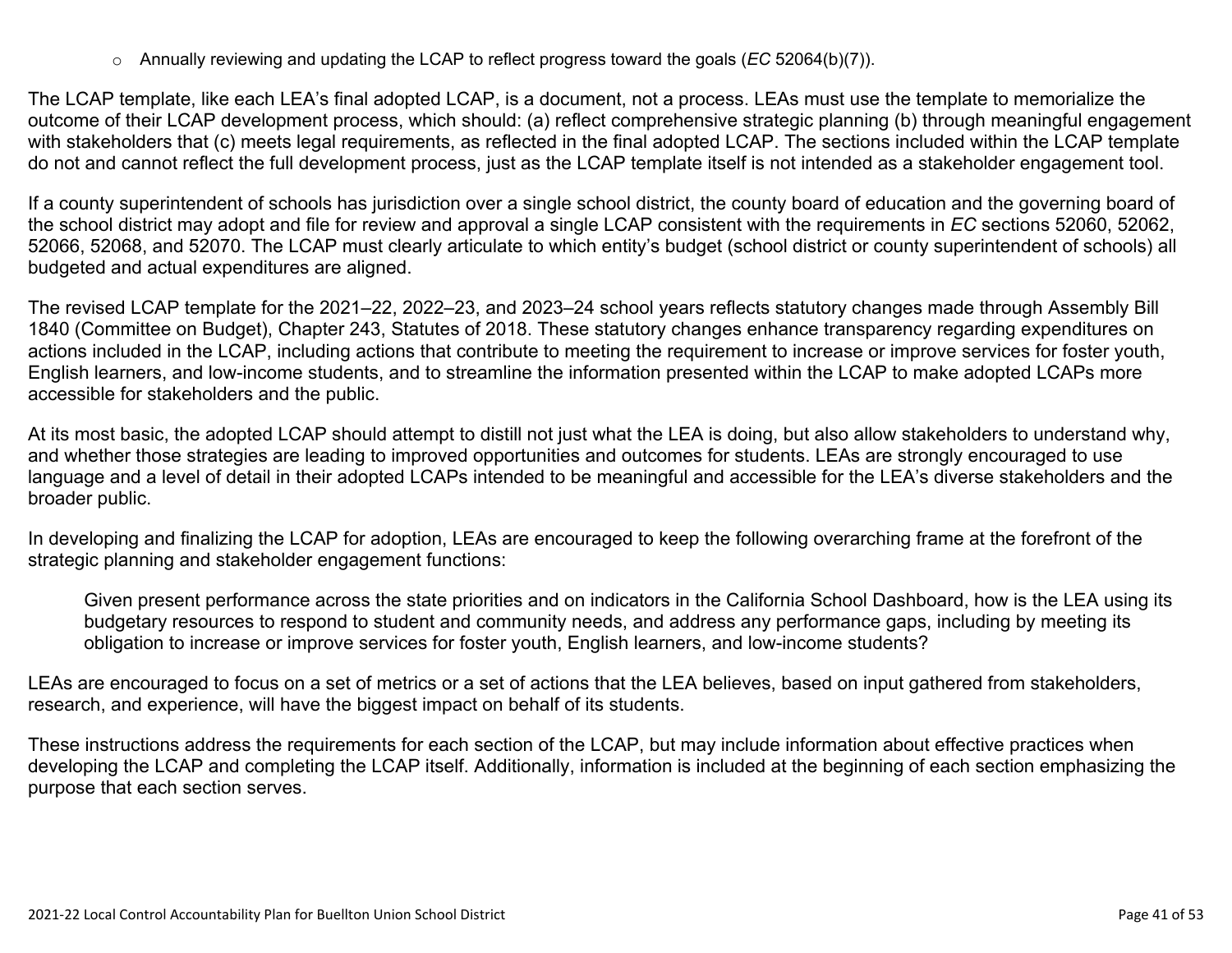# **Plan Summary**

### **Purpose**

A well-developed Plan Summary section provides a meaningful context for the LCAP. This section provides information about an LEA's community as well as relevant information about student needs and performance. In order to provide a meaningful context for the rest of the LCAP, the content of this section should be clearly and meaningfully related to the content included in the subsequent sections of the LCAP.

### **Requirements and Instructions**

*General Information* – Briefly describe the students and community. For example, information about an LEA in terms of geography, enrollment, or employment, the number and size of specific schools, recent community challenges, and other such information as an LEA wishes to include can enable a reader to more fully understand an LEA's LCAP.

*Reflections: Successes* – Based on a review of performance on the state indicators and local performance indicators included in the Dashboard, progress toward LCAP goals, local self-assessment tools, stakeholder input, and any other information, what progress is the LEA most proud of and how does the LEA plan to maintain or build upon that success? This may include identifying specific examples of how past increases or improvements in services for foster youth, English learners, and low-income students have led to improved performance for these students.

*Reflections: Identified Need* – Referring to the Dashboard, identify: (a) any state indicator for which overall performance was in the "Red" or "Orange" performance category or any local indicator where the LEA received a "Not Met" or "Not Met for Two or More Years" rating AND (b) any state indicator for which performance for any student group was two or more performance levels below the "all student*"* performance. What steps is the LEA planning to take to address these areas of low performance and performance gaps? Other needs may be identified using locally collected data including data collected to inform the self-reflection tools and reporting local indicators on the Dashboard.

*LCAP Highlights* – Identify and briefly summarize the key features of this year's LCAP.

*Comprehensive Support and Improvement* – An LEA with a school or schools identified for comprehensive support and improvement (CSI) under the Every Student Succeeds Act must respond to the following prompts:

- **Schools Identified**: Identify the schools within the LEA that have been identified for CSI.
- **Support for Identified Schools**: Describe how the LEA has or will support the identified schools in developing CSI plans that included a school-level needs assessment, evidence-based interventions, and the identification of any resource inequities to be addressed through the implementation of the CSI plan.
- **Monitoring and Evaluating Effectiveness**: Describe how the LEA will monitor and evaluate the implementation and effectiveness of the CSI plan to support student and school improvement.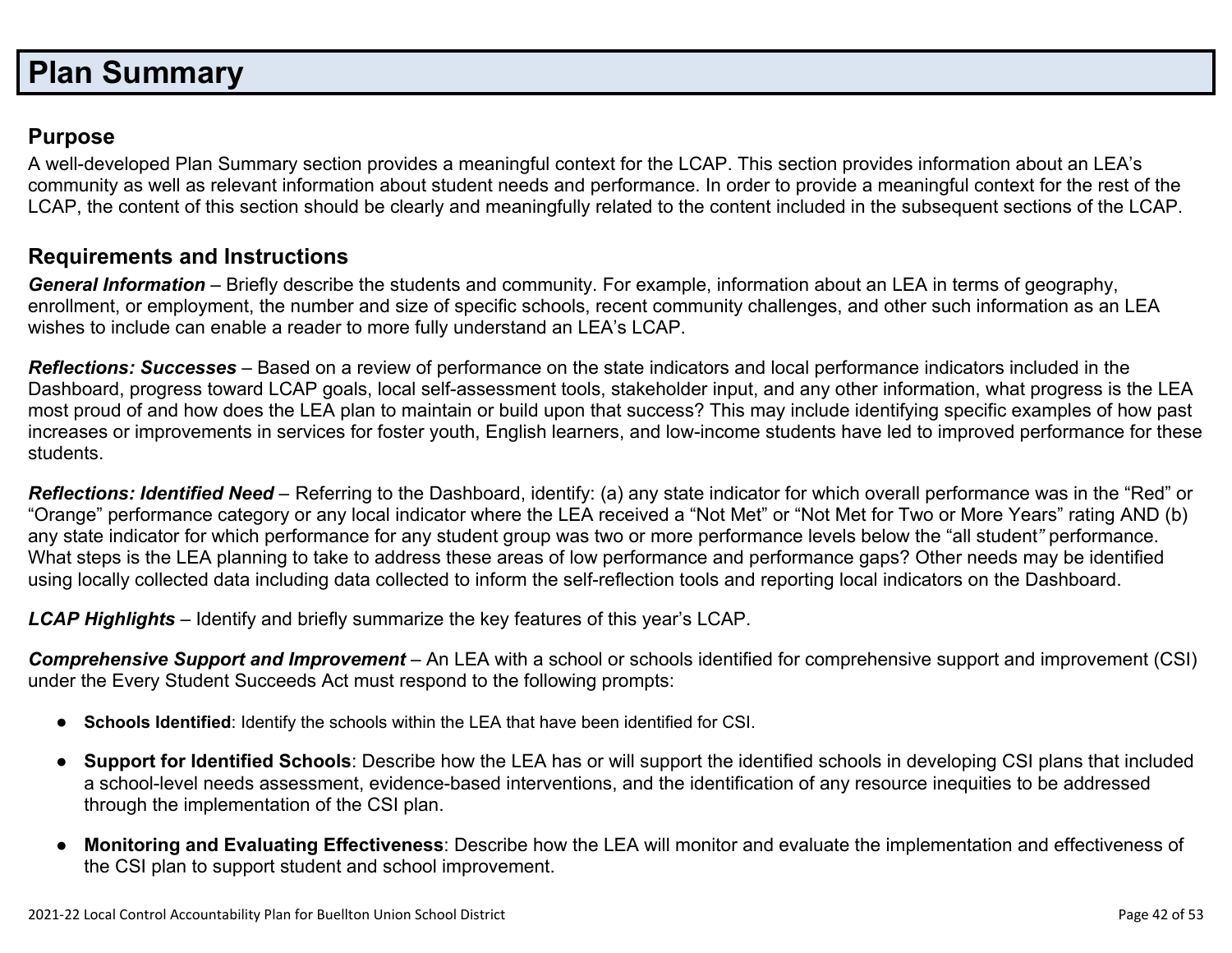# **Stakeholder Engagement**

### **Purpose**

Significant and purposeful engagement of parents, students, educators, and other stakeholders, including those representing the student groups identified by LCFF, is critical to the development of the LCAP and the budget process. Consistent with statute, such stakeholder engagement should support comprehensive strategic planning, accountability, and improvement across the state priorities and locally identified priorities (*EC* 52064(e)(1)). Stakeholder engagement is an ongoing, annual process.

This section is designed to reflect how stakeholder engagement influenced the decisions reflected in the adopted LCAP. The goal is to allow stakeholders that participated in the LCAP development process and the broader public understand how the LEA engaged stakeholders and the impact of that engagement. LEAs are encouraged to keep this goal in the forefront when completing this section.

Statute and regulations specify the stakeholder groups that school districts and COEs must consult when developing the LCAP: teachers, principals, administrators, other school personnel, local bargaining units of the LEA, parents, and students. Before adopting the LCAP, school districts and COEs must share it with the Parent Advisory Committee and, if applicable, to its English Learner Parent Advisory Committee. The superintendent is required by statute to respond in writing to the comments received from these committees. School districts and COEs must also consult with the special education local plan area administrator(s) when developing the LCAP. Statute requires charter schools to consult with teachers, principals, administrators, other school personnel, parents, and students in developing the LCAP. The LCAP should also be shared with, and LEAs should request input from, schoolsite-level advisory groups, as applicable (e.g., schoolsite councils, English Learner Advisory Councils, student advisory groups, etc.), to facilitate alignment between schoolsite and district-level goals and actions.

Information and resources that support effective stakeholder engagement, define student consultation, and provide the requirements for advisory group composition, can be found under Resources on the following web page of the CDE's website: <https://www.cde.ca.gov/re/lc/>.

### **Requirements and Instructions**

Below is an excerpt from the 2018–19 Guide for Annual Audits of K–12 Local Education Agencies and State Compliance Reporting, which is provided to highlight the legal requirements for stakeholder engagement in the LCAP development process:

### **Local Control and Accountability Plan:**

For county offices of education and school districts only, verify the LEA:

- a) Presented the local control and accountability plan to the parent advisory committee in accordance with Education Code section 52062(a)(1) or 52068(a)(1), as appropriate.
- b) If applicable, presented the local control and accountability plan to the English learner parent advisory committee, in accordance with Education Code section 52062(a)(2) or 52068(a)(2), as appropriate.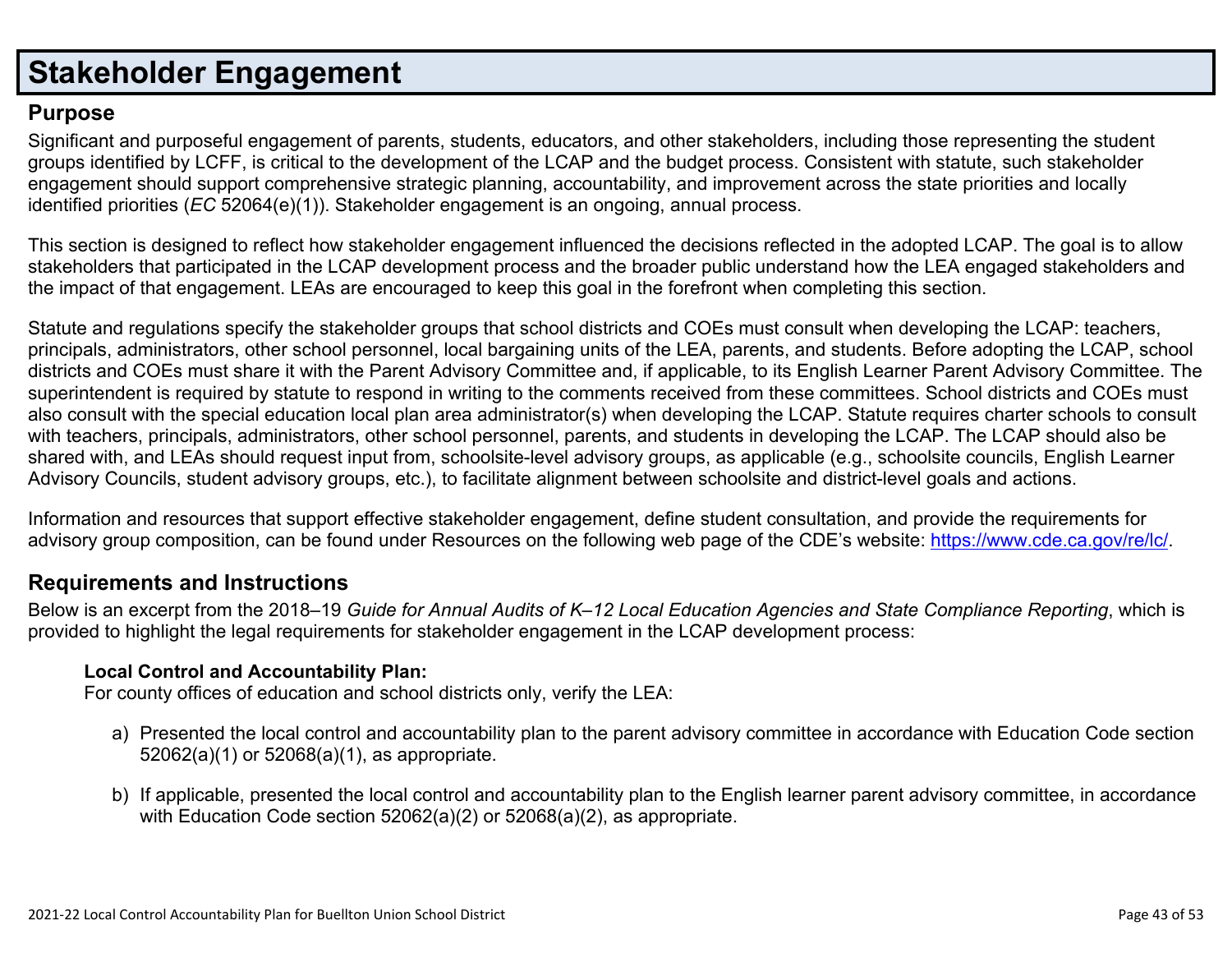- c) Notified members of the public of the opportunity to submit comments regarding specific actions and expenditures proposed to be included in the local control and accountability plan in accordance with Education Code section 52062(a)(3) or 52068(a)(3), as appropriate.
- d) Held at least one public hearing in accordance with Education Code section 52062(b)(1) or 52068(b)(1), as appropriate.
- e) Adopted the local control and accountability plan in a public meeting in accordance with Education Code section 52062(b)(2) or 52068(b)(2), as appropriate.

**Prompt 1**: "A summary of the stakeholder process and how the stakeholder engagement was considered before finalizing the LCAP."

Describe the stakeholder engagement process used by the LEA to involve stakeholders in the development of the LCAP, including, at a minimum, describing how the LEA met its obligation to consult with all statutorily required stakeholder groups as applicable to the type of LEA. A sufficient response to this prompt must include general information about the timeline of the process and meetings or other engagement strategies with stakeholders. A response may also include information about an LEA's philosophical approach to stakeholder engagement.

**Prompt 2:** "A summary of the feedback provided by specific stakeholder groups."

Describe and summarize the stakeholder feedback provided by specific stakeholders. A sufficient response to this prompt will indicate ideas, trends, or inputs that emerged from an analysis of the feedback received from stakeholders.

**Prompt 3:** "A description of the aspects of the LCAP that were influenced by specific stakeholder input."

A sufficient response to this prompt will provide stakeholders and the public clear, specific information about how the stakeholder engagement process influenced the development of the LCAP. The response must describe aspects of the LCAP that were influenced by or developed in response to the stakeholder feedback described in response to Prompt 2. This may include a description of how the LEA prioritized stakeholder requests within the context of the budgetary resources available or otherwise prioritized areas of focus within the LCAP. For the purposes of this prompt, "aspects" of an LCAP that may have been influenced by stakeholder input can include, but are not necessarily limited to:

- Inclusion of a goal or decision to pursue a Focus Goal (as described below)
- Inclusion of metrics other than the statutorily required metrics
- Determination of the desired outcome on one or more metrics
- Inclusion of performance by one or more student groups in the Measuring and Reporting Results subsection
- $\bullet$  Inclusion of action(s) or a group of actions
- Elimination of action(s) or group of actions
- Changes to the level of proposed expenditures for one or more actions
- Inclusion of action(s) as contributing to increased or improved services for unduplicated services
- Determination of effectiveness of the specific actions to achieve the goal
- Determination of material differences in expenditures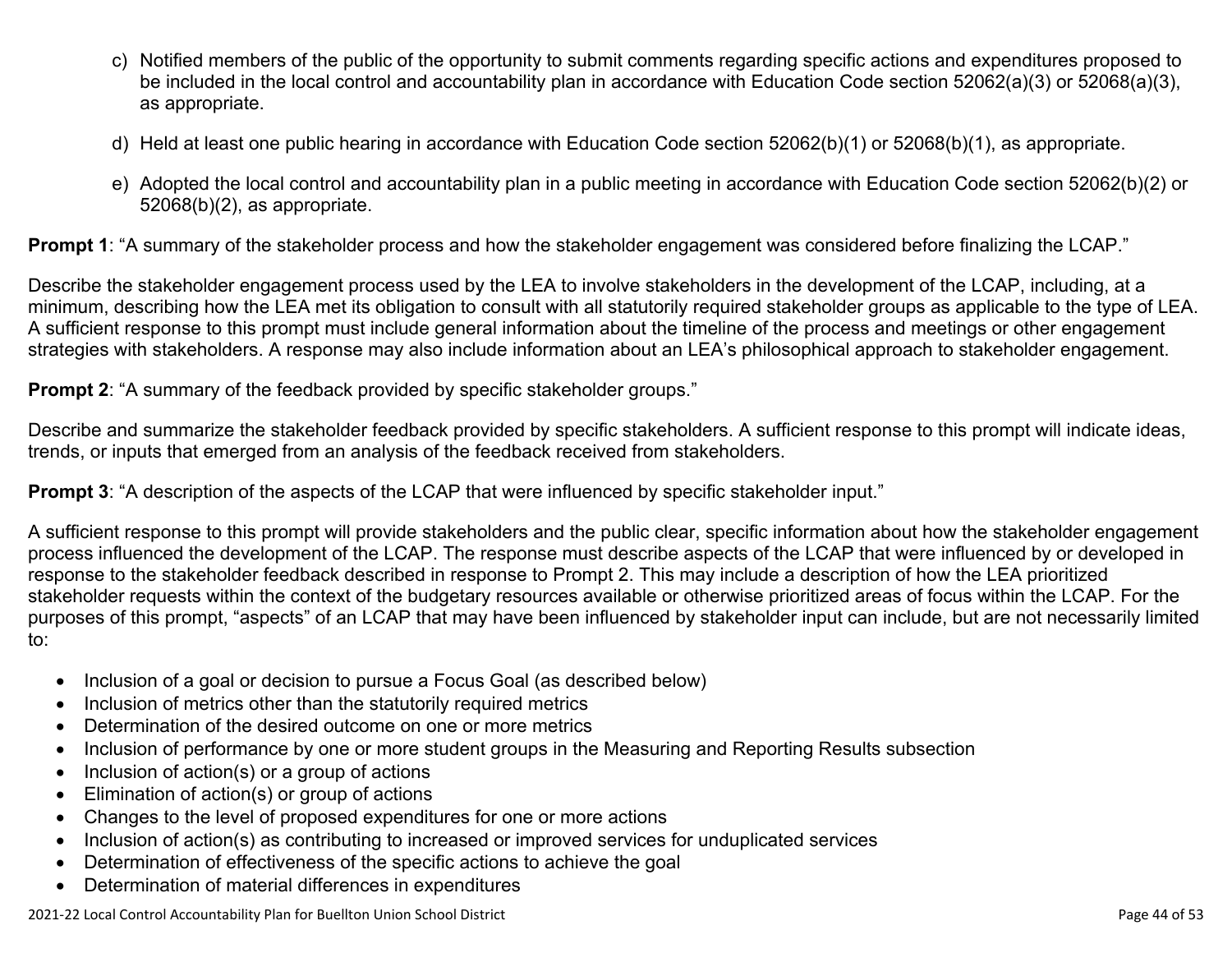- Determination of changes made to a goal for the ensuing LCAP year based on the annual update process
- Determination of challenges or successes in the implementation of actions

# **Goals and Actions**

### **Purpose**

Well-developed goals will clearly communicate to stakeholders what the LEA plans to accomplish, what the LEA plans to do in order to accomplish the goal, and how the LEA will know when it has accomplished the goal. A goal statement, associated metrics and expected outcomes, and the actions included in the goal should be in alignment. The explanation for why the LEA included a goal is an opportunity for LEAs to clearly communicate to stakeholders and the public why, among the various strengths and areas for improvement highlighted by performance data and strategies and actions that could be pursued, the LEA decided to pursue this goal, and the related metrics, expected outcomes, actions, and expenditures.

A well-developed goal can be focused on the performance relative to a metric or metrics for all students, a specific student group(s), narrowing performance gaps, or implementing programs or strategies expected to impact outcomes. LEAs should assess the performance of their student groups when developing goals and the related actions to achieve such goals.

### **Requirements and Instructions**

LEAs should prioritize the goals, specific actions, and related expenditures included within the LCAP within one or more state priorities. LEAs should consider performance on the state and local indicators, including their locally collected and reported data for the local indicators that are included in the Dashboard in determining whether and how to prioritize its goals within the LCAP.

In order to support prioritization of goals, the LCAP template provides LEAs with the option of developing three different kinds of goals:

- Focus Goal: A Focus Goal is relatively more concentrated in scope and may focus on a fewer number of metrics to measure improvement. A Focus Goal statement will be time bound and make clear how the goal is to be measured.
- Broad Goal: A Broad Goal is relatively less concentrated in its scope and may focus on improving performance across a wide range of metrics.
- Maintenance of Progress Goal: A Maintenance of Progress Goal includes actions that may be ongoing without significant changes and allows an LEA to track performance on any metrics not addressed in the other goals of the LCAP.

At a minimum, the LCAP must address all LCFF priorities and associated metrics.

### *Focus Goal(s)*

**Goal Description:** The description provided for a Focus Goal must be specific, measurable, and time bound. An LEA develops a Focus Goal to address areas of need that may require or benefit from a more specific and data intensive approach. The Focus Goal can explicitly reference the metric(s) by which achievement of the goal will be measured and the time frame according to which the LEA expects to achieve the goal.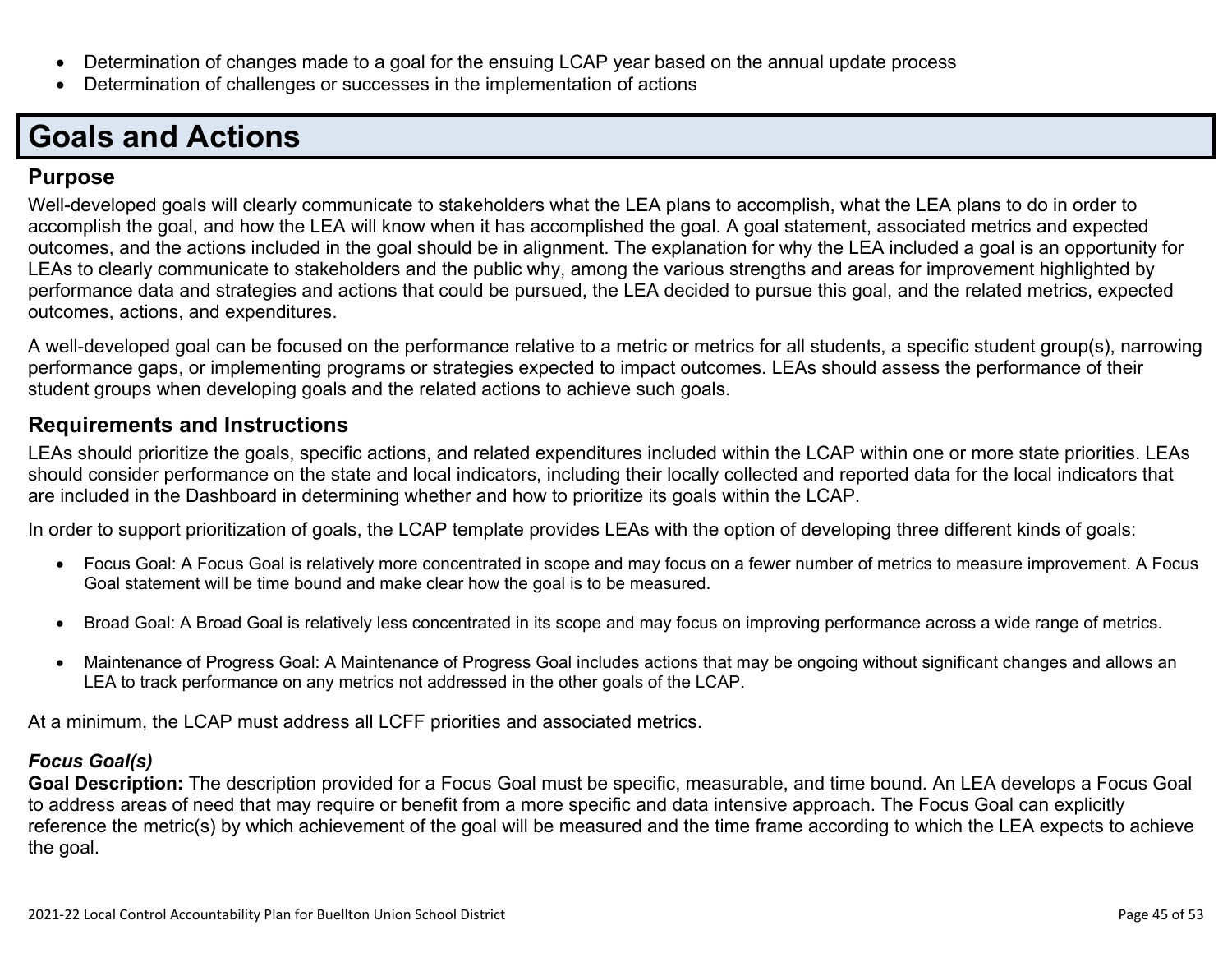**Explanation of why the LEA has developed this goal:** Explain why the LEA has chosen to prioritize this goal. An explanation must be based on Dashboard data or other locally collected data. LEAs must describe how the LEA identified this goal for focused attention, including relevant consultation with stakeholders. LEAs are encouraged to promote transparency and understanding around the decision to pursue a focus goal.

#### *Broad Goal*

**Goal Description:** Describe what the LEA plans to achieve through the actions included in the goal. The description of a broad goal will be clearly aligned with the expected measurable outcomes included for the goal. The goal description organizes the actions and expected outcomes in a cohesive and consistent manner. A goal description is specific enough to be measurable in either quantitative or qualitative terms. A broad goal is not as specific as a focus goal. While it is specific enough to be measurable, there are many different metrics for measuring progress toward the goal.

**Explanation of why the LEA has developed this goal:** Explain why the LEA developed this goal and how the actions and metrics grouped together will help achieve the goal.

### *Maintenance of Progress Goal*

**Goal Description:** Describe how the LEA intends to maintain the progress made in the LCFF State Priorities not addressed by the other goals in the LCAP. Use this type of goal to address the state priorities and applicable metrics not addressed within the other goals in the LCAP. The state priorities and metrics to be addressed in this section are those for which the LEA, in consultation with stakeholders, has determined to maintain actions and monitor progress while focusing implementation efforts on the actions covered by other goals in the LCAP.

**Explanation of why the LEA has developed this goal**: Explain how the actions will sustain the progress exemplified by the related metrics.

### *Measuring and Reporting Results:*

For each LCAP year, identify the metric(s) that the LEA will use to track progress toward the expected outcomes. LEAs are encouraged to identify metrics for specific student groups, as appropriate, including expected outcomes that would reflect narrowing of any existing performance gaps.

Include in the baseline column the most recent data associated with this metric available at the time of adoption of the LCAP for the first year of the three-year plan. LEAs may use data as reported on the 2019 Dashboard for the baseline of a metric only if that data represents the most recent available (e.g. high school graduation rate).

Using the most recent data available may involve reviewing data the LEA is preparing for submission to the California Longitudinal Pupil Achievement Data System (CALPADS) or data that the LEA has recently submitted to CALPADS. Because final 2020–2021 outcomes on some metrics may not be computable at the time the 2021–24 LCAP is adopted (e.g. graduation rate, suspension rate), the most recent data available may include a point in time calculation taken each year on the same date for comparability purposes.

The baseline data shall remain unchanged throughout the three-year LCAP.

Complete the table as follows: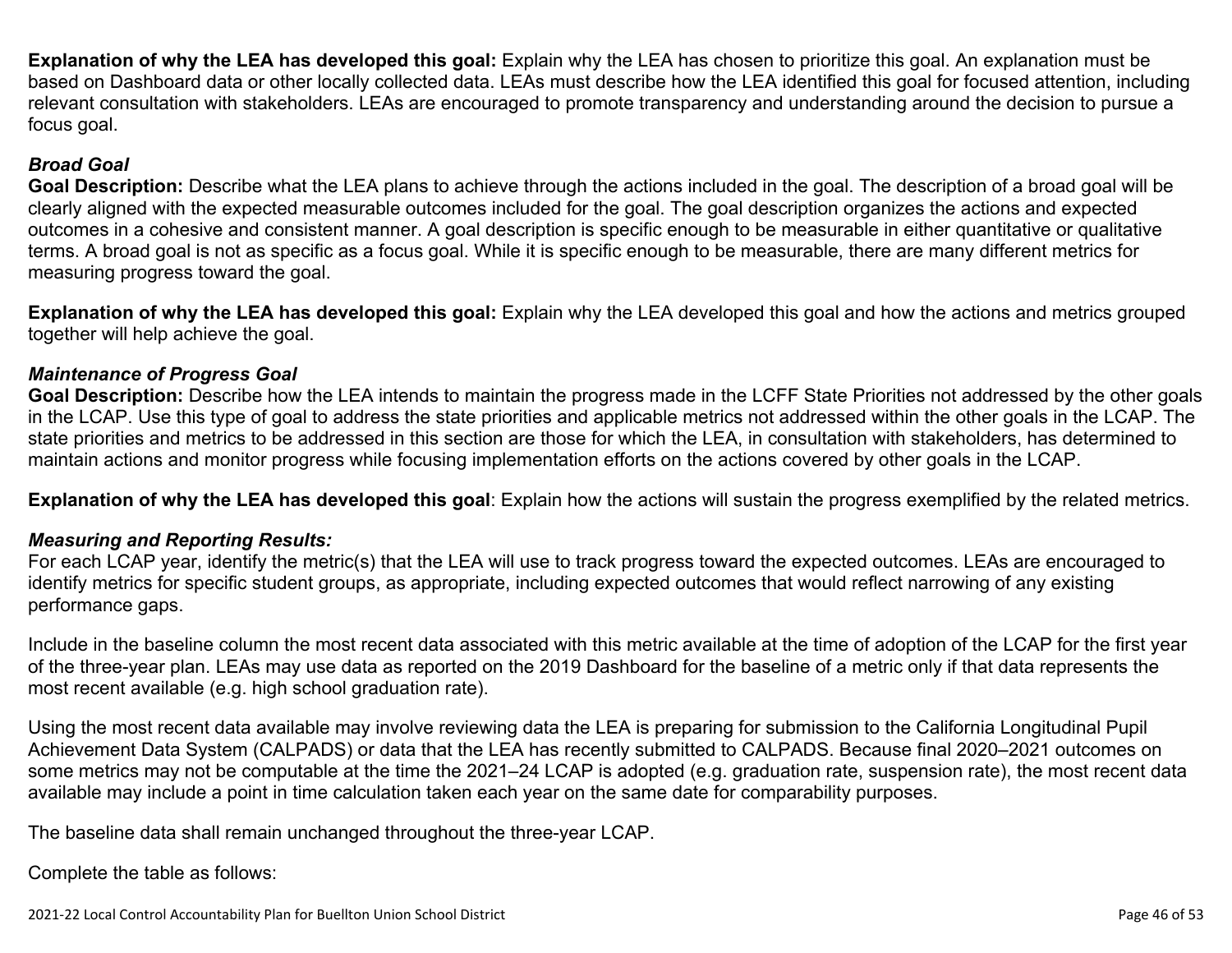- **Metric**: Indicate how progress is being measured using a metric.
- **Baseline**: Enter the baseline when completing the LCAP for 2021–22. As described above, the baseline is the most recent data associated with a metric. Indicate the school year to which the data applies, consistent with the instructions above.
- **Year 1 Outcome**: When completing the LCAP for 2022–23, enter the most recent data available. Indicate the school year to which the data applies, consistent with the instructions above.
- **Year 2 Outcome**: When completing the LCAP for 2023–24, enter the most recent data available. Indicate the school year to which the data applies, consistent with the instructions above.
- **Year 3 Outcome**: When completing the LCAP for 2024–25, enter the most recent data available. Indicate the school year to which the data applies, consistent with the instructions above. The 2024–25 LCAP will be the first year in the next three-year cycle. Completing this column will be part of the Annual Update for that year.
- **Desired Outcome for 2023-24**: When completing the first year of the LCAP, enter the desired outcome for the relevant metric the LEA expects to achieve by the end of the 2023–24 LCAP year.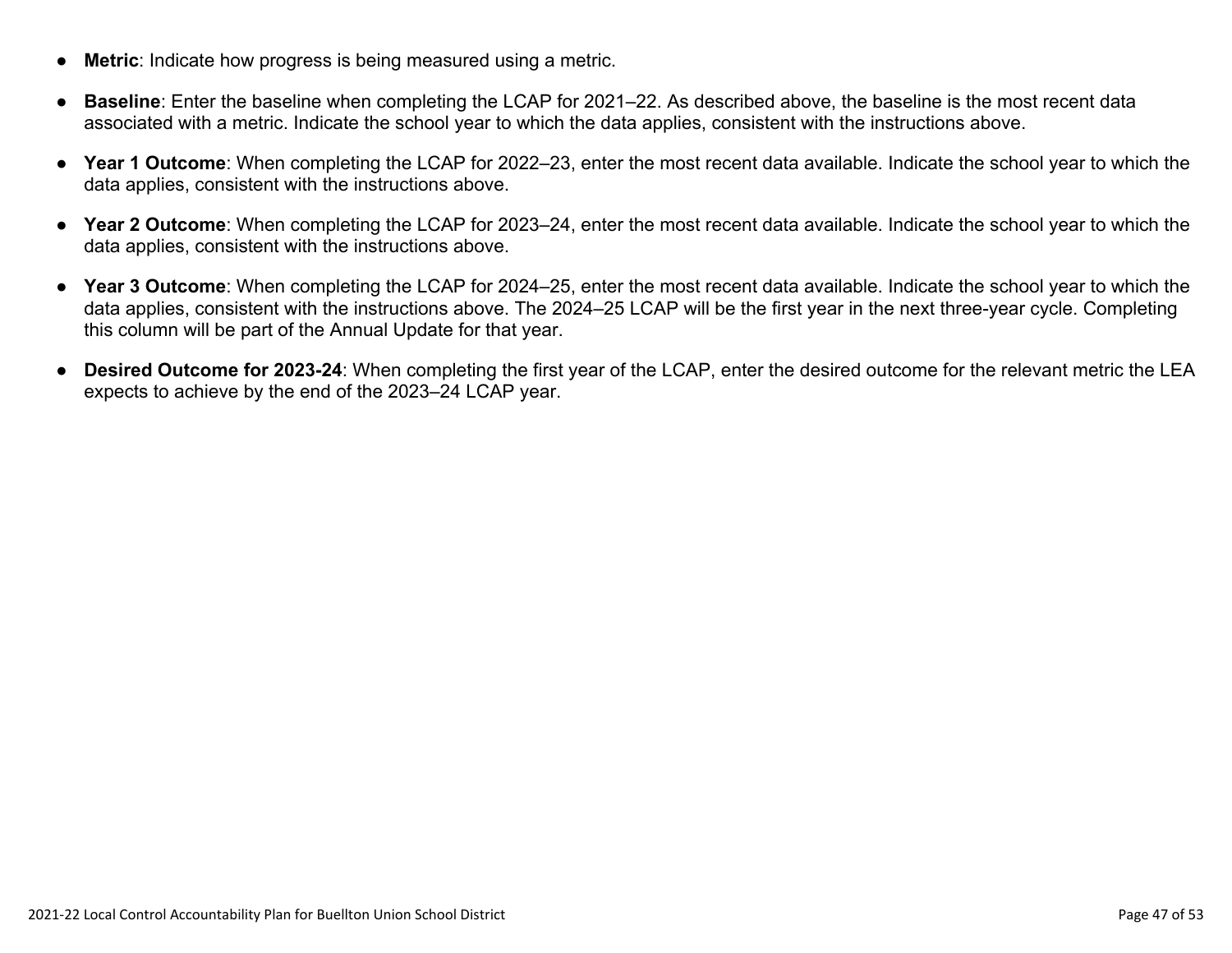Timeline for completing the "**Measuring and Reporting Results**" part of the Goal.

| <b>Metric</b>                                                                    | <b>Baseline</b>                                                                  | Year 1 Outcome                                                                                              | Year 2 Outcome                                                                                              | Year 3 Outcome                                                                                              | <b>Desired Outcome</b><br>for Year 3<br>$(2023-24)$                              |
|----------------------------------------------------------------------------------|----------------------------------------------------------------------------------|-------------------------------------------------------------------------------------------------------------|-------------------------------------------------------------------------------------------------------------|-------------------------------------------------------------------------------------------------------------|----------------------------------------------------------------------------------|
| Enter information<br>in this box when<br>completing the<br>LCAP for 2021-<br>22. | Enter information<br>in this box when<br>completing the<br>LCAP for 2021-<br>22. | Enter information<br>in this box when<br>completing the<br>LCAP for 2022-<br>23. Leave blank<br>until then. | Enter information<br>in this box when<br>completing the<br>LCAP for 2023-<br>24. Leave blank<br>until then. | Enter information<br>in this box when<br>completing the<br>LCAP for 2024-<br>25. Leave blank<br>until then. | Enter information<br>in this box when<br>completing the<br>LCAP for 2021-<br>22. |

The metrics may be quantitative or qualitative; but at minimum, an LEA's LCAP must include goals that are measured using all of the applicable metrics for the related state priorities, in each LCAP year as applicable to the type of LEA. To the extent a state priority does not specify one or more metrics (e.g., implementation of state academic content and performance standards), the LEA must identify a metric to use within the LCAP. For these state priorities, LEAs are encouraged to use metrics based on or reported through the relevant self-reflection tool for local indicators within the Dashboard.

*Actions*: Enter the action number. Provide a short title for the action. This title will also appear in the expenditure tables. Provide a description of the action. Enter the total amount of expenditures associated with this action. Budgeted expenditures from specific fund sources will be provided in the summary expenditure tables. Indicate whether the action contributes to meeting the increase or improved services requirement as described in the Increased or Improved Services section using a "Y" for Yes or an "N" for No. (Note: for each such action offered on an LEA-wide or schoolwide basis, the LEA will need to provide additional information in the Increased or Improved Summary Section to address the requirements in *California Code of Regulations*, Title 5 [5 *CCR*] Section 15496(b) in the Increased or Improved Services Section of the LCAP).

*Actions for English Learners:* School districts, COEs, and charter schools that have a numerically significant English learner student subgroup must include specific actions in the LCAP related to, at a minimum, the language acquisition programs, as defined in *EC* Section 306, provided to students and professional development activities specific to English learners.

*Actions for Foster Youth*: School districts, COEs, and charter schools that have a numerically significant Foster Youth student subgroup are encouraged to include specific actions in the LCAP designed to meet needs specific to Foster Youth students.

### *Goal Analysis:*

Enter the LCAP Year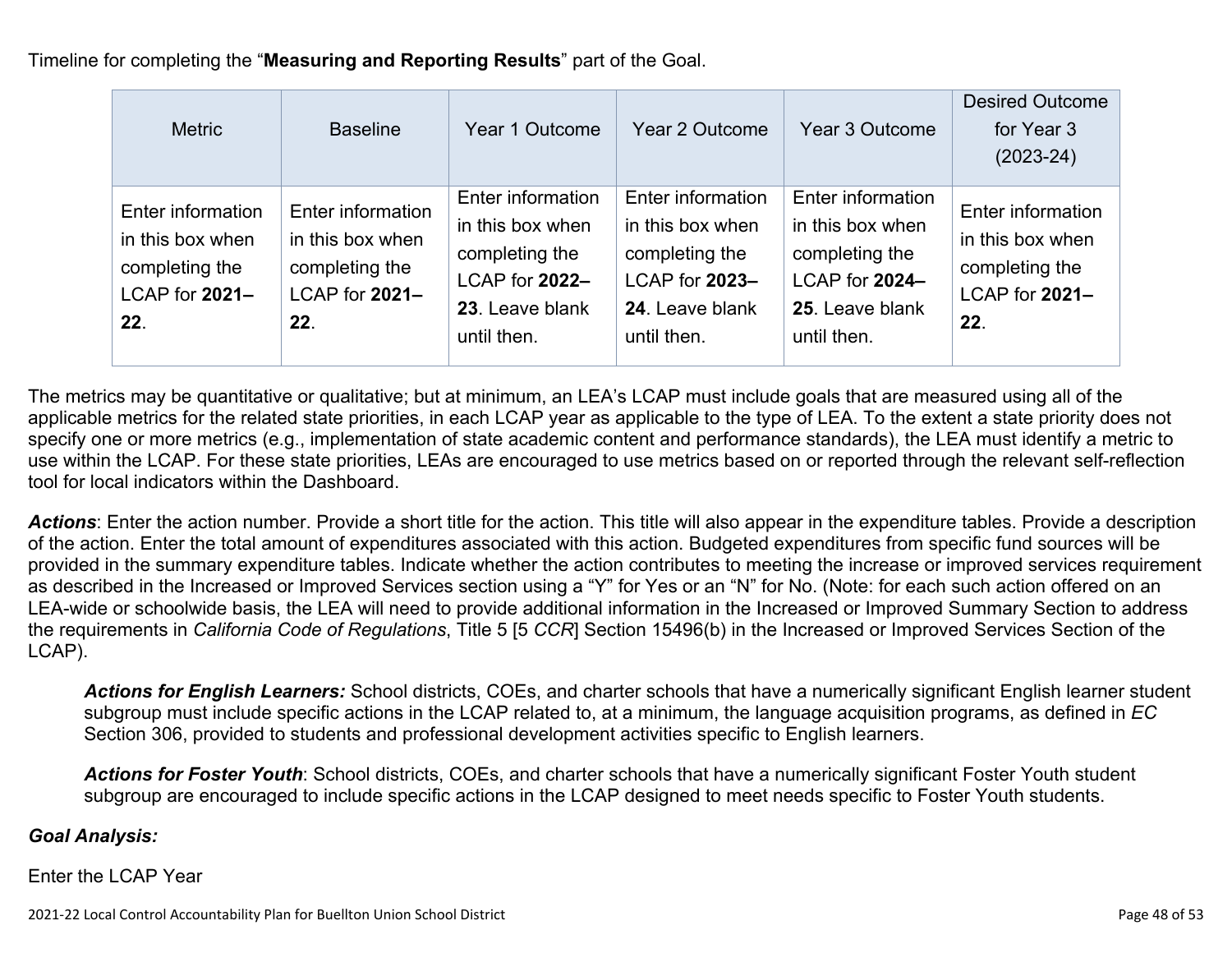Using actual annual measurable outcome data, including data from the Dashboard, analyze whether the planned actions were effective in achieving the goal. Respond to the prompts as instructed.

- Describe the overall implementation of the actions to achieve the articulated goal. Include a discussion of relevant challenges and successes experienced with the implementation process. This must include any instance where the LEA did not implement a planned action or implemented a planned action in a manner that differs substantively from how it was described in the adopted LCAP.
- Explain material differences between Budgeted Expenditures and Estimated Actual Expenditures. Minor variances in expenditures do not need to be addressed, and a dollar-for-dollar accounting is not required.
- Describe the effectiveness of the specific actions to achieve the articulated goal as measured by the LEA. In some cases, not all actions in a goal will be intended to improve performance on all of the metrics associated with the goal. When responding to this prompt, LEAs may assess the effectiveness of a single action or group of actions within the goal in the context of performance on a single metric or group of specific metrics within the goal that are applicable to the action(s). Grouping actions with metrics will allow for more robust analysis of whether the strategy the LEA is using to impact a specified set of metrics is working and increase transparency for stakeholders. LEAs are encouraged to use such an approach when goals include multiple actions and metrics that are not closely associated.
- Describe any changes made to this goal, expected outcomes, metrics, or actions to achieve this goal as a result of this analysis and analysis of the data provided in the Dashboard or other local data, as applicable.

# **Increased or Improved Services for Foster Youth, English Learners, and Low-Income Students**

#### **Purpose**

A well-written Increased or Improved Services section provides stakeholders with a comprehensive description, within a single dedicated section, of how an LEA plans to increase or improved services for its unduplicated students as compared to all students and how LEA-wide or schoolwide actions identified for this purpose meet regulatory requirements. Descriptions provided should include sufficient detail yet be sufficiently succinct to promote a broader understanding of stakeholders to facilitate their ability to provide input. An LEA's description in this section must align with the actions included in the Goals and Actions section as contributing.

#### **Requirements and Instructions**

This section must be completed for each LCAP year.

When developing the LCAP in year 2 or year 3, copy the "Increased or Improved Services" section and enter the appropriate LCAP year. Using the copy of the section, complete the section as required for the relevant LCAP year. Retain all prior year sections for each of the three years within the LCAP.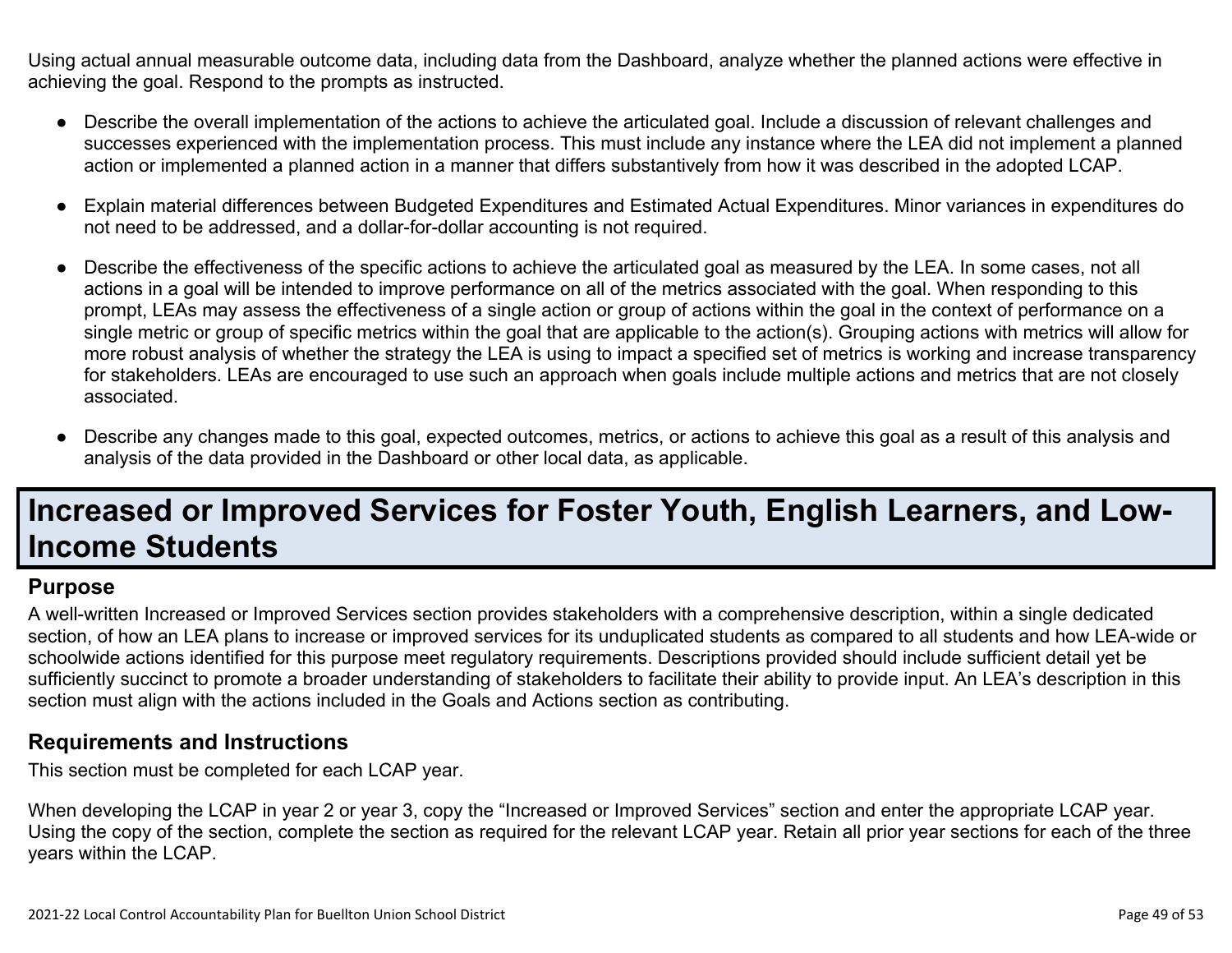*Percentage to Increase or Improve Services***:** Identify the percentage by which services for unduplicated pupils must be increased or improved as compared to the services provided to all students in the LCAP year as calculated pursuant to 5 *CCR* Section 15496(a)(7).

Increased Apportionment based on the enrollment of Foster Youth, English Learners, and Low-Income Students: Specify the estimate of the amount of funds apportioned on the basis of the number and concentration of unduplicated pupils for the LCAP year.

#### *Required Descriptions:*

For each action being provided to an entire school, or across the entire school district or county office of education (COE), an explanation of (1) how the needs of foster youth, English learners, and low-income students were considered first, and (2) how **these actions are effective in meeting the goals for these students.**

For each action included in the Goals and Actions section as contributing to the increased or improved services requirement for unduplicated pupils and provided on an LEA-wide or schoolwide basis, the LEA must include an explanation consistent with 5 *CCR* Section 15496(b). For any such actions continued into the 2021–24 LCAP from the 2017–2020 LCAP, the LEA must determine whether or not the action was effective as expected, and this determination must reflect evidence of outcome data or actual implementation to date.

**Principally Directed and Effective:** An LEA demonstrates how an action is principally directed towards and effective in meeting the LEA's goals for unduplicated students when the LEA explains how:

- It considers the needs, conditions, or circumstances of its unduplicated pupils;
- The action, or aspect(s) of the action (including, for example, its design, content, methods, or location), is based on these considerations; and
- The action is intended to help achieve an expected measurable outcome of the associated goal.

As such, the response provided in this section may rely on a needs assessment of unduplicated students.

Conclusory statements that a service will help achieve an expected outcome for the goal, without an explicit connection or further explanation as to how, are not sufficient. Further, simply stating that an LEA has a high enrollment percentage of a specific student group or groups does not meet the increase or improve services standard because enrolling students is not the same as serving students.

For example, if an LEA determines that low-income students have a significantly lower attendance rate than the attendance rate for all students, it might justify LEA-wide or schoolwide actions to address this area of need in the following way:

After assessing the needs, conditions, and circumstances of our low-income students, we learned that the attendance rate of our lowincome students is 7% lower than the attendance rate for all students. (Needs, Conditions, Circumstances [Principally Directed])

In order to address this condition of our low-income students, we will develop and implement a new attendance program that is designed to address some of the major causes of absenteeism, including lack of reliable transportation and food, as well as a school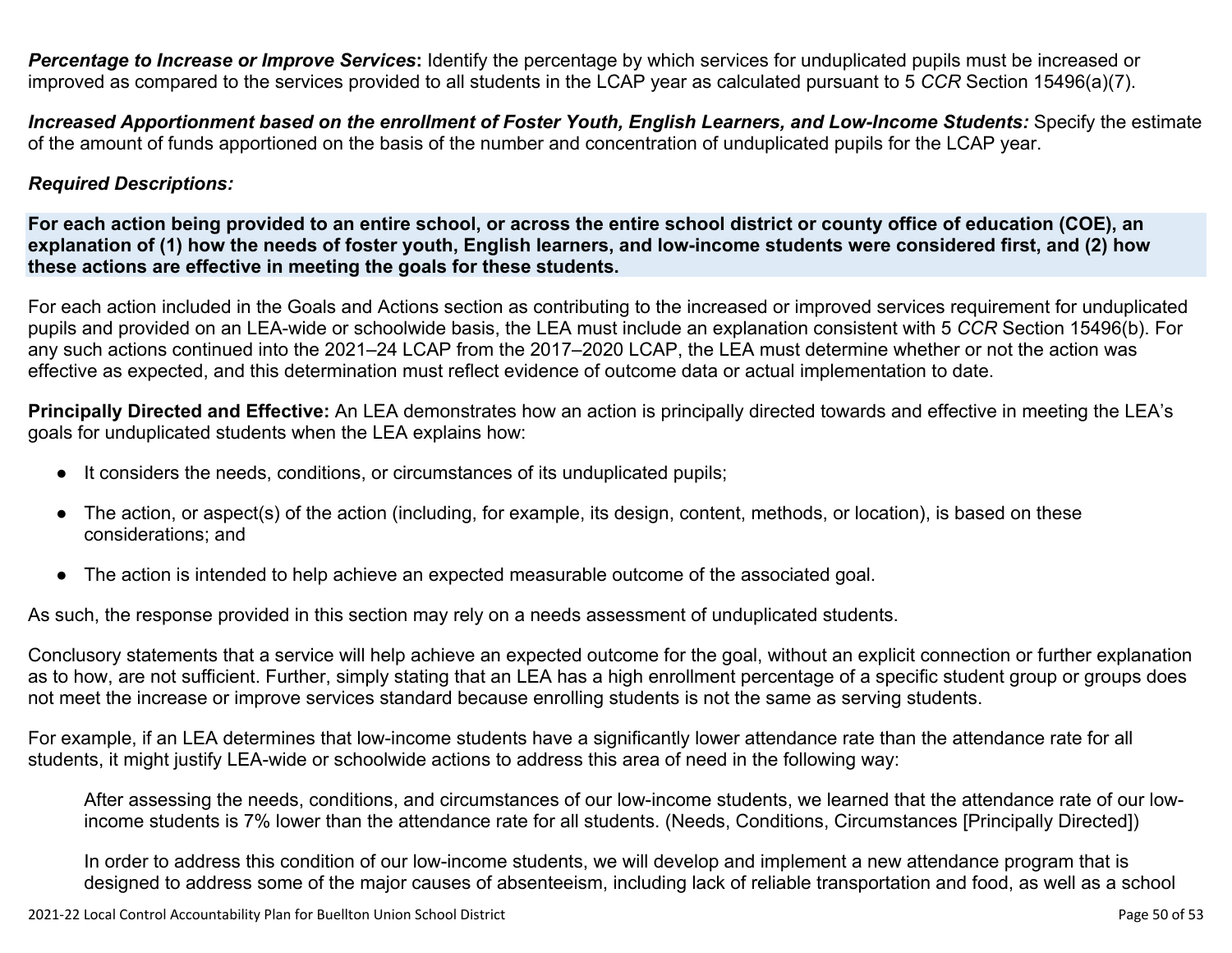climate that does not emphasize the importance of attendance. Goal N, Actions X, Y, and Z provide additional transportation and nutritional resources as well as a districtwide educational campaign on the benefits of high attendance rates. (Contributing Action(s))

These actions are being provided on an LEA-wide basis and we expect/hope that all students with less than a 100% attendance rate will benefit. However, because of the significantly lower attendance rate of low-income students, and because the actions meet needs most associated with the chronic stresses and experiences of a socio-economically disadvantaged status, we expect that the attendance rate for our low-income students will increase significantly more than the average attendance rate of all other students. (Measurable Outcomes [Effective In])

**COEs and Charter Schools**: Describe how actions included as contributing to meeting the increased or improved services requirement on an LEA-wide basis are principally directed to and effective in meeting its goals for unduplicated pupils in the state and any local priorities as described above. In the case of COEs and charter schools, schoolwide and LEA-wide are considered to be synonymous.

### **For School Districts Only:**

#### **Actions Provided on an LEA-Wide Basis:**

*Unduplicated Percentage > 55%:* For school districts with an unduplicated pupil percentage of 55% or more, describe how these actions are principally directed to and effective in meeting its goals for unduplicated pupils in the state and any local priorities as described above.

*Unduplicated Percentage < 55%:* For school districts with an unduplicated pupil percentage of less than 55%, describe how these actions are principally directed to and effective in meeting its goals for unduplicated pupils in the state and any local priorities. Also describe how the actions **are the most effective use of the funds** to meet these goals for its unduplicated pupils. Provide the basis for this determination, including any alternatives considered, supporting research, experience, or educational theory.

#### **Actions Provided on a Schoolwide Basis:**

School Districts must identify in the description those actions being funded and provided on a schoolwide basis, and include the required description supporting the use of the funds on a schoolwide basis.

**For schools with 40% or more enrollment of unduplicated pupils:** Describe how these actions are principally directed to and effective in meeting its goals for its unduplicated pupils in the state and any local priorities.

For school districts expending funds on a schoolwide basis at a school with less than 40% enrollment of unduplicated pupils: Describe how these actions are principally directed to and how the actions are the most effective use of the funds to meet its goals for foster youth, English learners, and low-income students in the state and any local priorities.

#### "A description of how services for foster youth, English learners, and low-income students are being increased or improved by the **percentage required."**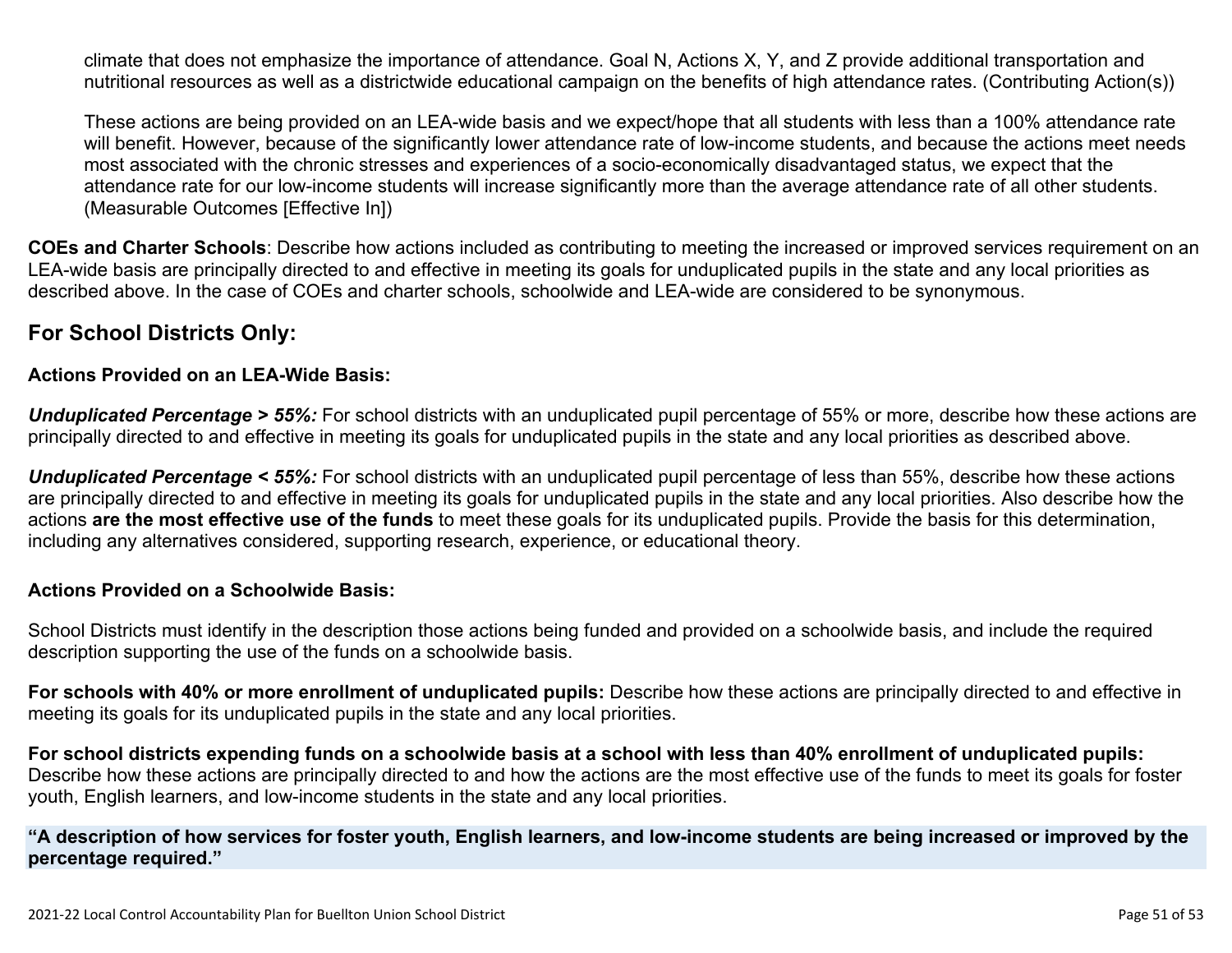Consistent with the requirements of 5 *CCR* Section 15496, describe how services provided for unduplicated pupils are increased or improved by at least the percentage calculated as compared to the services provided for all students in the LCAP year. To improve services means to grow services in quality and to increase services means to grow services in quantity. Services are increased or improved by those actions in the LCAP that are included in the Goals and Actions section as contributing to the increased or improved services requirement. This description must address how these action(s) are expected to result in the required proportional increase or improvement in services for unduplicated pupils as compared to the services the LEA provides to all students for the relevant LCAP year.

# **Expenditure Tables**

Complete the Data Entry table for each action in the LCAP. The information entered into this table will automatically populate the other Expenditure Tables. All information is entered into the Data Entry table. Do not enter data into the other tables.

The following expenditure tables are required to be included in the LCAP as adopted by the local governing board or governing body:

- Table 1: Actions
- Table 2: Total Expenditures
- Table 3: Contributing Expenditures
- Table 4: Annual Update Expenditures

The Data Entry table may be included in the LCAP as adopted by the local governing board or governing body, but is not required to be included.

In the Data Entry table, provide the following information for each action in the LCAP for the relevant LCAP year:

- **Goal #**: Enter the LCAP Goal number for the action.
- **Action #**: Enter the action's number as indicated in the LCAP Goal.
- **Action Title**: Provide a title of the action.
- **Student Group(s)**: Indicate the student group or groups who will be the primary beneficiary of the action by entering "All", or by entering a specific student group or groups.
- **Increased / Improved**: Type "Yes" if the action **is** included as contributing to meeting the increased or improved services; OR, type "No" if the action is **not** included as contributing to meeting the increased or improved services.
- If "Yes" is entered into the Contributing column, then complete the following columns: